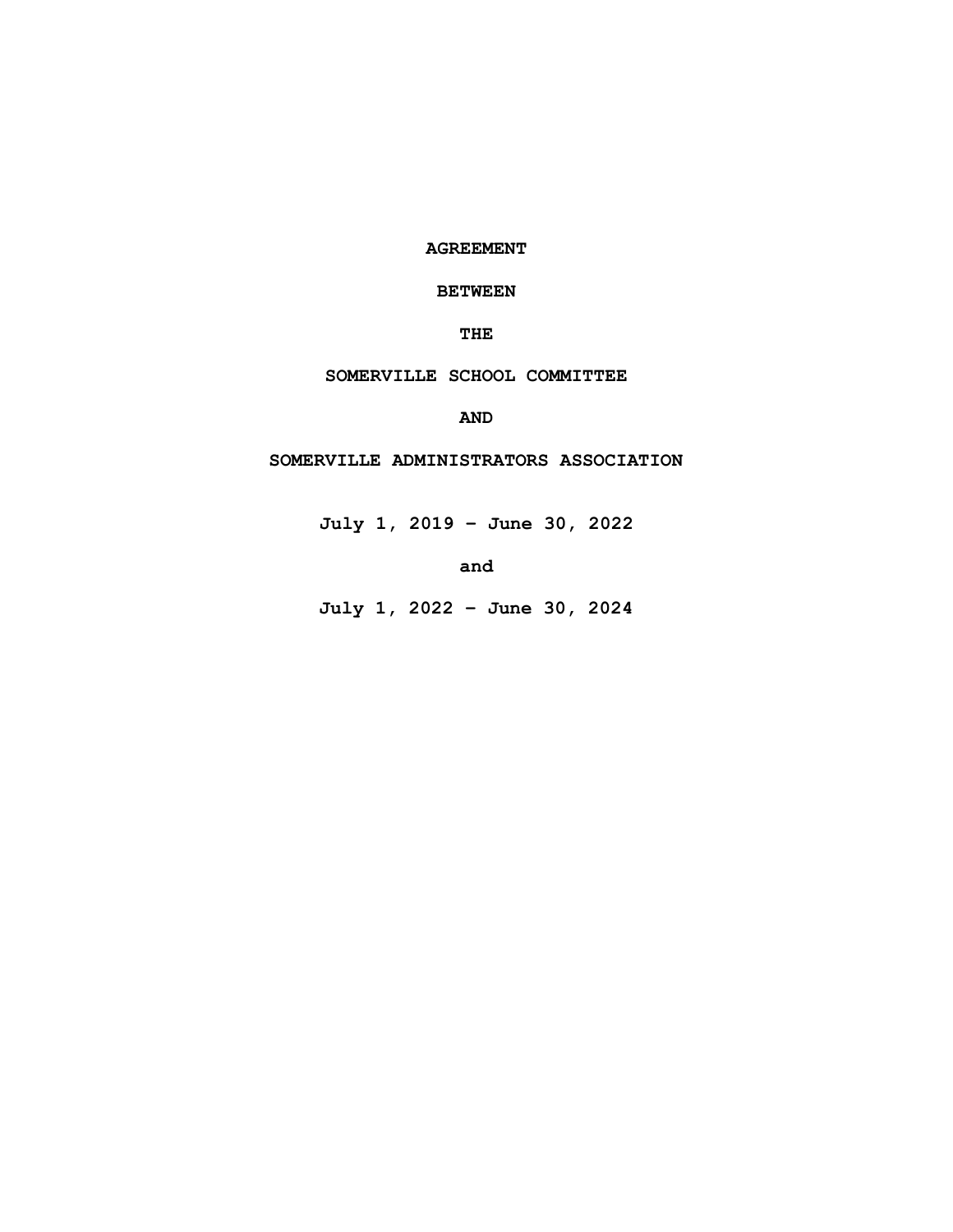# **TABLE OF CONTENTS**

# **ARTICLE PAGE**

|             | Preamble                                       | 1               |
|-------------|------------------------------------------------|-----------------|
| I.          | Recognition                                    |                 |
| II          | Status of Contract                             | $\frac{2}{3}$   |
| III         | Grievance Procedure                            |                 |
| IV          | Salaries                                       | 13              |
| V           | Work Day and Work Year                         | 19              |
| VI          | Reduction in Force                             | 21              |
| <b>VII</b>  | Assignment and Transfer                        | $\overline{27}$ |
| VIII        | Administrator Evaluation                       |                 |
| IX          | Good Cause                                     | 30              |
| X.          | Promotions                                     | 31              |
|             | Professional Development                       |                 |
| XI          | and Educational Improvement                    | 33              |
| XII         | Sick Leave                                     | 39              |
| XIII        | Temporary Leaves of Absence                    | 44              |
| <b>XIV</b>  | Extended Leaves of Absence                     | 48              |
| XV          | Protection                                     | 55              |
| XVI         | Insurance and Annuity Plan                     | 56              |
| XVII        | Consultation Procedure                         | 57              |
| XVIII       | <b>Association Privileges</b>                  |                 |
| XIX         | School Attendance of Non-Resident              |                 |
|             | Administrators' Children                       | 60              |
| XX          | Dues and Credit Union Deductions               | 61              |
| XXI         | Equal Employment Opportunity Policy            | 63              |
| XXII        | Health and Safety                              | 63              |
| XXIII       | Mentoring                                      | 63              |
| <b>XXIV</b> | Criminal Offender Record Information           |                 |
|             | Policy                                         | 65              |
| <b>XXV</b>  | Resignation                                    | 66              |
| <b>XXVI</b> | Acceptable Use and Social Networking           |                 |
|             | Policies                                       | 66              |
| XXVII       | Miscellaneous                                  | 67              |
| XXVIII      | General                                        | 67              |
| XXIX        | Duration                                       | 67              |
|             | Appendixes A(1-5) Classification Plan (7-1-19) | 69              |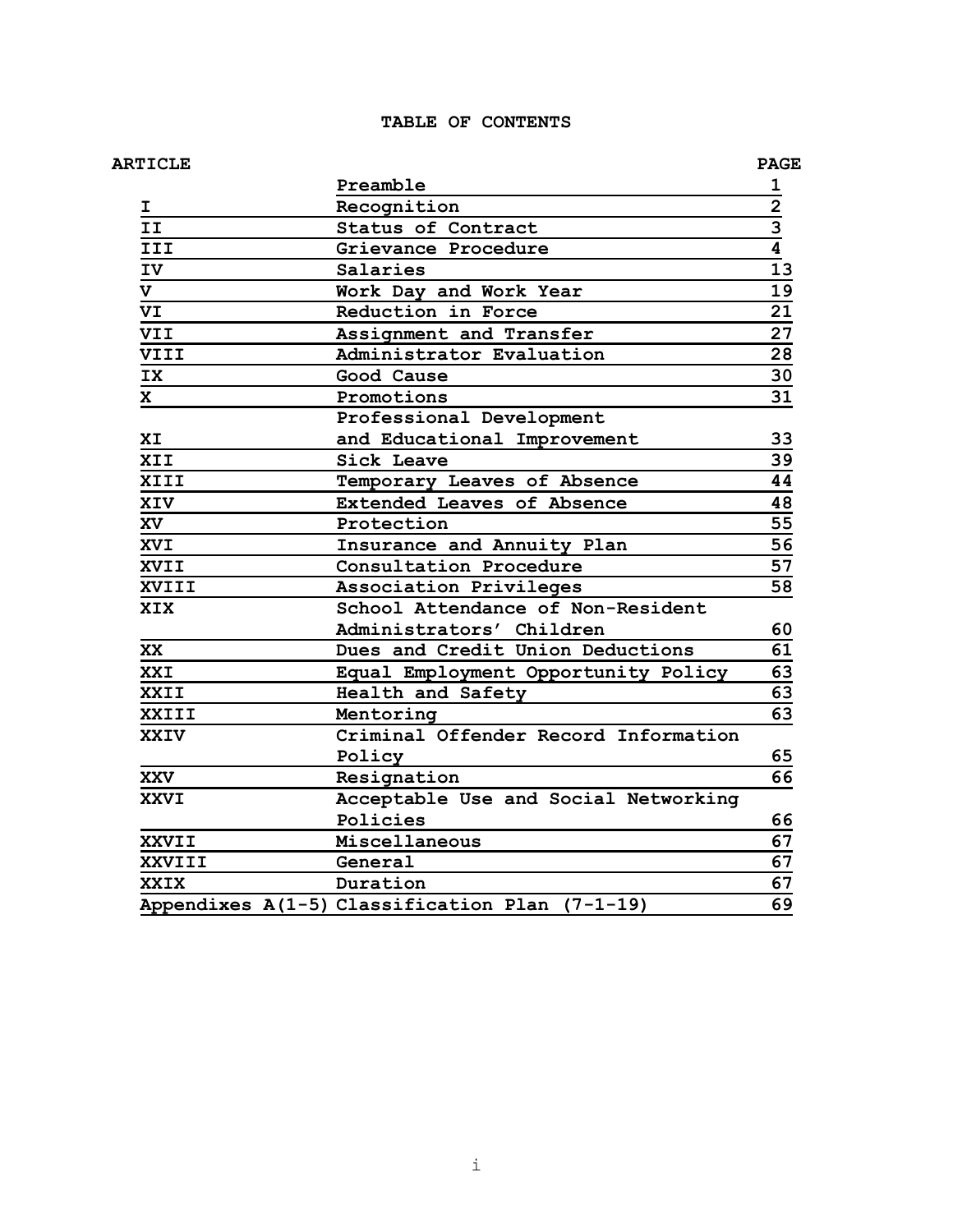### **PREAMBLE**

- 1. Recognizing that our prime purpose is to provide education of the highest possible quality for the children of Somerville, and that good morale within the Administrative Staff of Somerville is essential to achievement of that purpose, we, the undersigned parties to this contract, declare that:
	- A. Under the law of Massachusetts, the School Committee, elected by the citizens of Somerville, has final responsibility for establishing the educational policies of the public schools of Somerville;
	- B. The Superintendent of Schools has responsibility for carrying out the policies so established;
	- C. The Administrative staff has responsibility for exercising a leadership role in the implementation and execution of those policies;
	- D. Fulfillment of these respective responsibilities can be facilitated and supported by consultations and free exchanges of views and information between the School Committee, the Superintendent, and the Administrative staff in the formulation and application of policies relating to all matters pertaining to the best interest of the students, and all conditions of employment for the Administrative staff; and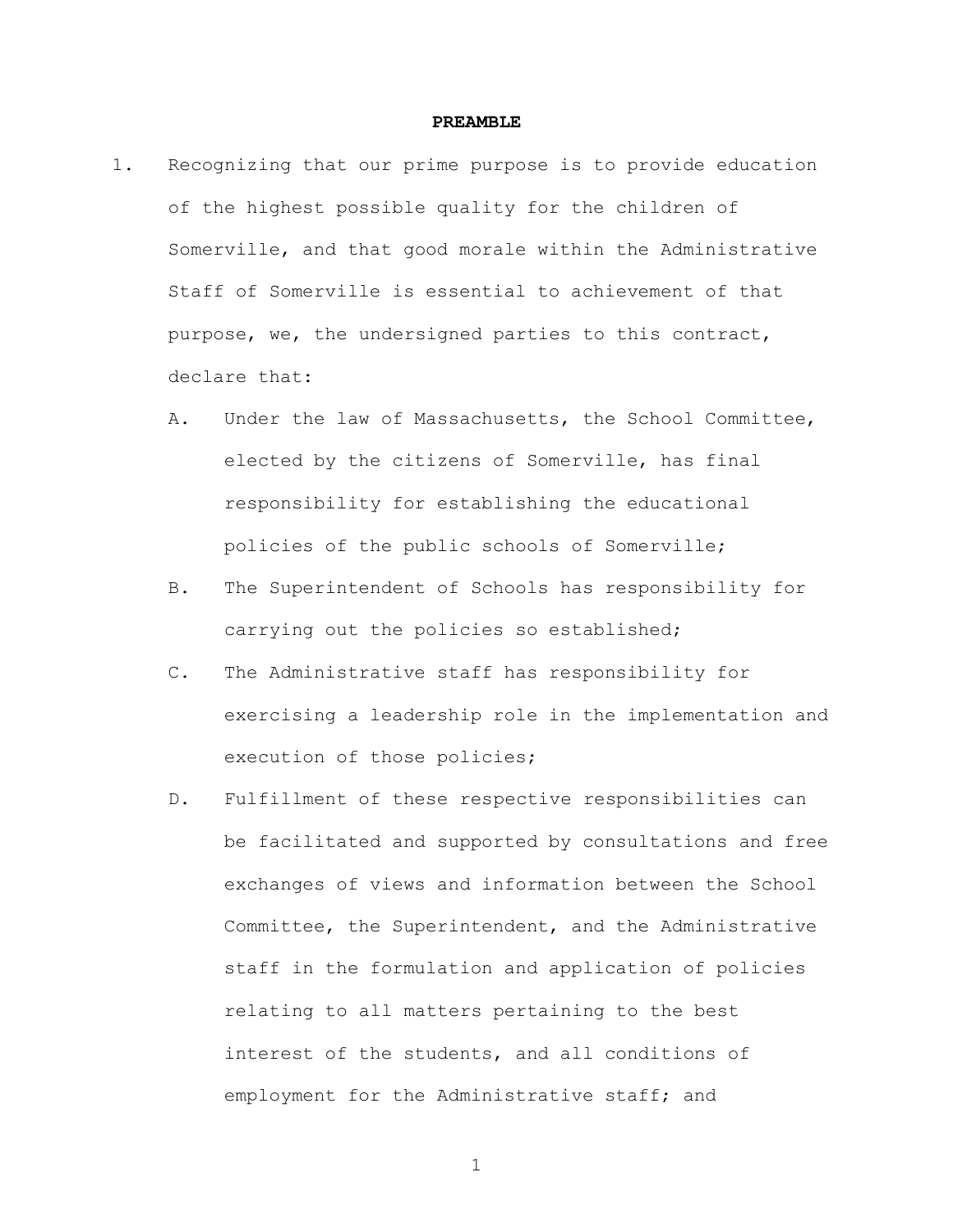E. To give effect to these declarations, the following principles and procedures are hereby adopted.

# **ARTICLE I**

# **RECOGNITION**

1. The School Committee of the City of Somerville (hereinafter sometimes referred to as the "School Committee") recognizes the Somerville Administrators Association (hereinafter sometimes referred to as the "Association") for the purposes of collective bargaining under Chapter 150E of the General Laws of Massachusetts as the exclusive bargaining agent for all Academic Administrative employees of the School Committee excluding the Superintendent and the Assistant Superintendents of Schools in accordance with the certification issued by the State Labor Relations Commission in Case No. MCR-3009, and also excluding Headmasters and Principals, the Director of Special Education, the District Administrator of Programs and, effective July 1, 2019, the Director of Student Services. Said recognition is for the following unit of employees:

> Assistant Principals Coordinators and Directors Assistant Directors of Student Services, English Learner Education, and Special Education Chairs of Departments Supervisors Special Education Department Chair–Building Level and District-wide Special Education Program Directors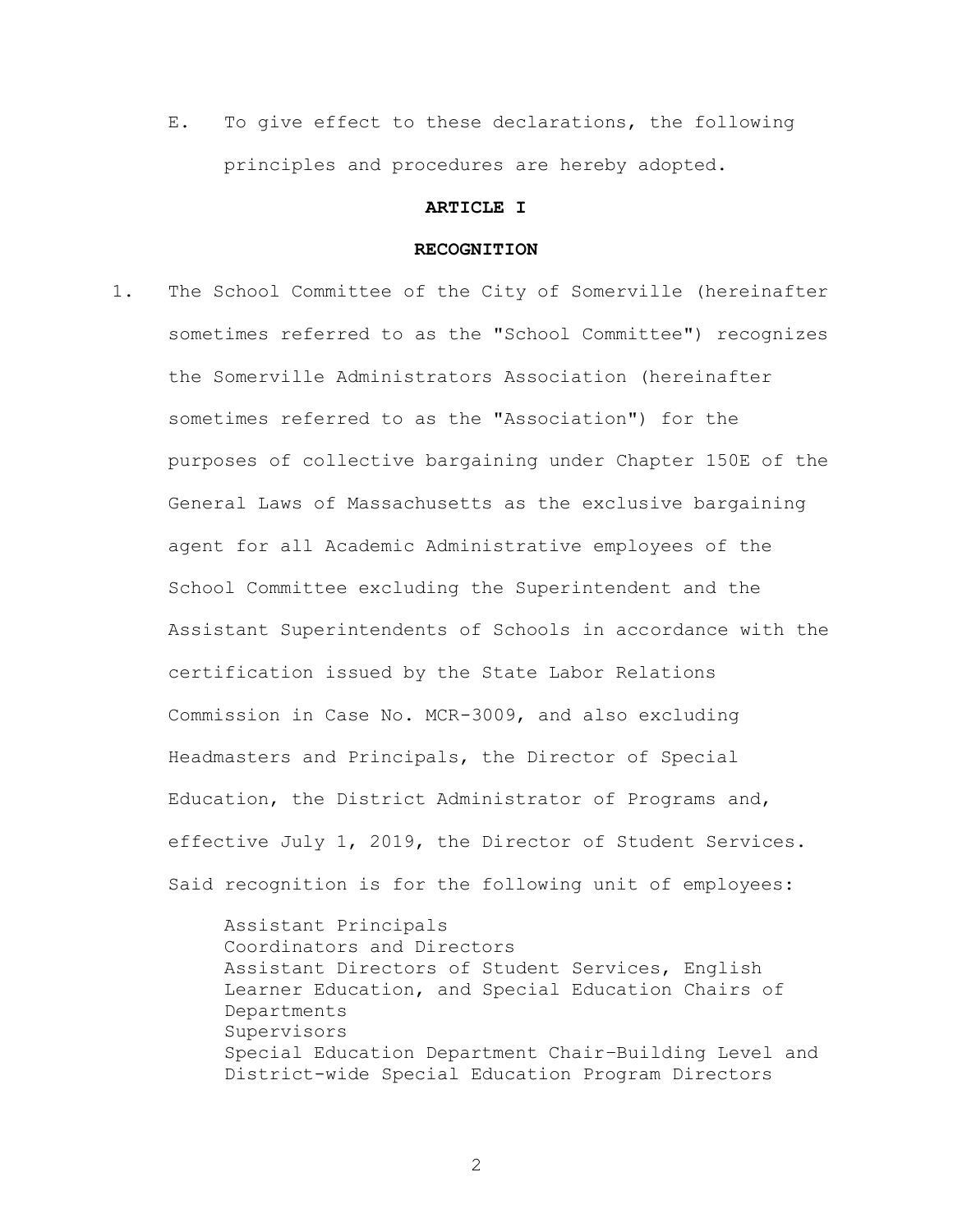2. Except as specifically abridged, delegated, granted or modified by this Agreement or any supplement thereto or by Chapter 150E of the General Laws of Massachusetts, all of the rights, powers and authority held by the School Committee and the Superintendent prior to the effective date of this Agreement are retained by the School Committee and the Superintendent and are not subject to the grievance procedure and/or arbitration. It is further recognized that the Principals in the public school systems of the Commonwealth have been granted certain rights, powers and authority by the Education Reform Act of 1993 which are not intended to be diminished by this Agreement except as provided in the preceding sentence.

# **ARTICLE II**

# **STATUS OF CONTRACT**

- 1. Except as this Contract shall hereinafter otherwise provide, all conditions of employment applicable on the effective date of this Contract to employees covered by this Contract shall continue to be so applicable during the life of this Contract.
- 2. This Contract incorporates the entire understanding of the parties on all issues which were or could have been the subject of negotiation. Except as otherwise expressly provided herein, during the term of this Contract neither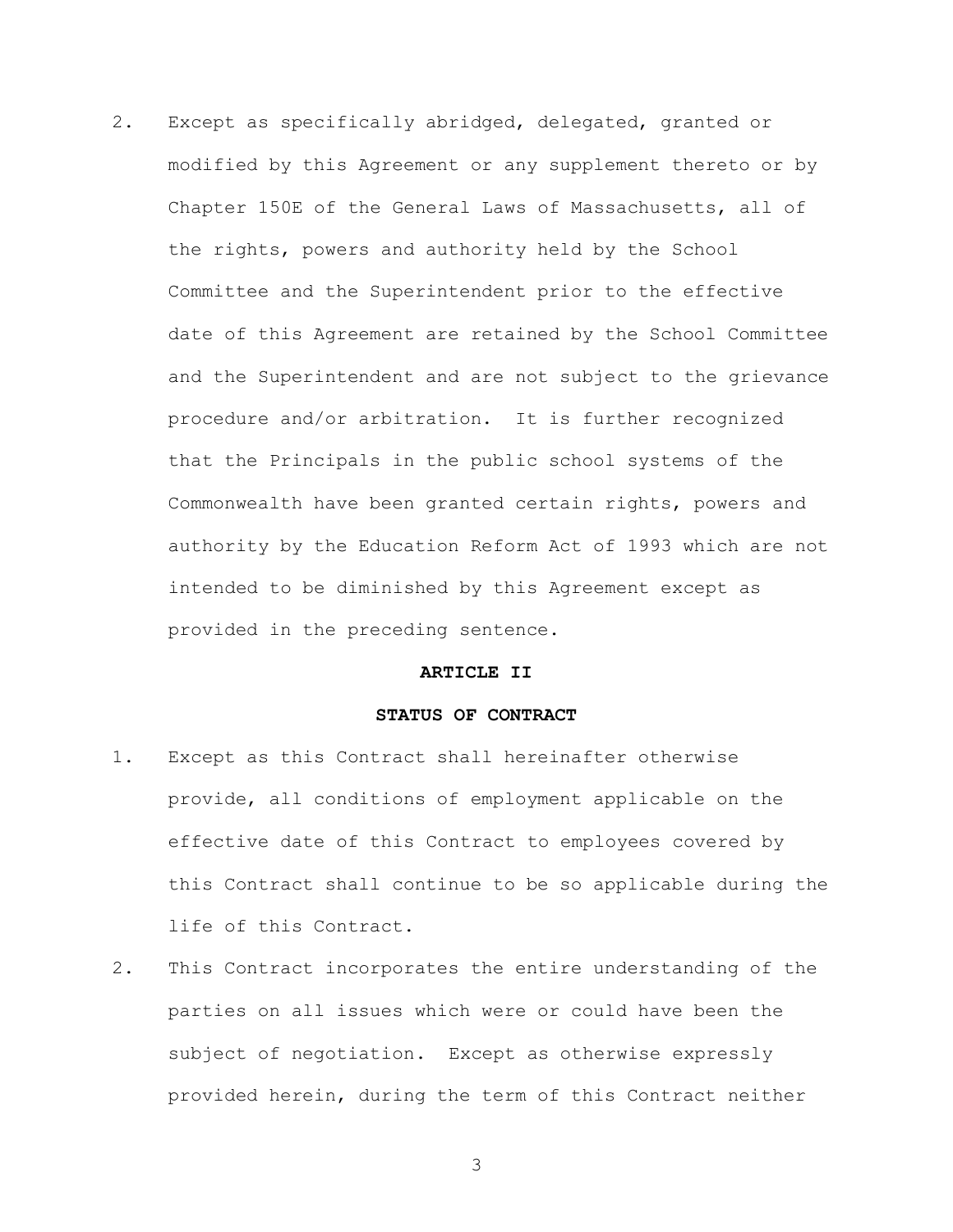party shall be required to negotiate with respect to any such matter whether or not covered by this Contract and whether or not within the knowledge or contemplation of either or both of the parties at the time they negotiated or signed this Contract.

3. This Contract may not be modified in whole or in part by the parties except by an instrument in writing duly executed by both parties.

# **ARTICLE III**

### **GRIEVANCE PROCEDURE**

- 1. Definitions:
	- A. A "grievance" is a claim based upon an event or condition which involves the interpretation, meaning or application of any of the provisions of this Contract or any subsequent contract entered into pursuant to this Contract. The term "grievance" shall not apply to any matter as to which the School Committee is without authority to act.
	- B. An "aggrieved person" is the person or persons making the claim.
	- C. A "party in interest" is the person or persons making the claim and any person who might be required to take action or against whom action might be taken in order to resolve the claim.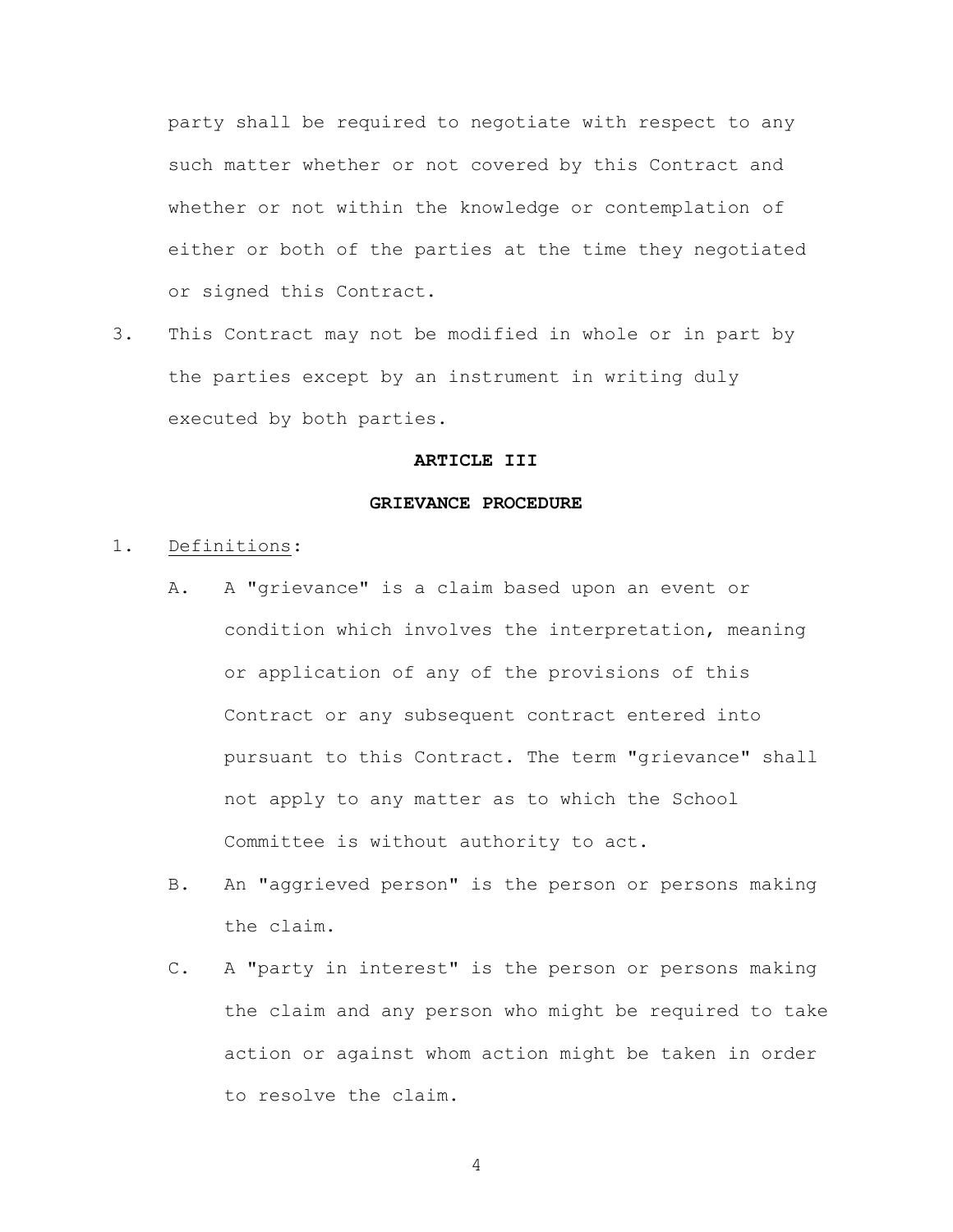## 2. Purpose:

- A. The purpose of this procedure is to secure, at the lowest possible administrative level, equitable solutions to the problems which may, from time to time, arise affecting the welfare or working conditions of persons covered by this Contract. Both parties agree that these proceedings will be kept as informal and confidential as may be appropriate at any level of the procedure.
- B. Nothing herein contained will be construed as limiting the rights of any Administrator having a grievance to discuss the matter informally with his/her immediate superior and having the grievance adjusted without intervention of the Association, provided the adjustment is not inconsistent with the terms of this Contract and that the Association has been given the opportunity to be present at such adjustment and to state its views.
- C. In the event of a dispute arising under this Agreement, an Administrator who elects to pursue any statutory employment appeal, upon instituting such statutory appeal, will have no further right to proceed under this Agreement.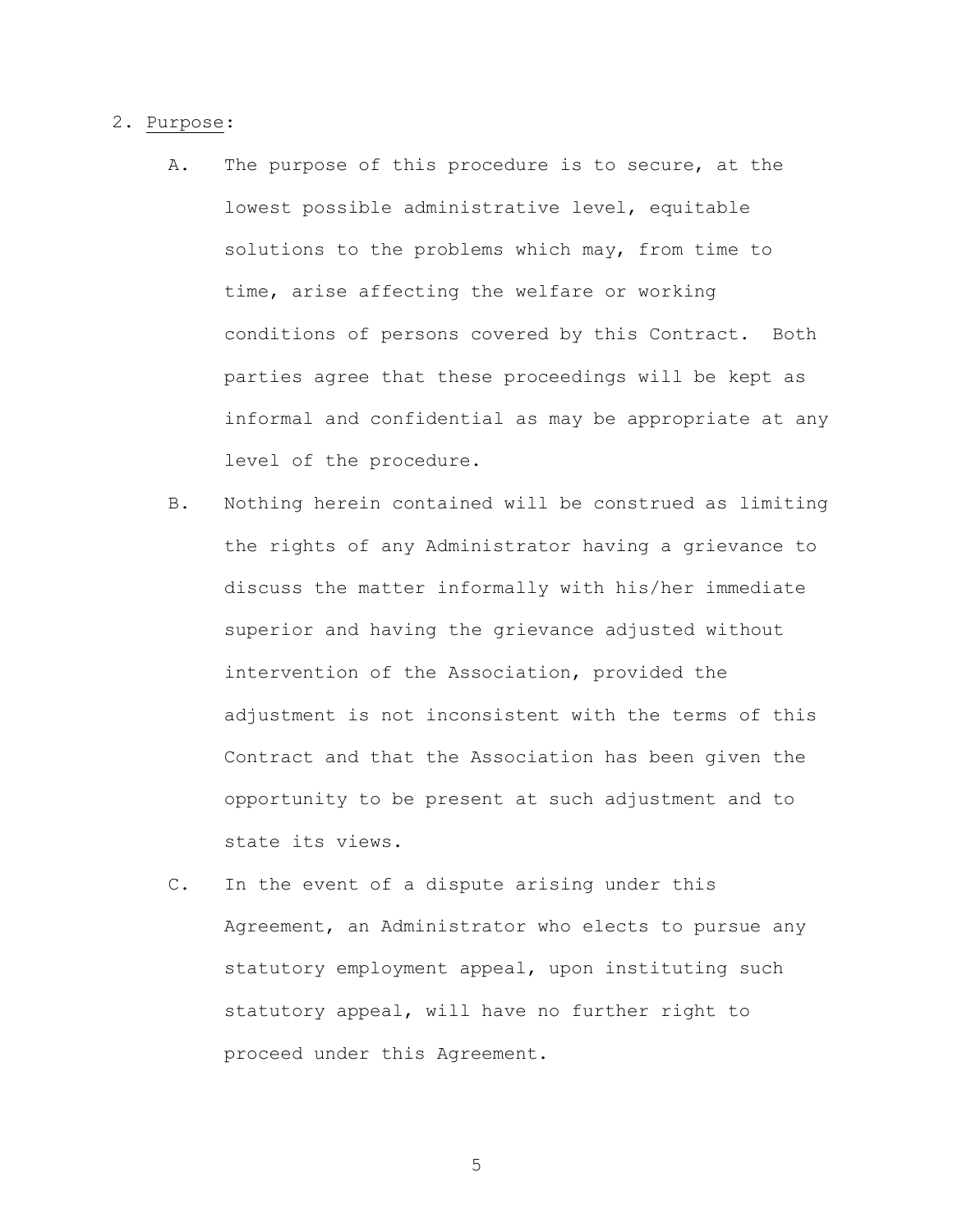# 3. Procedure:

- A. Since it is important that grievances be processed as rapidly as possible, the number of days indicated at each level should be considered as a maximum, and every effort should be made to expedite the process. The time limits specified may, however, be extended by mutual agreement. In the event a grievance is filed on or after June 1 which, if left unresolved until the beginning of the following school year, would result in irreparable harm to a party in interest, the time limits set forth herein will be reduced so that the grievance procedure may be exhausted prior to the end of the then-current school year or as soon thereafter as is practicable.
	- 1. Level One: An Administrator with a grievance will first discuss it with his or her immediate superior, either directly or through a representative of the Association, with the objective of resolving the matter informally.
	- 2. Level Two:
		- a. If the aggrieved person is not satisfied with the disposition of his/her grievance at Level One, or if no decision has been rendered within ten (10) days after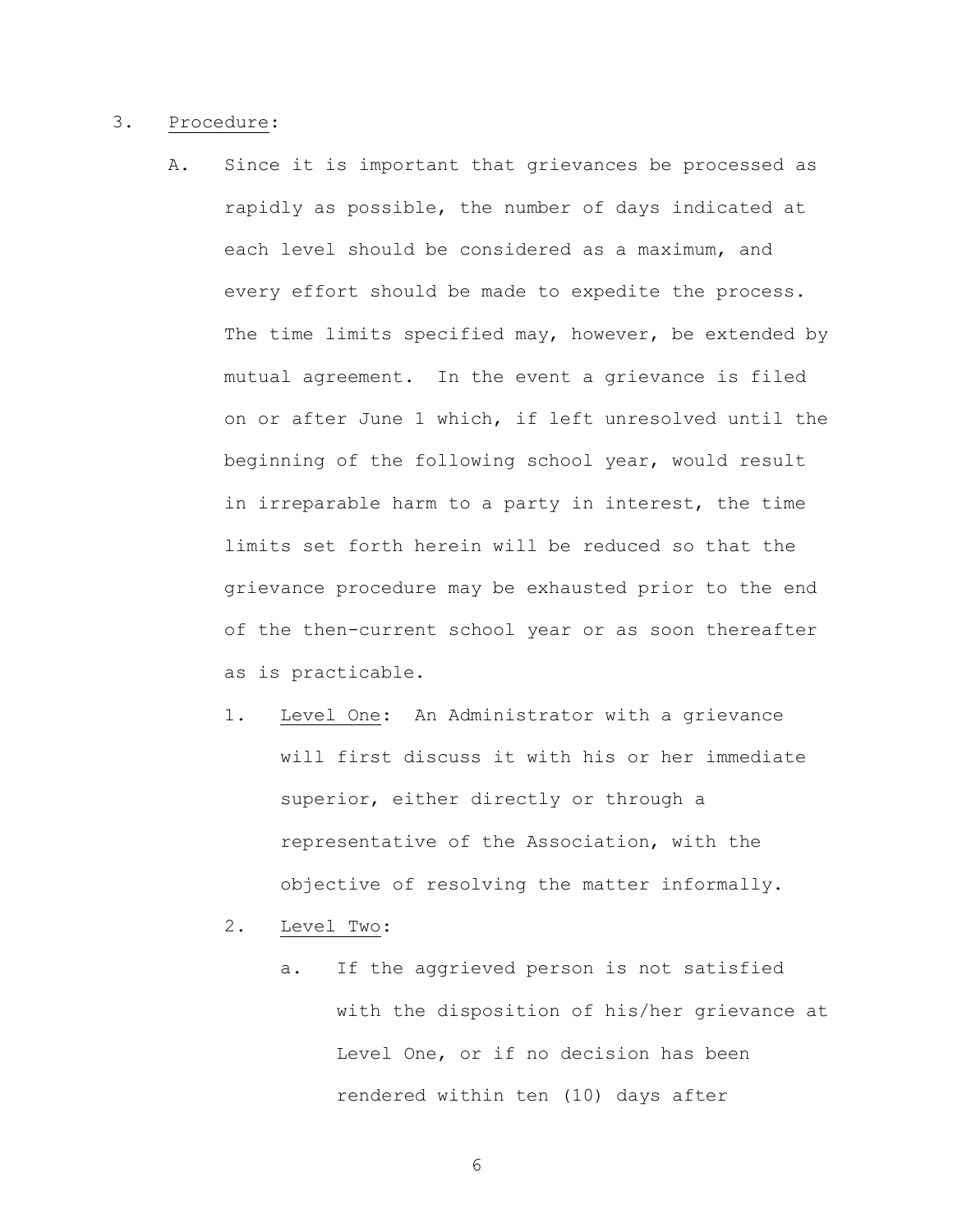presentation of the grievance, he/she or the Chairman or other representative of the Association's Grievance Committee (hereinafter referred to as the "Grievance Committee") may, within fifteen (15) days after the Level One discussion, refer it to the Superintendent of Schools. If an Administrator's written grievance is not forwarded to the Superintendent within thirty (30) days after the Administrator knew, or should have known, of the act or condition on which the grievance is based, then the grievance will be considered waived.

b. The Superintendent and/or his/her designee will represent the Administration at this level of the grievance procedure. Within ten (10) days after the receipt of the written grievance by the Superintendent, the Superintendent and/or his/her designee will meet with the aggrieved person and/or a representative of the Grievance Committee in an effort to resolve it. Within ten (10) days after the Level Two meeting the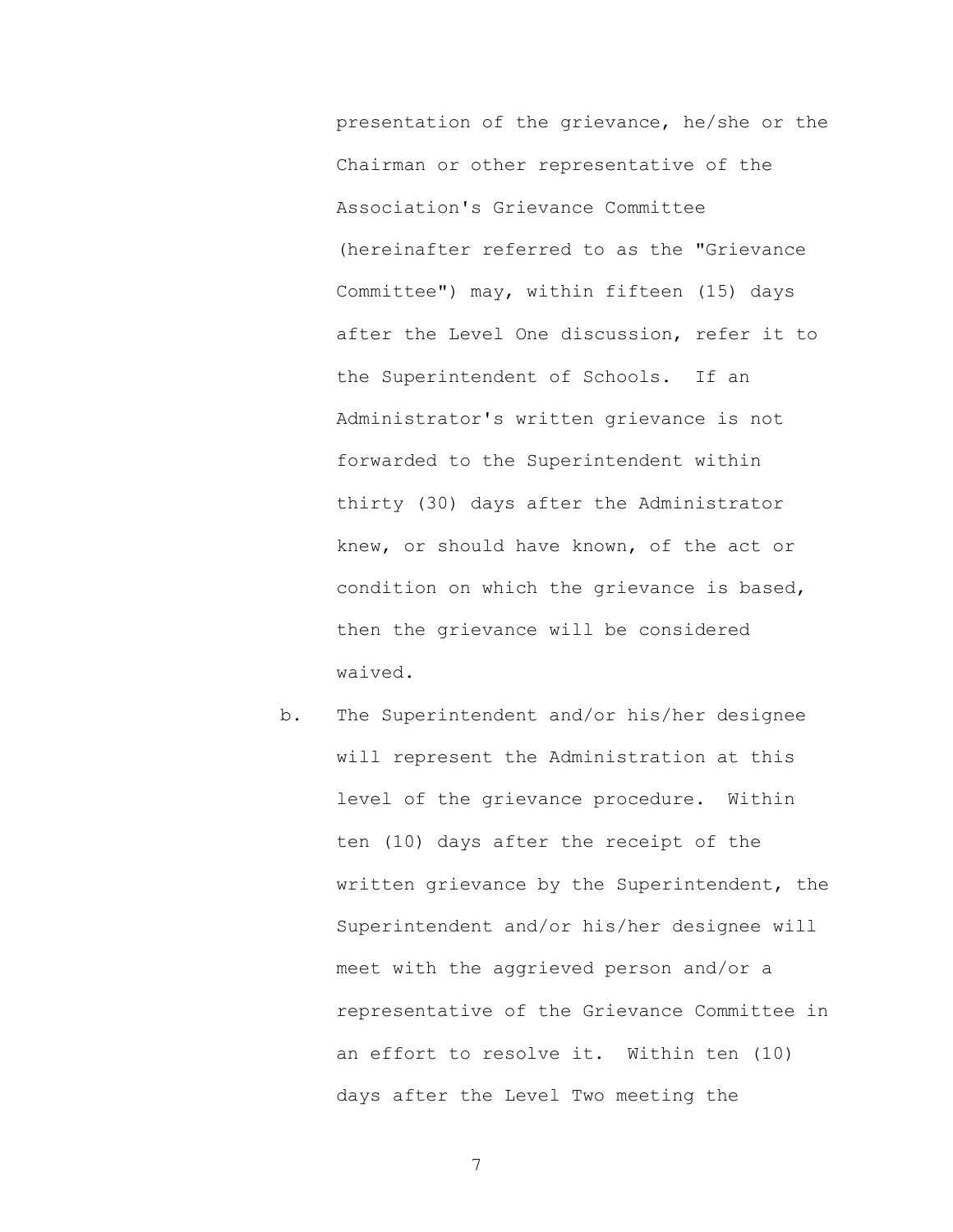Superintendent and/or his/her designee will answer the grievance in writing setting forth his/her determination and the reasons therefor and copies of the Level Two answer will be transmitted promptly to all parties in interest and to the Chairman of the Grievance Committee.

3. Level Three: If the grievance is not satisfactorily resolved at Level Two, or if no written answer is received within ten (10) days after the Level Two meeting, the aggrieved person or the Chairman of the Grievance Committee or his/her designee may refer the grievance to the School Committee. The referral of a grievance to the School Committee shall occur within fifteen (15) days of the Level Two meeting or within five (5) days of the receipt of the Level Two answer, whichever occurs sooner. The School Committee shall meet with the aggrieved person and/or a representative or representatives of the Grievance Committee for the purpose of resolving the grievance within two (2) regularly scheduled meetings of the School Committee in executive session. Within thirty (30) days after the Level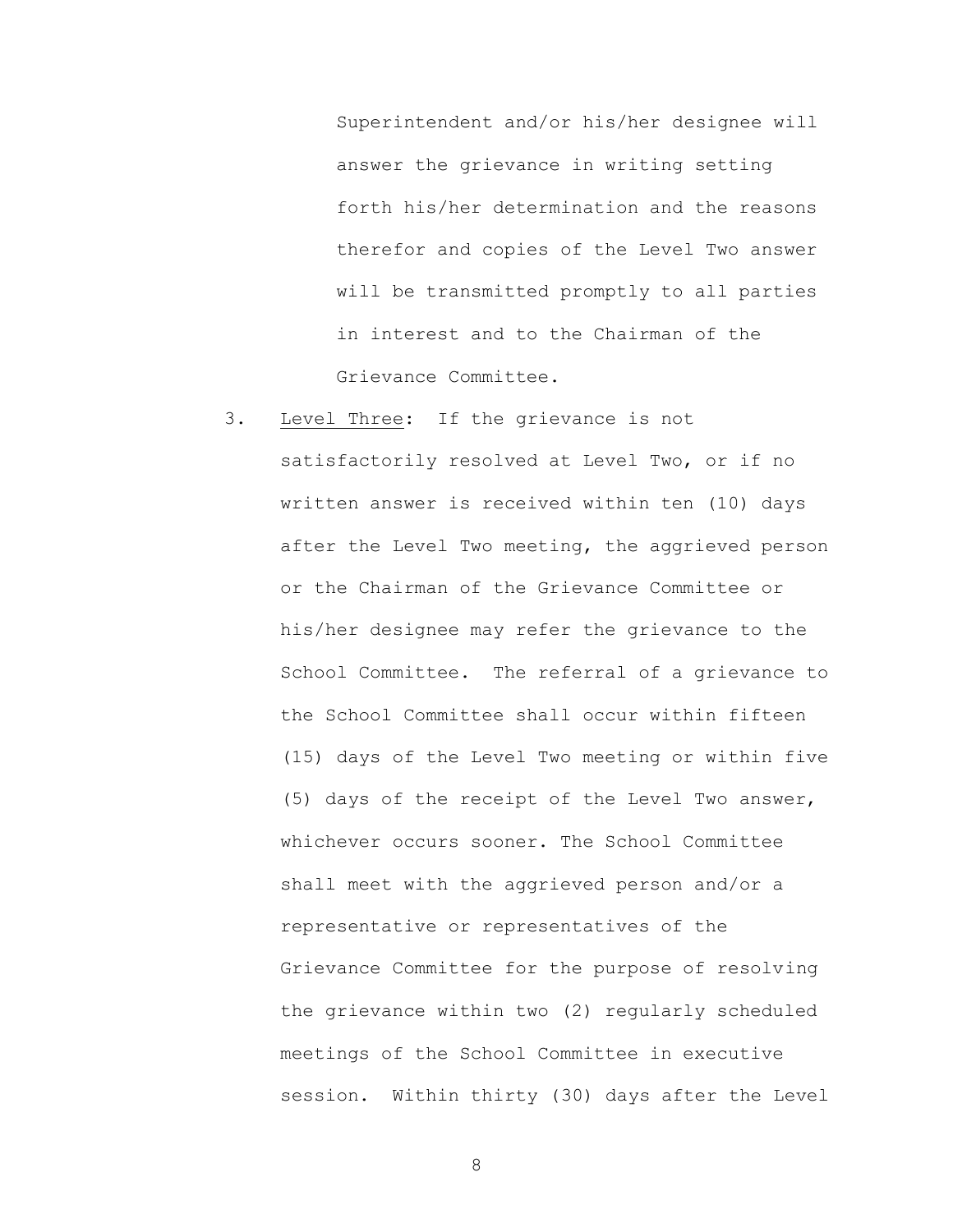Three meeting, the School Committee will answer the grievance in writing setting forth its determination, and copies of the Level Three answer will be transmitted promptly to all parties in interest and to the Chairman of the Grievance Committee. In the event the parties desire to formalize the current arrangement of utilizing a Grievance Subcommittee designed by the School Committee to hear grievances at this level, the contract will be rewritten to reflect this.

- 4. Level Four:
	- a. If the grievance is not satisfactorily resolved at Level Three, the Grievance committee may refer the grievance to arbitration within thirty (30) days after the receipt of the Level Three answer. The parties shall attempt to reach agreement upon an arbitrator and, if they are unable to do so within ten (10) days after the referral of the grievance to arbitration, it shall be submitted to the American Arbitration Association for the selection of an arbitrator and the scheduling of a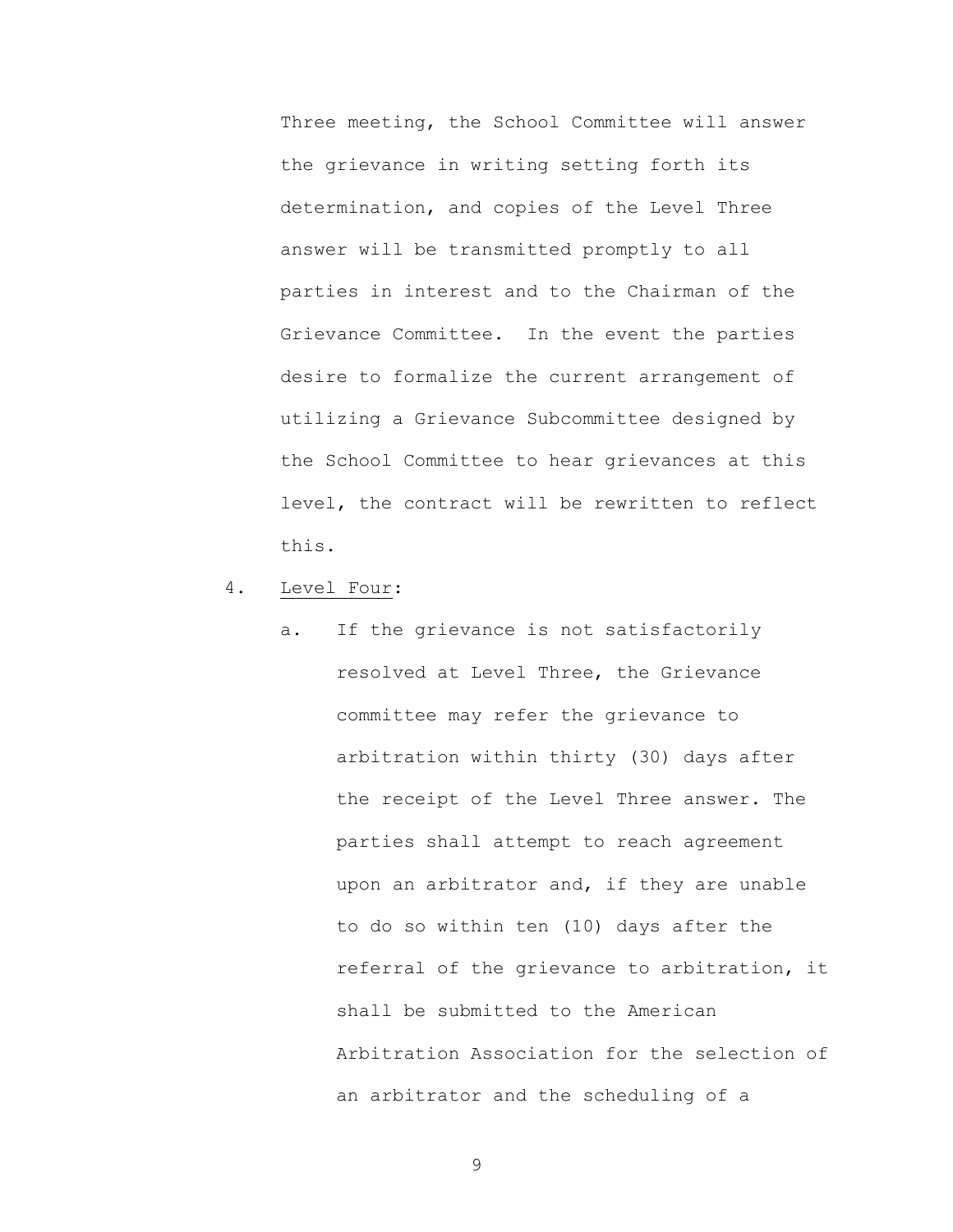hearing to be held in accordance with the Voluntary Labor Arbitration rules of the American Arbitration Association.

- b. Notwithstanding anything to the contrary, no dispute or controversy shall be a subject for arbitration unless it involves the meaning, interpretation or application of the express language of a specific provision of this Contract. The arbitrator shall have no power to alter, add to, subtract or modify any of the provisions of this Agreement.
- c. The parties are agreed that no restrictions are intended on the rights and powers of the School Committee except those specifically and directly set forth in express language in specific provisions of this Agreement. The arbitrator shall arrive at his/her decision solely upon the facts, evidence and contentions as presented by the parties during the arbitration proceedings.
- d. The arbitrator shall issue his/her written decision as soon as practicable after the hearing is closed and final statements or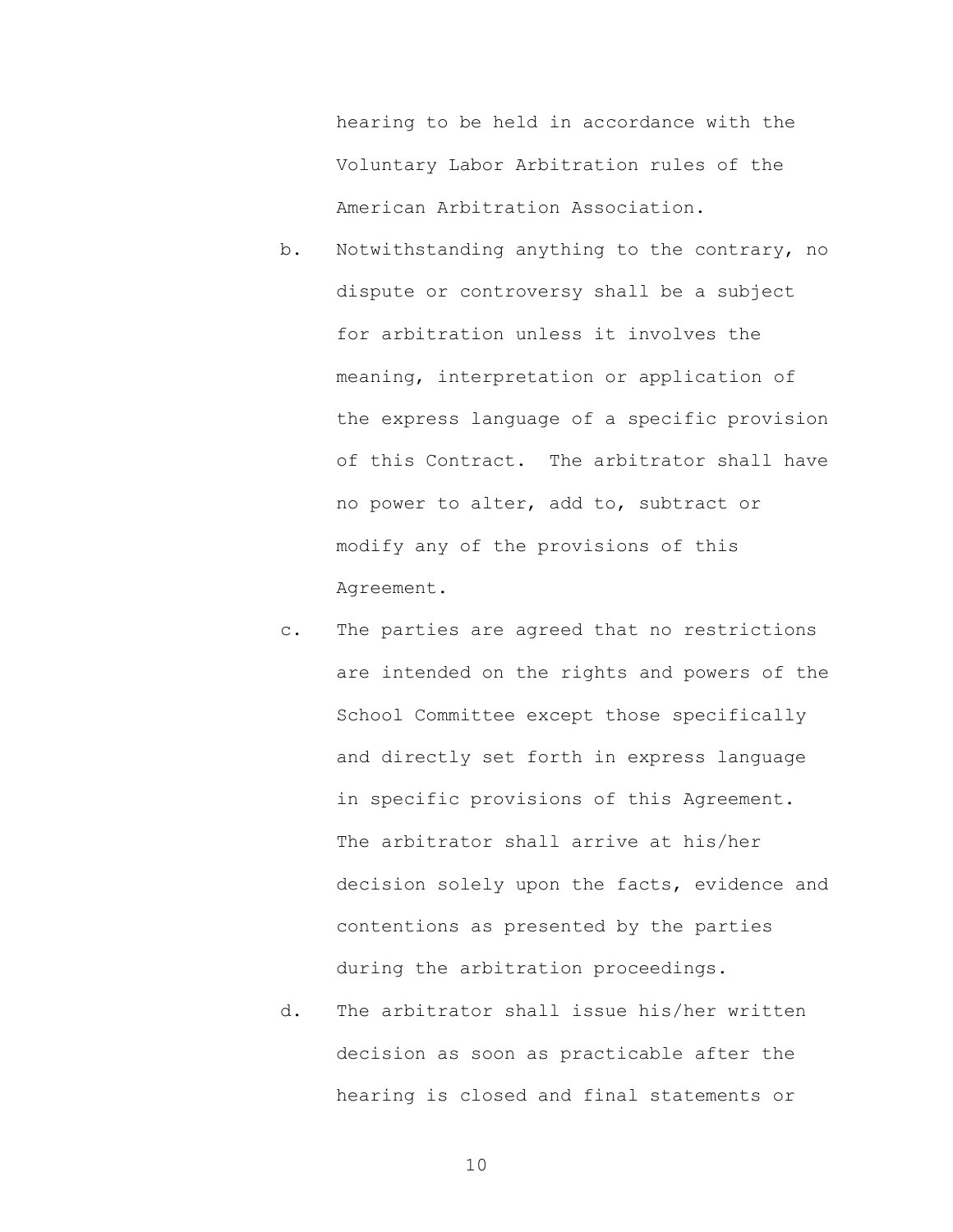briefs are submitted to him. The decision of the arbitrator shall be submitted to the School Committee and to the Association and, subject to law, shall be final and binding; provided that the arbitrator shall not usurp the functions of the School Committee or the proper exercise of its judgment and discretion under law and this Agreement.

e. The costs for the services of the arbitrator, including per diem expenses, if any, and actual and necessary travel and subsistence expenses, will be borne equally by the School Committee and the Association.

# 4. Rights of Administrators to Representation:

- A. No reprisals of any kind will be taken by the School Committee or by any member of the Administration against any party in interest, any member of the Grievance Committee or any other participant in the grievance procedure by reason of such participation.
- B. Any party in interest may be represented at all stages of the grievance procedure, up to but not including arbitration, by a person of his/her or her own choosing, except that he/she may not be represented by a representative or any officer of any employee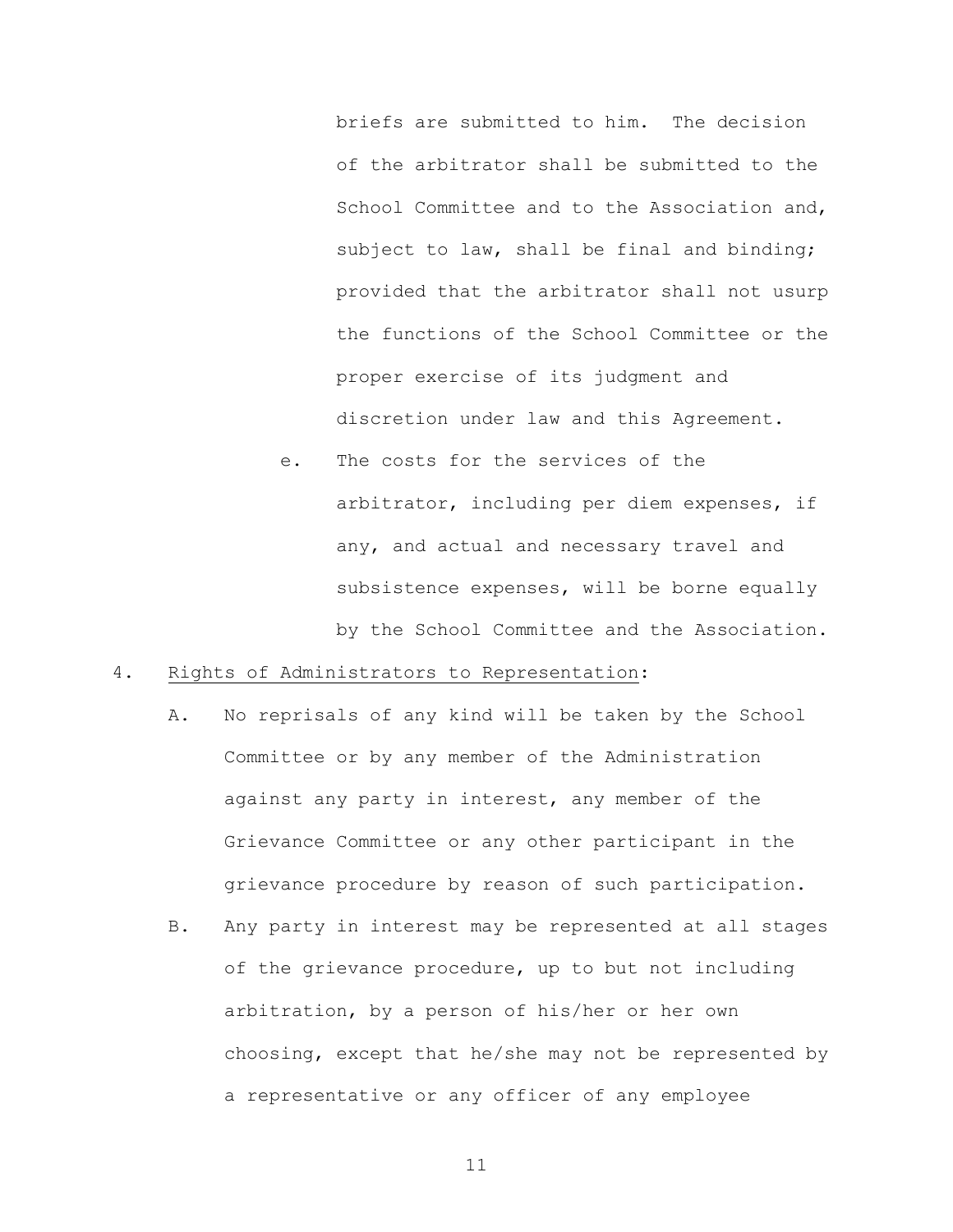organization other than the Association. When an Administrator is not represented by the Association, the Association shall have the right to be present and to state its views at all stages of the grievance procedure.

# 5. Miscellaneous:

- A. If, in the judgment of the Grievance Committee, a grievance affects a group or class of Administrators, the Grievance Committee may submit such grievance in writing to the Superintendent directly and the processing of such grievances will be commenced at Level Two.
- B. As hereinbefore provided, the answers at Levels Two and Three of the grievance procedure will be in writing setting forth the decision and the reasons therefor and will be transmitted promptly to all parties in interest and to the Chairman of the Grievance Committee. Decisions rendered at Level Four will be in accordance with the procedure set forth in Section 3, Paragraph 4.
- C. All documents, communications and records dealing with the processing of a grievance will be filed separately from the personnel files of the participants.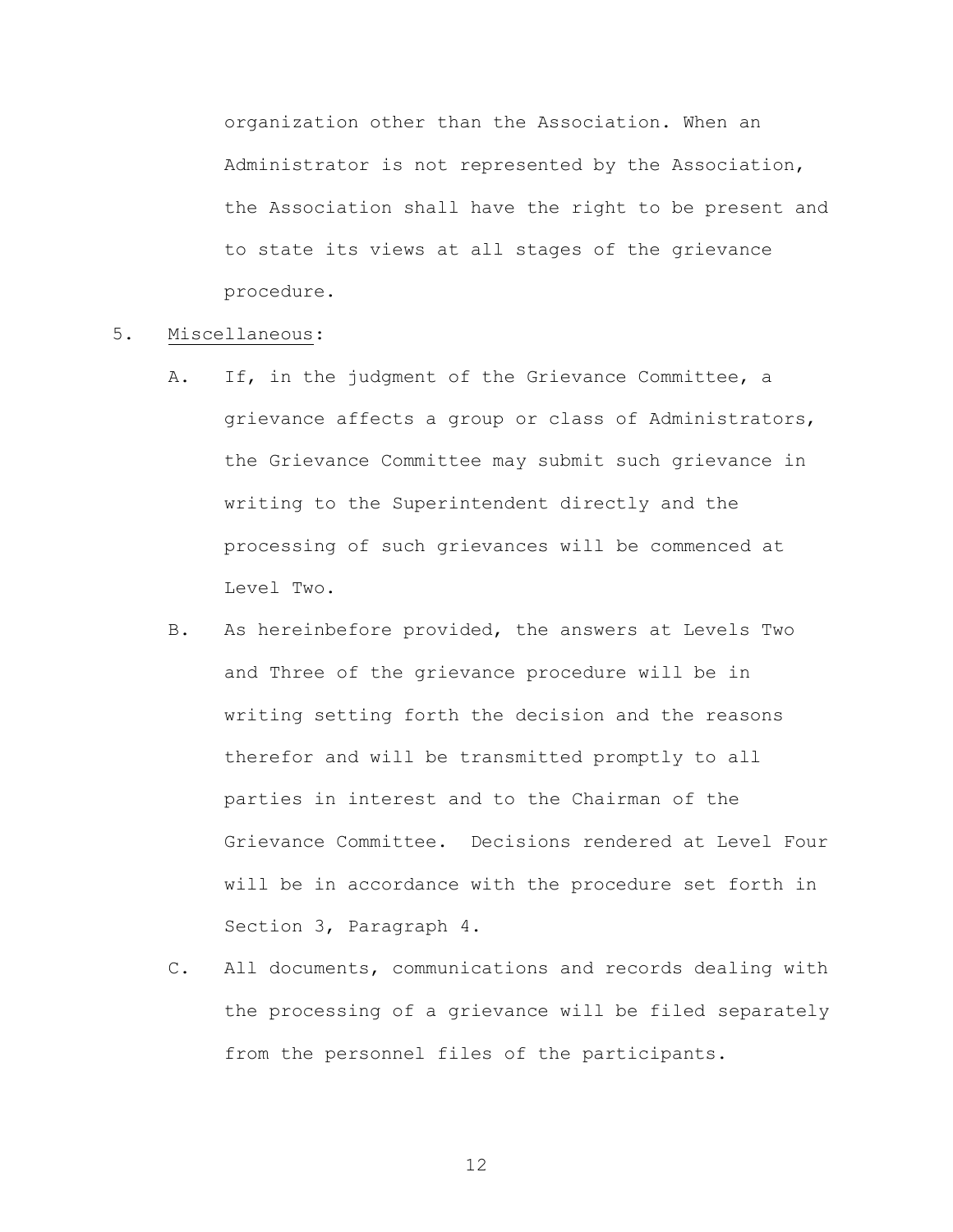D. Forms for filing grievances, servicing notices, taking appeals, making reports and recommendations, and other necessary documents will be jointly prepared by the Superintendent and the Association and given appropriate distribution so as to facilitate the operation of the grievance procedure.

### **ARTICLE IV**

# **SALARIES**

- 1. The base salaries for all positions covered by this Contract are set forth in Appendices A-1 – A-5 which are attached hereto and made a part hereof.
- 2. Effective July 1, 2012, for purposes of the initial lane placement of Administrators who are new to the school district (i.e., those who have not been employed previously in the school district in any position for any period of time), the School Committee will place Administrators on the appropriate lane of the salary schedule that reflects the credits that they have earned from accredited colleges or universities (excluding University Extension courses) prior to their employment with the school district.
- 3. Increments for study beyond the Master's Degree will be granted on July 1 or on completion of one-half of the Administrator's work year, following the submission of proper credentials. Credentials for a July 1 increase must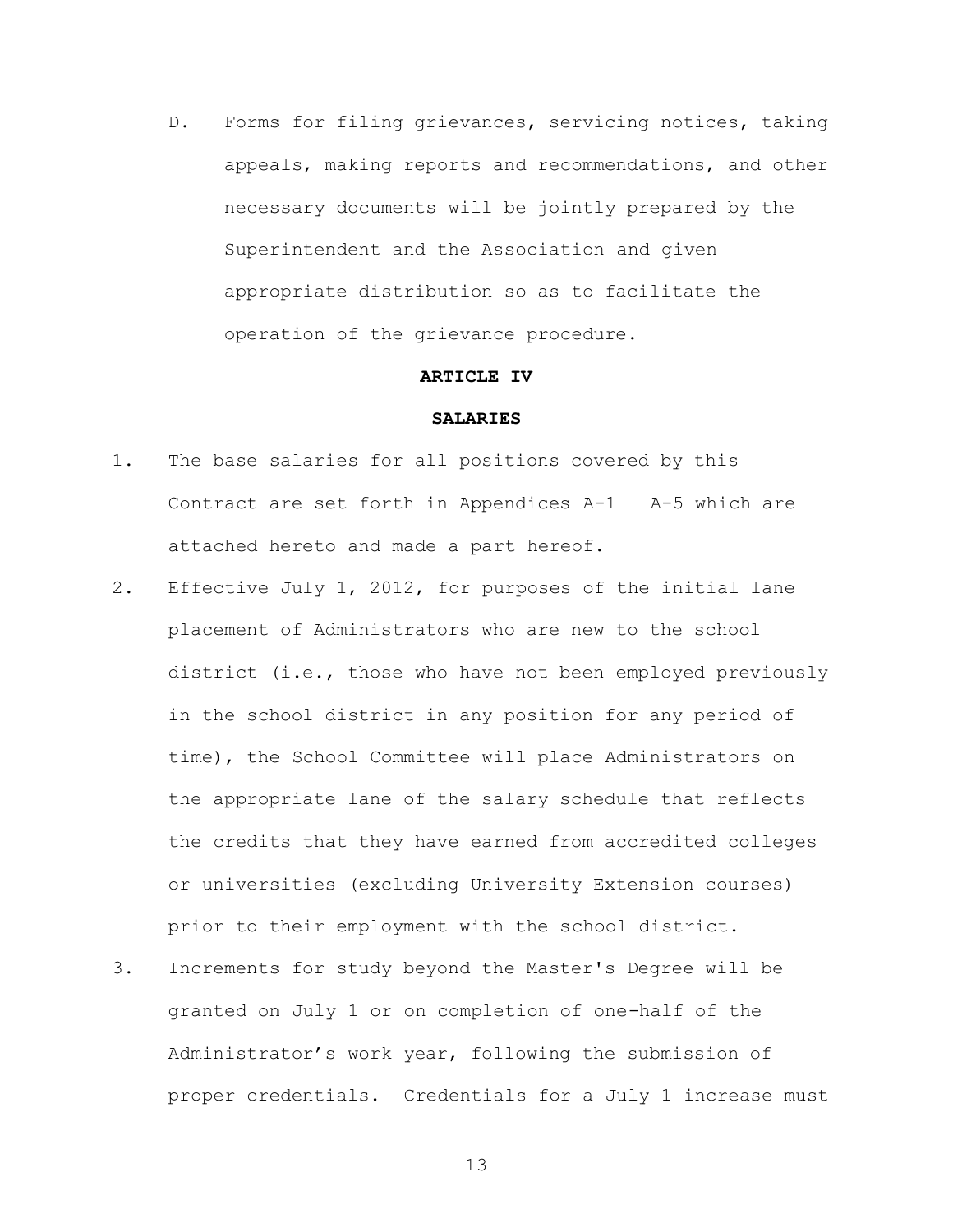be submitted by August 1 and credentials for a mid-year increase must be submitted either before the one-half point of the work year or within one (1) month after the one-half point.

- 4. Effective July 1, 2021, Elementary Assistant Principals will be placed at the same level as High School Assistant Principals. For year 3 of contract, there will be a salary increase of two thousand five hundred dollars (\$2500) for Elementary Assistant Principals, with full increase completed on July 1, 2022.
- 5. A. An Administrator will be placed on the Master's+45 lane, effective September 1, 2007, if the Administrator provides the School Committee with evidence that, as of that date, s/he has earned (1) at least forty-five (45) credits beyond a Master's degree in graduate-level courses from an accredited university; or (2) at least fifteen (15) credits beyond M+30 in approved in-service courses, workshops or seminars since September 1, 2004; or (3) a combination of credits from graduate-level courses and from approved in-service courses, workshops or seminars since September 1, 2004 that add up to at least forty-five (45) credits beyond a Master's degree.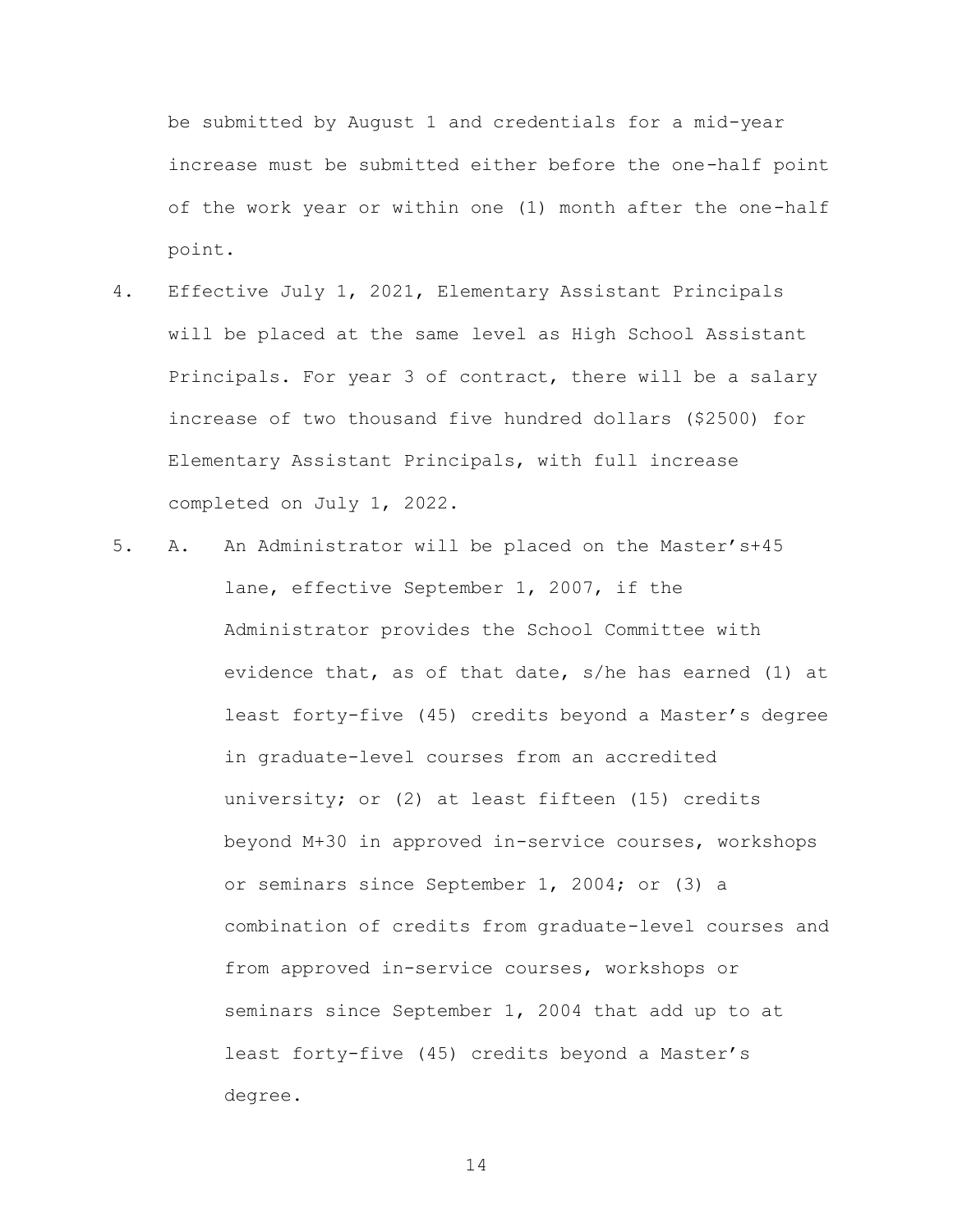- B. Effective September 1, 2007, an Administrator will move from the Master's+30 lane to the Master's+45 lane, if s/he has earned at least fifteen (15) additional credits beyond M+30 in pre-approved courses, including in-service courses, workshops or seminars, provided that credits beyond a Master's degree in graduate-level courses from an accredited university prior to September 1, 2007 also shall count as part of the fifteen (15) additional credits for purposes of moving from the Master's+30 lane to the Master's+45 lane.
- C. Effective July 1, 2014, an Administrator will move from the Master's+45 lane to the Master's+60/CAGS lane, if s/he has earned at least fifteen (15) additional credits beyond Master's+45 in pre-approved courses, including in-service courses, workshops or seminars, or has earned a Certificate of Advanced Graduate Studies, provided that credits beyond a Master's+45 in graduate-level courses and Certificates of Advanced Graduate Studies earned from an accredited university prior to July 1, 2014 also shall count as part of the fifteen (15) additional credits for purposes of moving from the Master's+45 lane to the Master's+60/ CAGS lane. To be eligible to move to the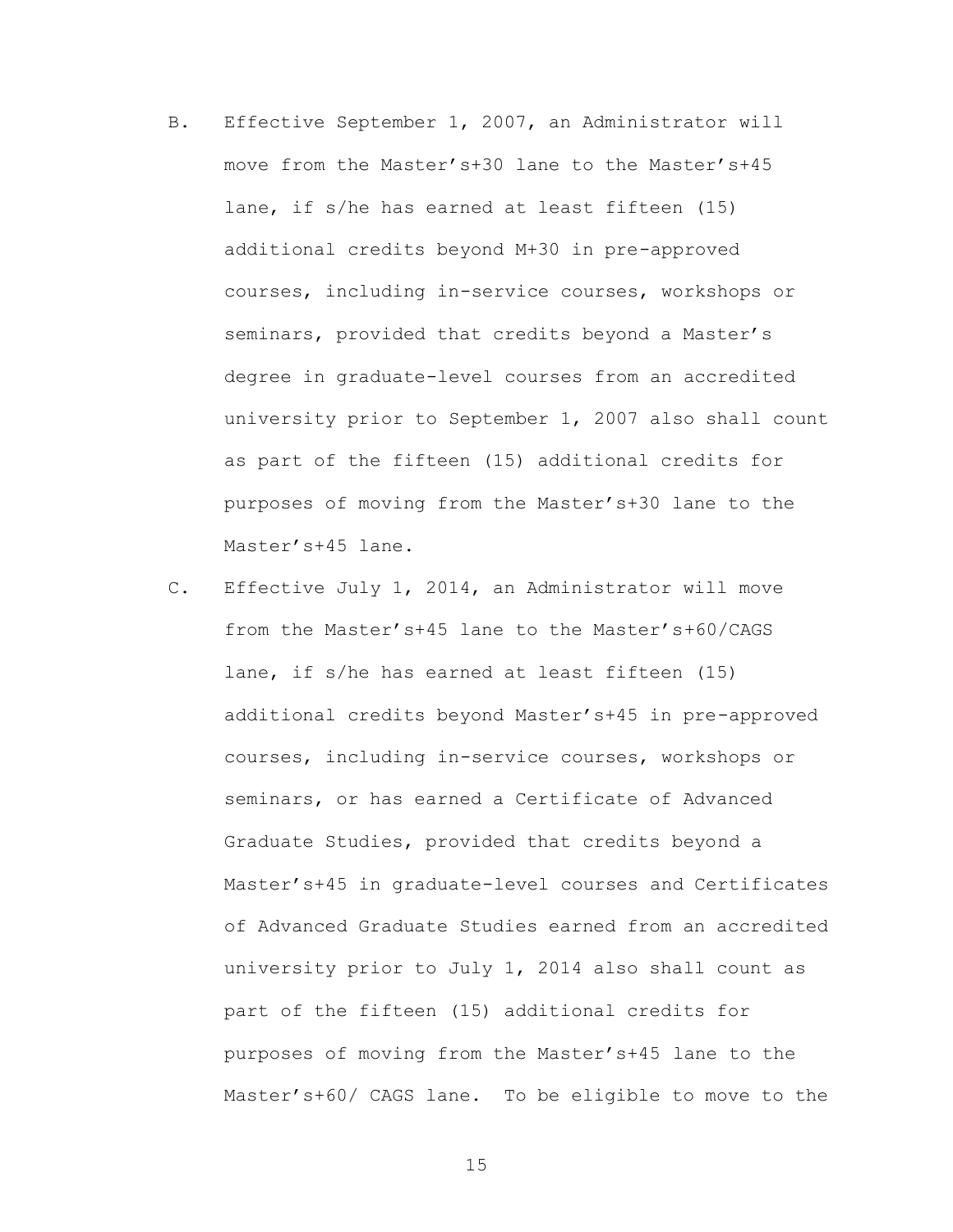Master's 60/CAGS lane as of July 1, 2014, a bargaining unit member must have submitted satisfactory evidence to the Superintendent by no later than July 1, 2014.

- 6. If a salary increase is to become effective as of the beginning of a work year, an Administrator who has given notice of retirement as of August 1 of the work year of his/her retirement shall receive said increase as of January 1 immediately preceding the effective date of the said salary increase*,* payable in a lump sum at the time of retirement, provided that the Administrator is sixty (60) years old and has completed twenty-five (25) years of service, and provided further that the Administrator severs his/her employment no earlier than June 30 of the work year of his/her retirement and no later than August 31 immediately thereafter.
- 7. Administrators shall be paid in twenty-six (26) biweekly installments beginning Tuesday, July 16,2019, during the work year (July 1 through the following June 30). Effective July 1, 2019, the School Committee may elect, at any time, to provide Administrators with electronic paystubs. Effective July 1, 2019:*Year 2 and Year 3 of contract:* Twenty-six (26) installments beginning on the second Tuesday in August, every other Tuesday, with two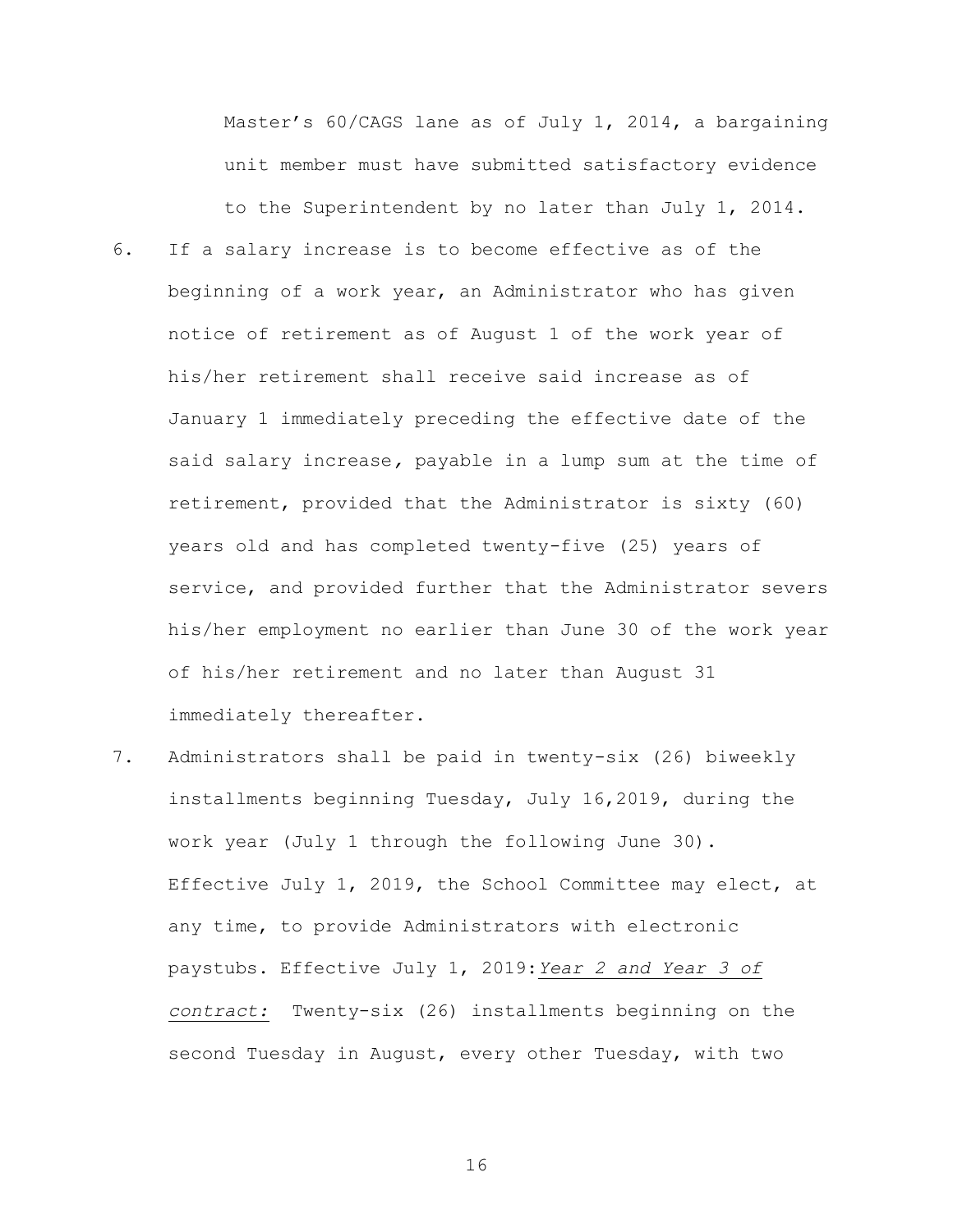additional "balloon" payments issued on the last pay date in June. *(See attached schedule)* 

- 8. The School Committee may require Administrators to participate in the City's direct deposit program.
- 9. Inter-School Travel Reimbursement: Administrators who as part of their regular assignment are required to travel among more than two (2) schools per day will be paid an annual stipend of three hundred dollars (\$300) as reimbursement for mileage.
- 10. Step Increases:

Effective July 1, 2020 for years of service as an SAA member:

| Step 1 | Years 1-3 | Salary schedule               |
|--------|-----------|-------------------------------|
| Step 2 | Years 4-6 | Add \$750 to salary schedule  |
| Step 3 | Years 7-9 | Add \$1000 to salary schedule |
| Step 4 | Years 10+ | Add \$1250 to salary schedule |

The parties agree that the above-referenced Step Increases do not amend the Salary Schedule and are instead stand alone annual stipend payments in recognition of years of service as an SAA Member.

# 11. Longevity Payments:

A. Effective July 1, 2019, Administrators shall be entitled to a salary increase over and above the applicable base salary on the salary schedule then in effect in the following amounts, at the beginning of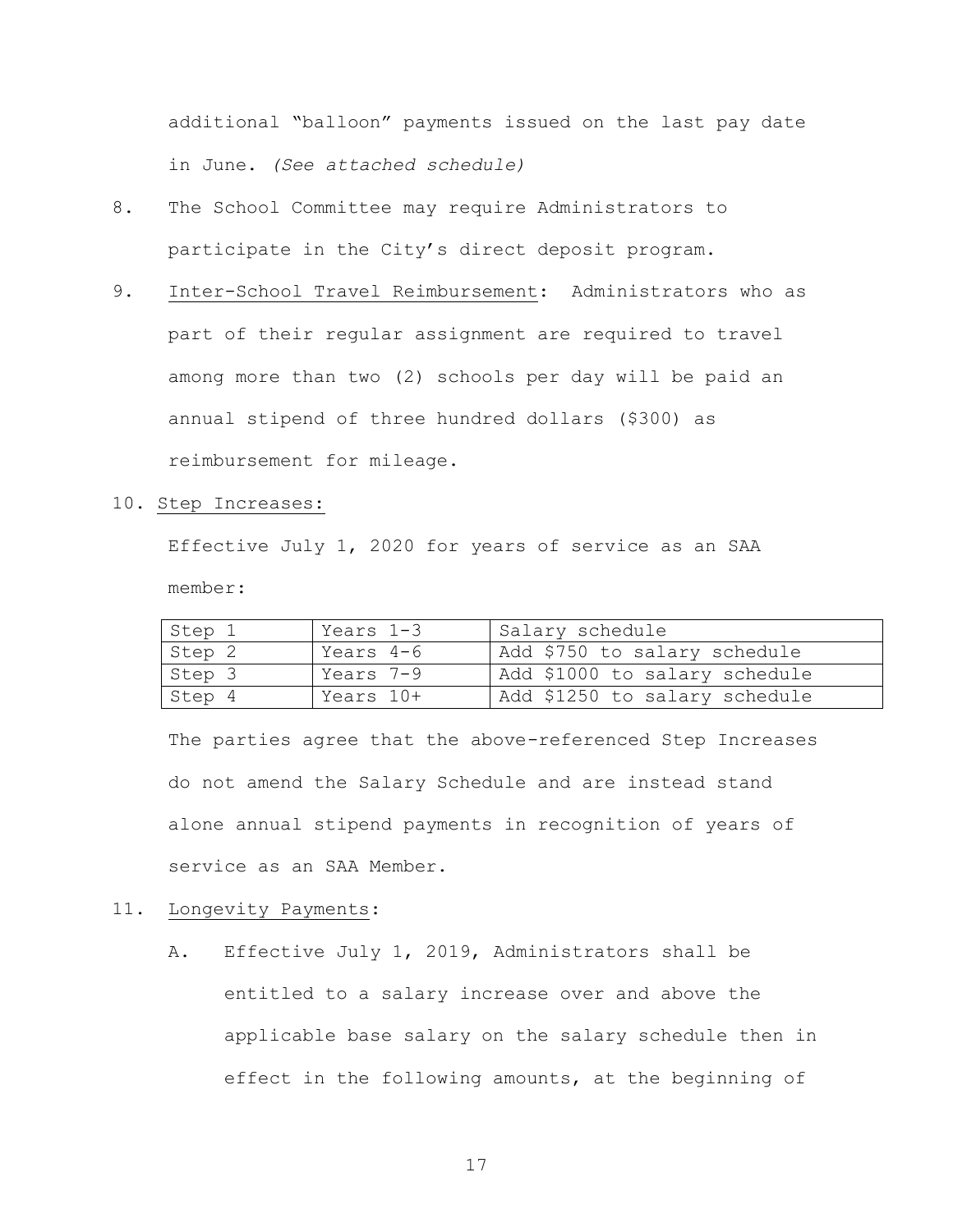the following years of service as an employee of the Somerville Public Schools:

| 7 <sup>th</sup> year of service  | \$1,500 |
|----------------------------------|---------|
| 15 <sup>th</sup> year of service | \$2,000 |
| 20 <sup>th</sup> year of service | \$2,500 |
| 25 <sup>th</sup> year of service | \$3,000 |
| 30 <sup>th</sup> year of service | \$3,500 |
| 35 <sup>th</sup> year of service | \$5,000 |

- B. Years of service for Longevity purposes under this Section 11 as well as for purposes of Step Increases under Section 10 shall constitute all years in which an Administrator worked a minimum of one hundred twenty (120) days in a contract year, including any days spent on a leave of absence of any kind.
- 12. The Supervisor of Music shall be paid a stipend of \$1,500 per year. In addition to this stipend, the Supervisor of Music shall also receive a stipend in the amount of \$4,000 per contract year in consideration for additional service as the Director of the El Sistema program that are set forth in the Job Description for the position. In the event that another SAA Member serves as the Director of the El Sistema program instead of the Supervisor of Music, that Member shall receive the \$4,000 stipend for the position.
- 13. Effective July 1, 2019, mentors shall be paid a stipend of \$1,500 per year for mentoring responsibilities.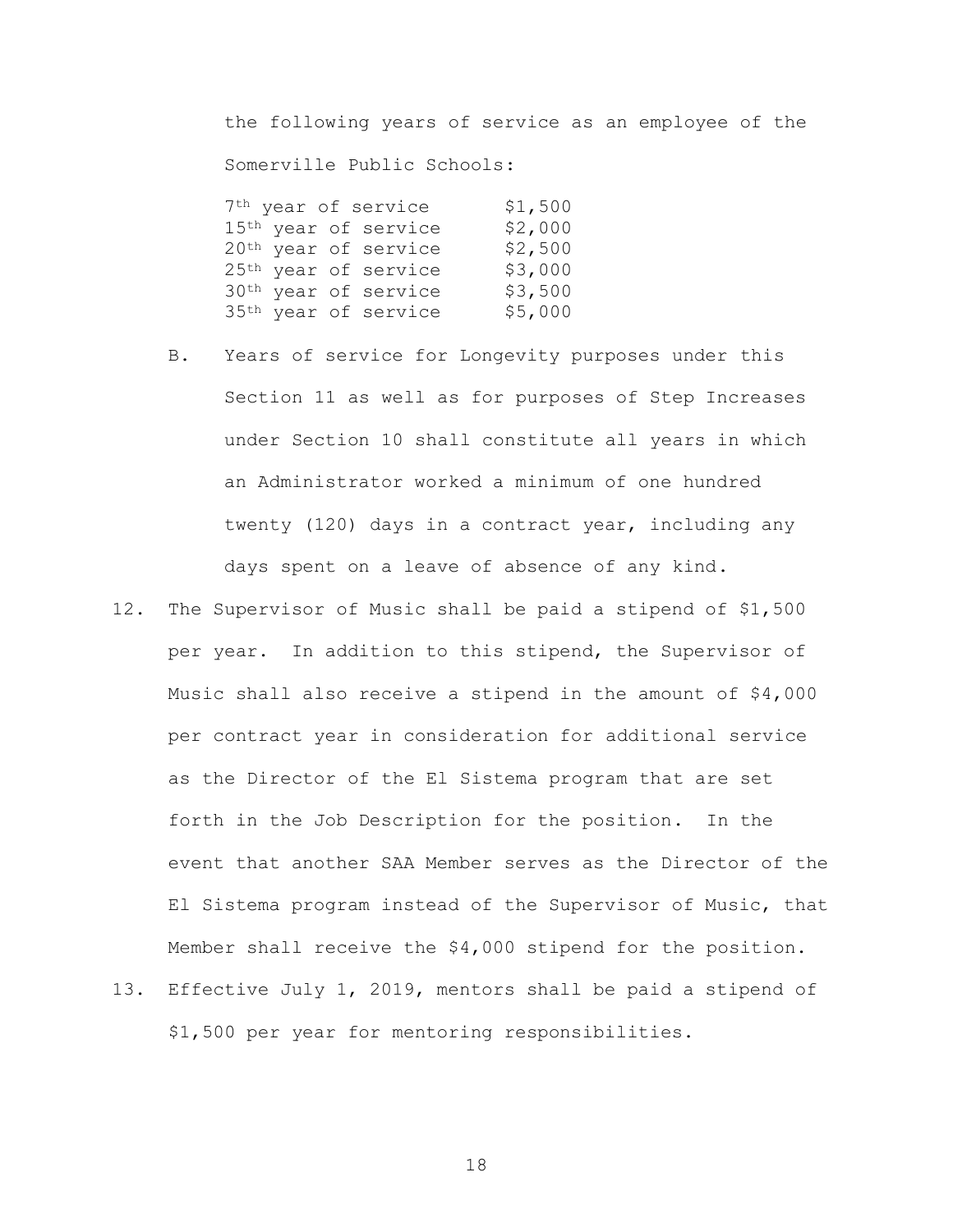- 14. The Somerville High School Safety and Security Coordinator shall receive a stipend of \$5,000 per contract year for the performance of the additional services that are set forth in the Job Description for the position. The School Committee may eliminate the School Safety and Security Coordinator position upon the conclusion of the High School construction project .
- 15. The Lead Academic Coordinator shall receive a stipend of \$10,000 per contract year for the performance of the additional services that are set forth in the Job Description for the position. The School Committee shall make the determination as to whether or not to fill the Lead Academic Coordinator position at the start of each contract year.

#### **ARTICLE V**

### **WORK DAY AND WORK YEAR**

1. Administrators will have a "core" work year that includes all days that teachers work, plus five (5) days before teachers start and three (3) days after school ends (191 days). Additional days to fulfill respective work years will be scheduled on a calendar submitted and approved by member's immediate supervisor before June 1. No additional compensation shall be paid to any Administrator for attendance at any meetings or for performance of any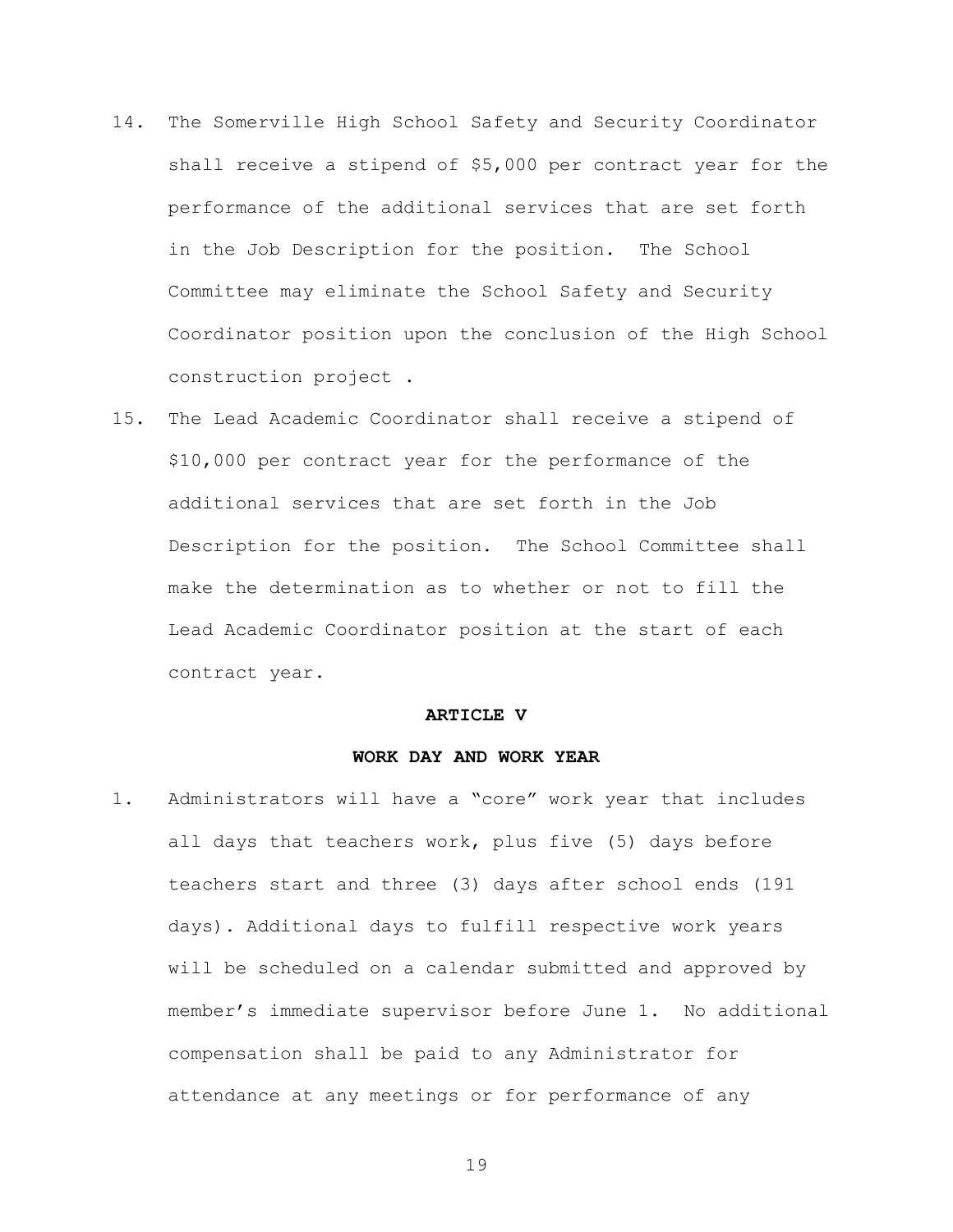administrative, supervisory or other professional duties or responsibilities without the prior written approval of the Administrator's immediate supervisor and the Superintendent.

\*\* *Exceptions to the "core" work year will be granted for the Director of Continuing Education and the Director of Athletics.*

- 2. All work days beyond the foregoing that are mandated during the summer recess by the Principals or Central Administrators shall be scheduled by no later than April 15 of that school year, and the Administrators shall be so notified by that date. The remaining work days are to be scheduled by each individual Administrator with the approval of his/her immediate supervisor and the Superintendent/designee. In scheduling an Administrator's remaining work days, the need for summer coverage is one factor that the Administrator's supervisor will take into account.
- 3. An Administrator may schedule up to two (2) days when school is in session as "non-work days," subject to the following conditions:
	- A. The Administrator must request such non-work day(s) in writing, at least thirty (30) days in advance of such day(s);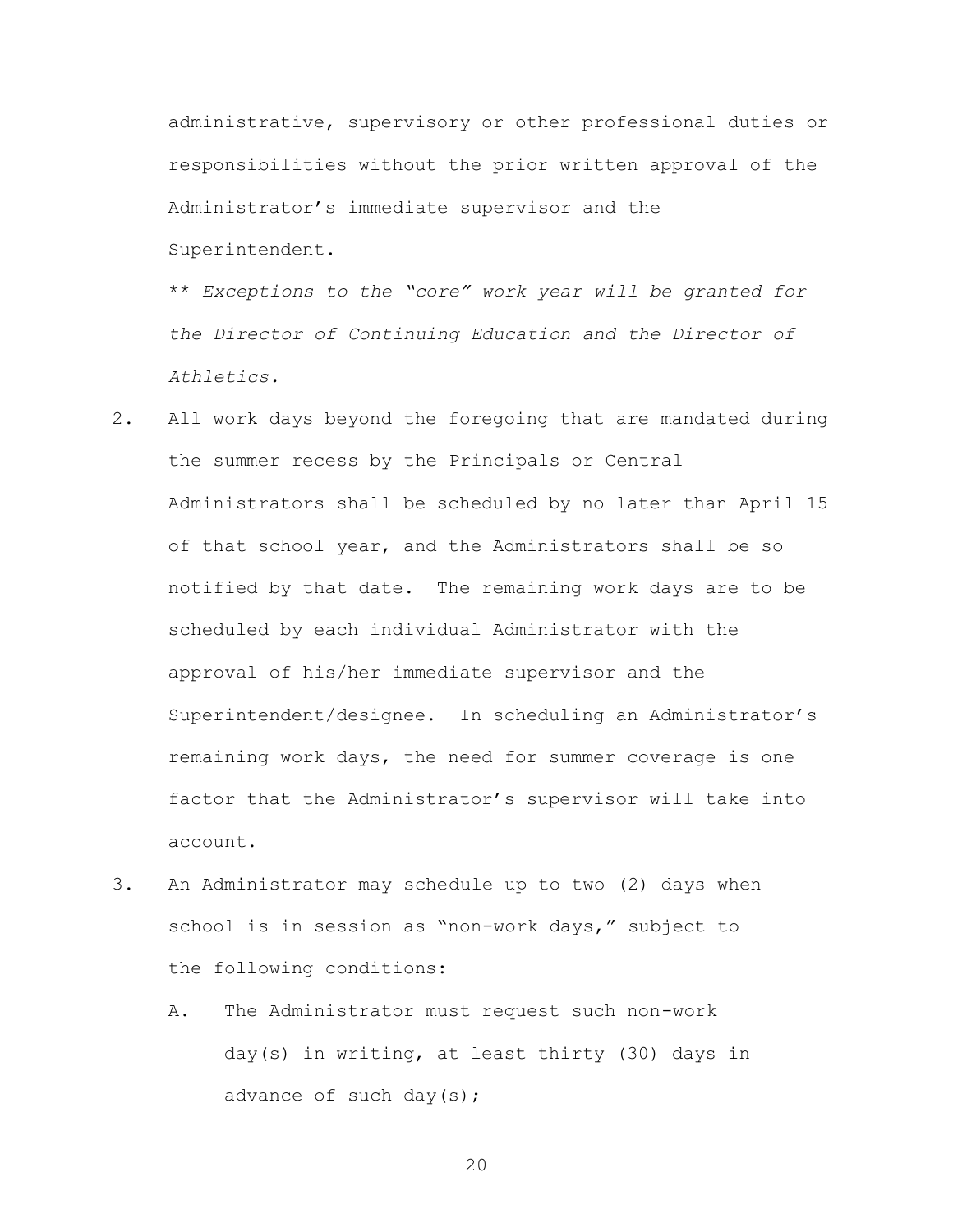- B. The Administrator must obtain written approval for such non-work day(s) from his/her immediate supervisor and the Superintendent;
- C. The Administrator must work the number of days required for his/her position under the Classification Plan, including days when school is not in session.
- 4. The parties agree to establish a Joint Study Committee, consisting of three (3) representatives of the Association and three (3) representatives of the School Committee to make a joint recommendation to the School Committee concerning the scheduling of Administrators on a "flex time" basis. The Joint Study Committee will complete its work prior to October 31, 2014 and will submit its joint recommendations to the parties' respective bargaining teams for negotiations and ratification by December 23, 2014.

# **ARTICLE VI**

# **REDUCTION IN FORCE**

- 1. The Superintendent shall, upon the request of the Association, meet with its representatives for the purpose of discussing any such proposed reduction or reorganization prior to taking any final action thereon.
- 2. For the purpose of this Article, the administrative positions shall be as listed on the Administrators' salary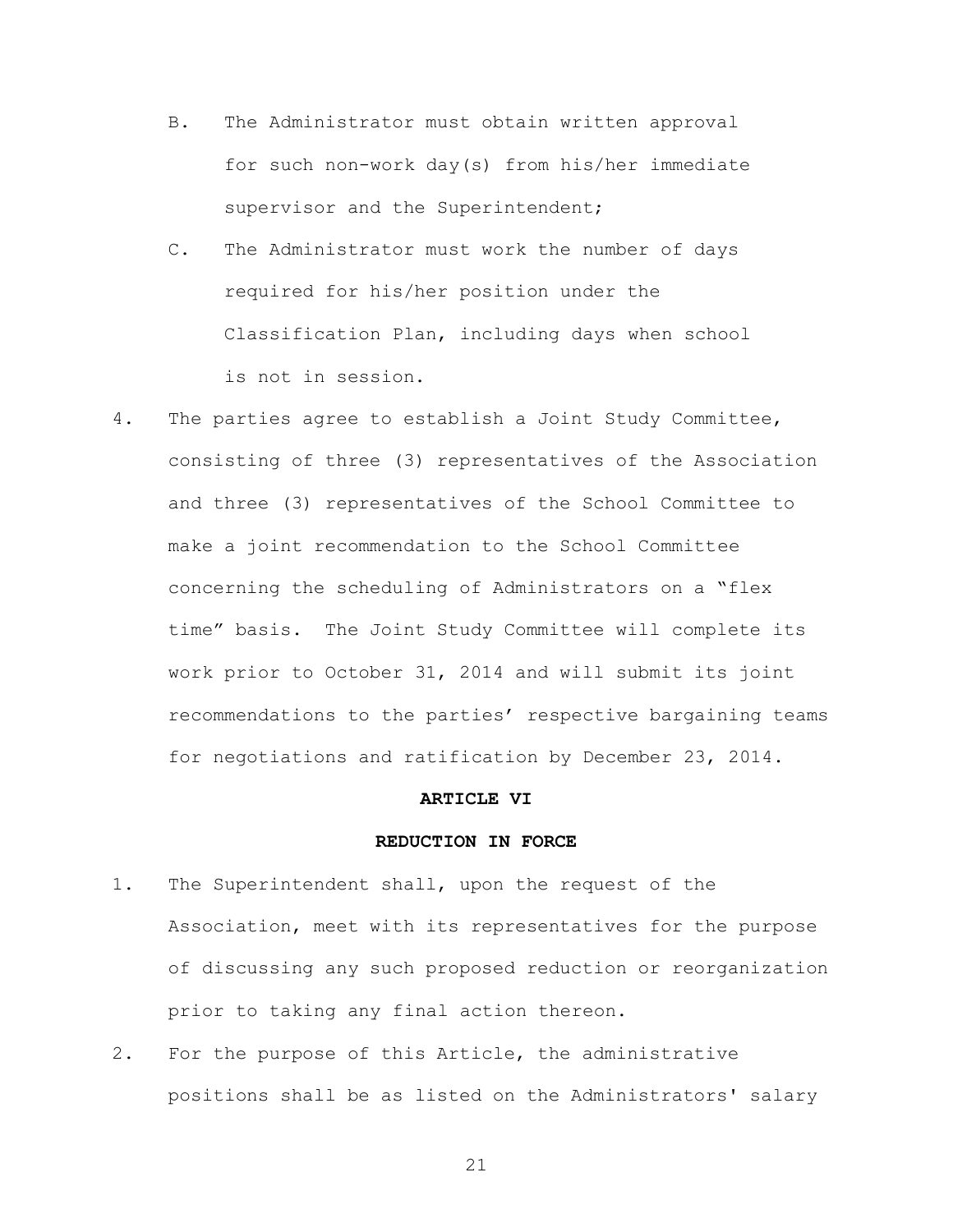schedule except that all Assistant Principals shall constitute a single administrative position and each other position on the Classification Plan shall constitute a single administrative position, for purposes of this Article.

- 3. Whenever a final decision is made to reduce the number of administrative positions in the bargaining unit represented by the Association, every effort will be made to absorb any such reduction through normal attrition.
- 4. In the event that it is not possible to fully effectuate any reduction or reorganization of administrative positions by normal attrition or by the non-renewal of Administrators without professional administrative status within the affected administrative position, then job performance, qualifications (including qualifications beyond those minimally required) and seniority shall determine the order in which Administrators with professional administrative status are to be reduced from their positions. For the purposes of this Article, Administrators with professional administrative status shall be defined as Administrators who have served in their positions for the three previous consecutive years, and seniority shall be defined and computed in accordance with the following principles which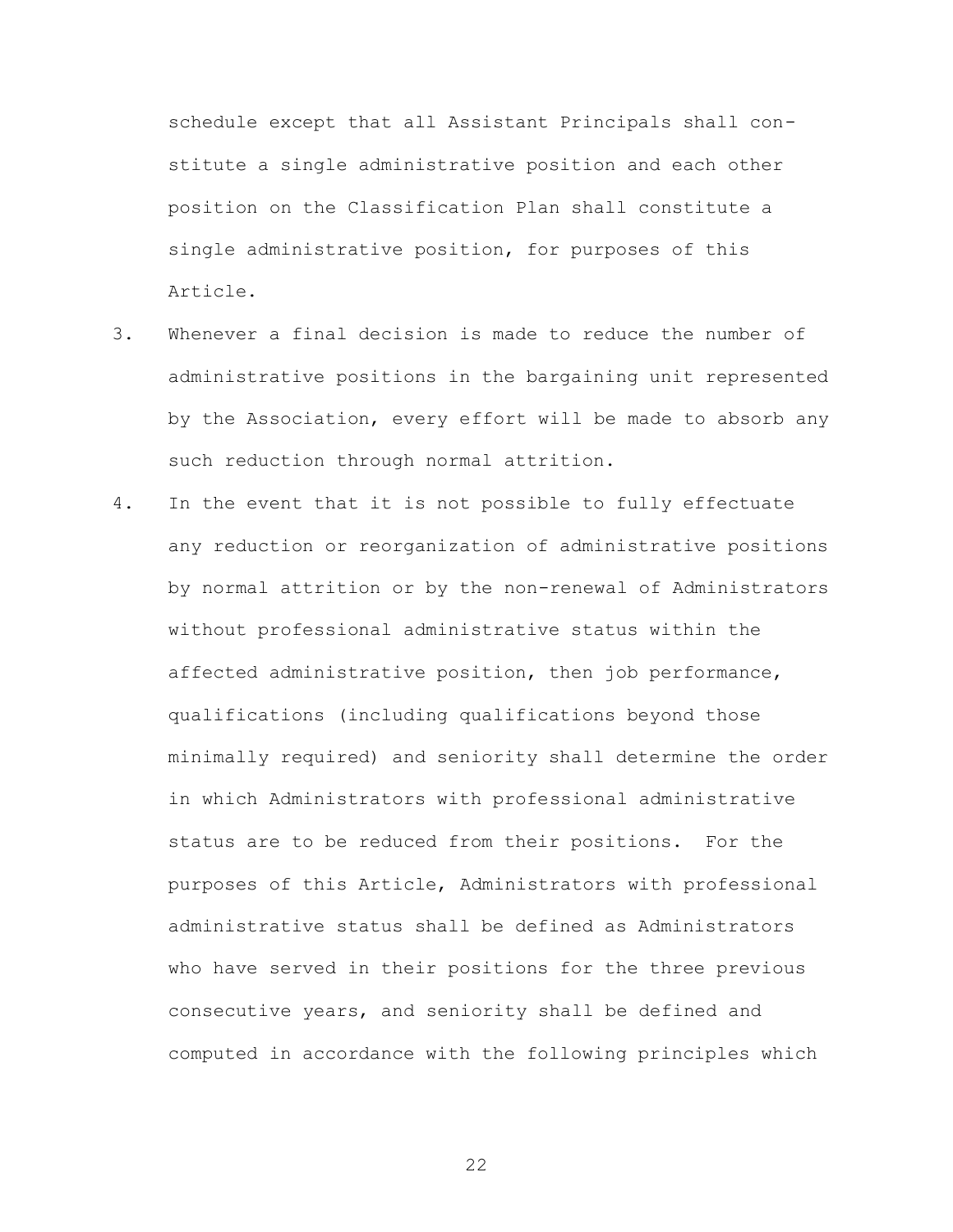are intended to be applied both retroactively and prospectively:

- A. Position Seniority shall be determined by an Administrator's total length of cumulative service in a given administrative position beginning with the date on which the Administrator actually began serving in that position, whether in an acting or permanent capacity.
- B. Administrative Seniority shall be determined by an Administrator's total length of cumulative service in any of the administrative positions included in the bargaining unit now represented by the Association beginning with the earliest date on which the Administrator actually began serving in any such administrative position, whether in an acting or permanent capacity.
- C. i. Position and Administrative Seniority shall continue to accumulate during the period of any paid leave of absence. Seniority shall not accumulate during the period of any unpaid leave of absence or layoff; however, past seniority shall not be lost due to an unpaid leave of absence or a layoff and, upon an Administrator's return to active employment, his/her respective seniority dates (i.e., position and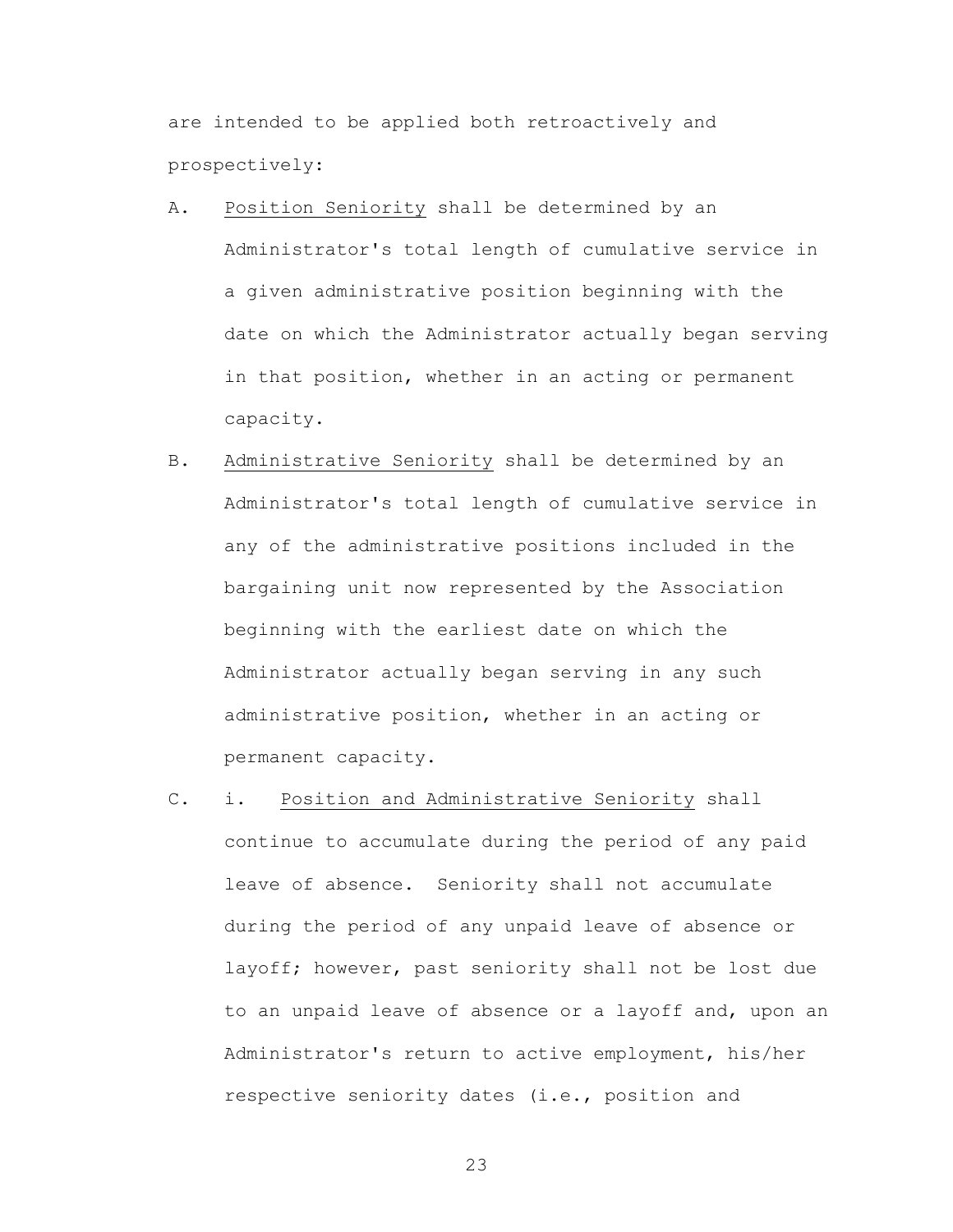administrative) shall be adjusted forward by a period of time equal to the length of his/her unpaid leave of absence or layoff. While serving in another administrative position in the Somerville School System, an Administrator shall continue to accumulate his/her administrative seniority; however, his/her past position seniority shall remain constant until such time as he/she returns to that position. While serving in a non-administrative position in the Somerville School System, an Administrator's past position and administrative seniority shall remain constant until such time as he/she returns either to the administrative unit or to his/her former administrative position, whichever is applicable. Any Administrator who resigns from the Somerville School System or whose employment is involuntarily terminated by reason of dismissal for good or just cause and who is subsequently re-employed shall not be credited with any of the position or administrative seniority that he/she had accumulated prior to such resignation or dismissal.

E. i. Whenever the position seniority of two Administrators is the same, their relative seniority shall be determined by their administrative seniority.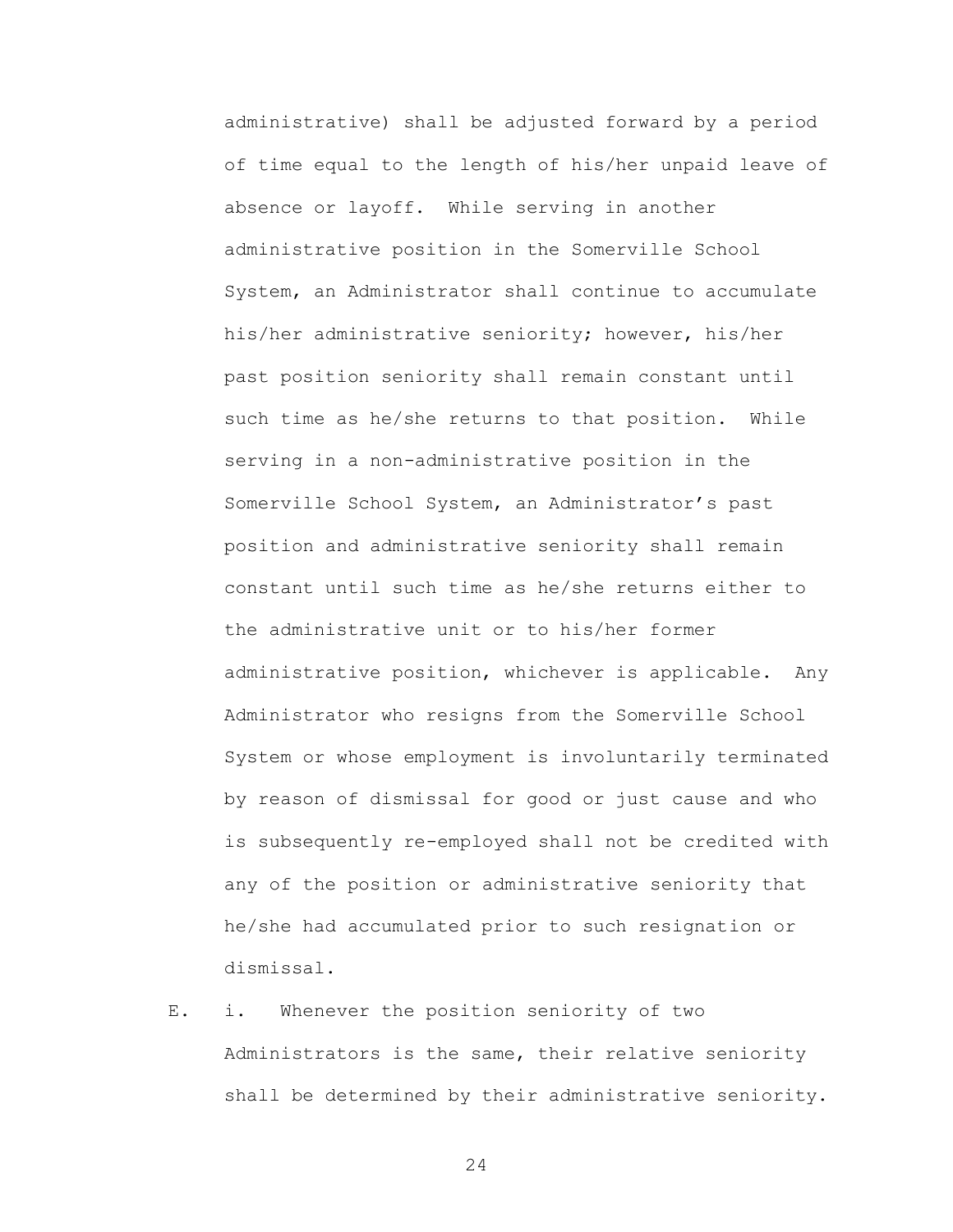- 5. Any reduction within an administrative position of Administrators who have professional administrative status in that administrative position shall be based upon the position seniority of those Administrators in that position.
- 6. Any Administrator who is reduced from his/her position pursuant to the procedure described in the preceding paragraph may exercise his/her administrative seniority in such a way as to assume another administrative position in the bargaining unit in which he/she has previously served provided that there is a vacancy in any such position and provided further that he/she is licensed to serve in such position.
- 7. An Administrator who is reduced from his/her position shall be laid off only if he/she cannot exercise his/her seniority in the manner described in the preceding paragraphs in such a way as to enable him/her to assume another administrative position in the Somerville School System.
- 8. If there should be a merger or consolidation of existing administrative positions in different disciplines, the new position shall be filled in accordance with Article XI. Any Administrator whose position is merged or consolidated and who is not elected to the new merged or consolidated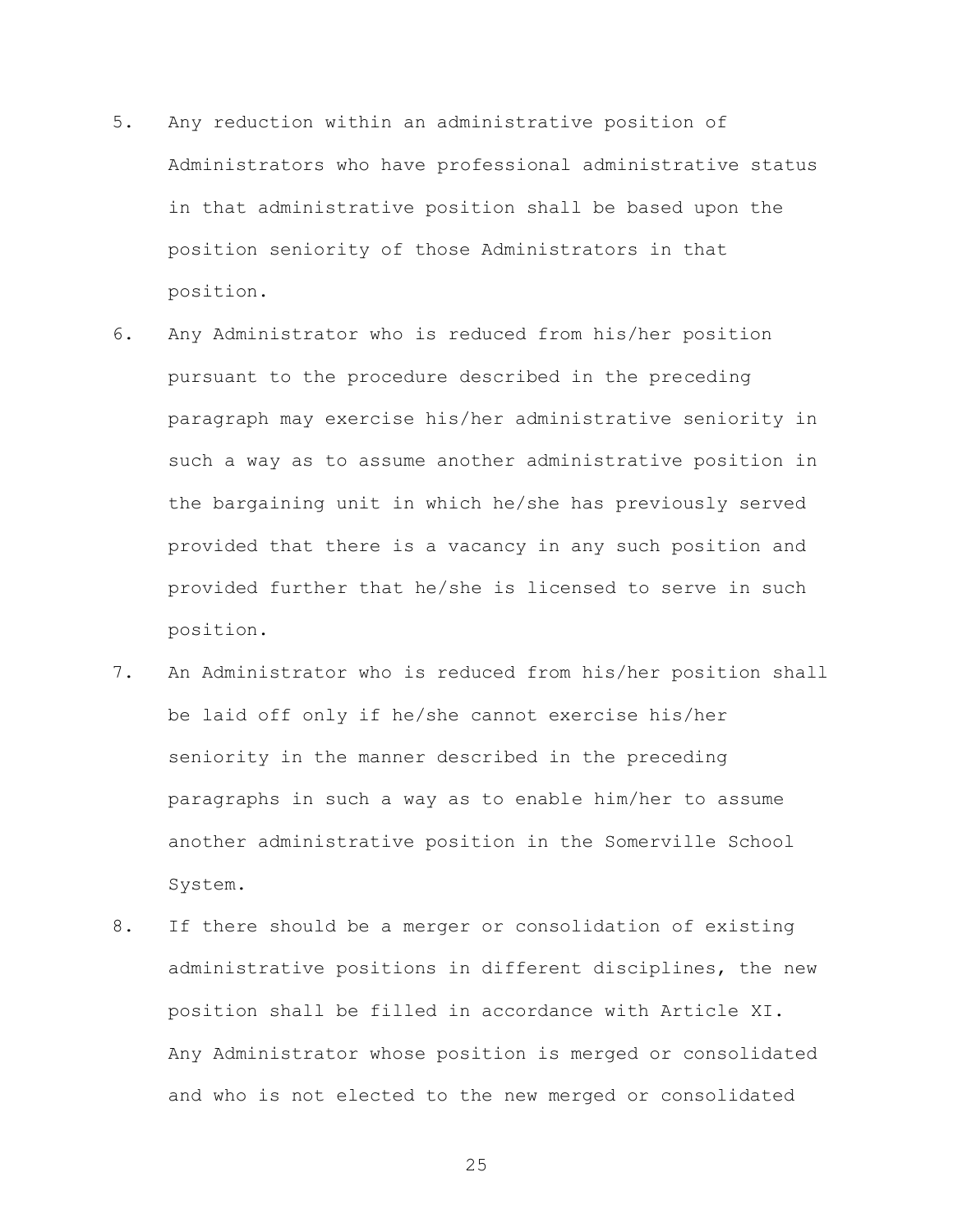position shall have the right to exercise his/her seniority in the manner described in the preceding paragraphs.

- 9. Any Administrator who is reduced from his/her position or who is laid off from the Somerville Public Schools shall retain the following recall rights for a period of three (3) years:
	- A. The right to be recalled to the first vacancy which occurs in the administrative position from which he/she was originally reduced based upon his/her position seniority; and
	- B. The right to be recalled to the first vacancy which occurs in another administrative position in which he/she has previously served based upon his/her administrative seniority, provided further that he/she is licensed to serve in such position.
- 10. Neither an Administrator's recall to a lesser position than that from which he/she was originally reduced nor his/her failure to accept a lesser position than that from which he/ she was originally reduced shall terminate his/her right of recall to the position from which he/she was originally reduced. However, an Administrator's failure to accept a recall to the administrative position from which he/she was originally reduced shall terminate his/her right of recall to that position. An Administrator who is on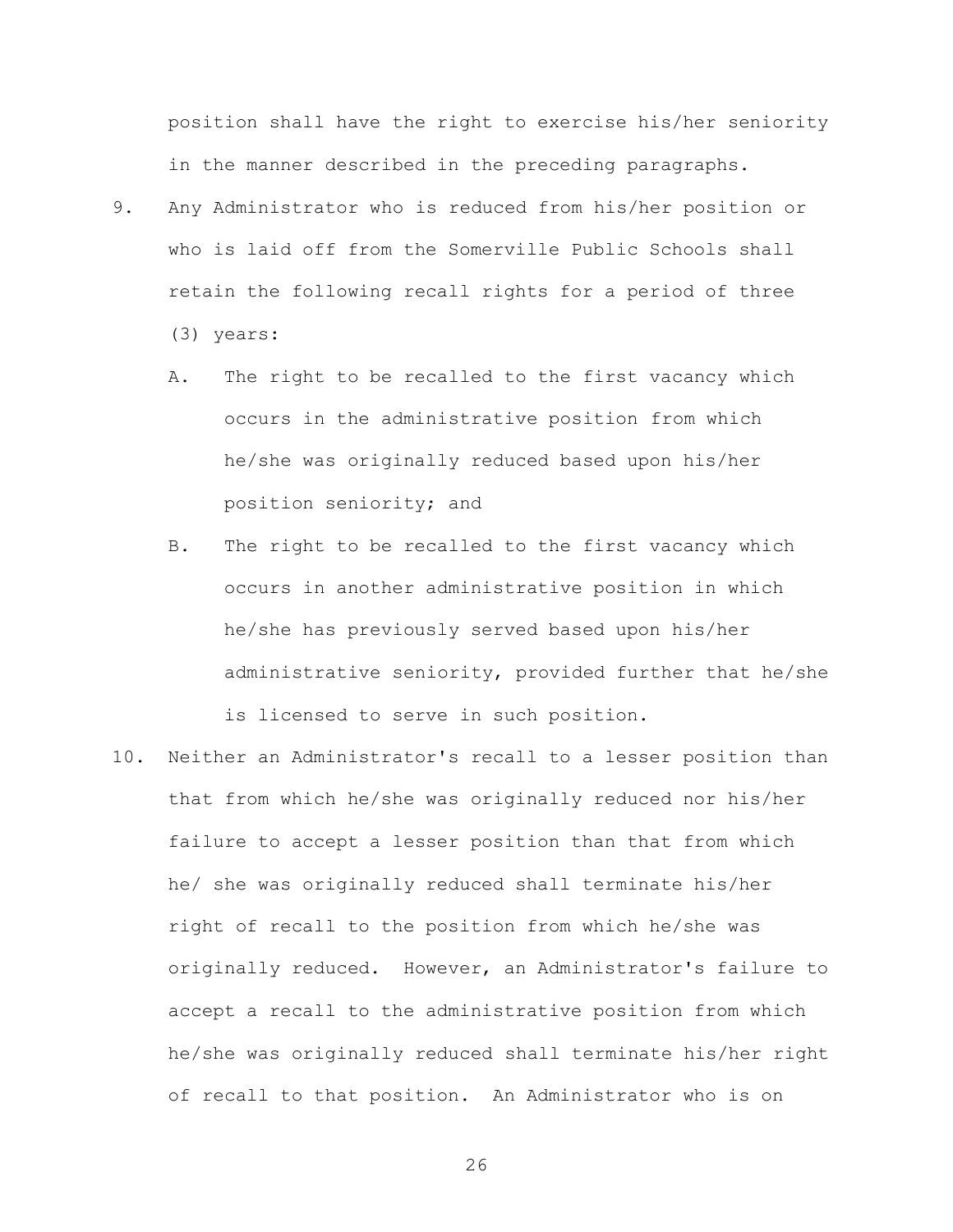layoff status when he/she is recalled shall be given a reasonable period of time within which to return.

- 11. No person shall be appointed to any position in the bargaining unit for which there are Administrators with recall rights.
- 12. A. Any Administrator with recall rights shall retain all of the position and administrative seniority that he/she had accumulated prior to his/her layoff. Upon recall to any administrative position, all accumulated sick leave days and other rights and benefits of employment shall be immediately restored.

#### **ARTICLE VII**

# **ASSIGNMENT AND TRANSFER**

- 1. Administrator Assignment and Transfer: Administrators desiring a lateral transfer to a comparable position in another school that is vacant may submit a written request to the Superintendent requesting the assignment preferred. Any such vacancy shall be posted for a period of at least two (2) weeks.
- 2. The School Committee and the Association recognize that the lateral reassignment or transfer of Administrators may be disruptive to the educational process and/or interfere with optimal performance. They also recognize, however, that some lateral reassignments or transfers may be desirable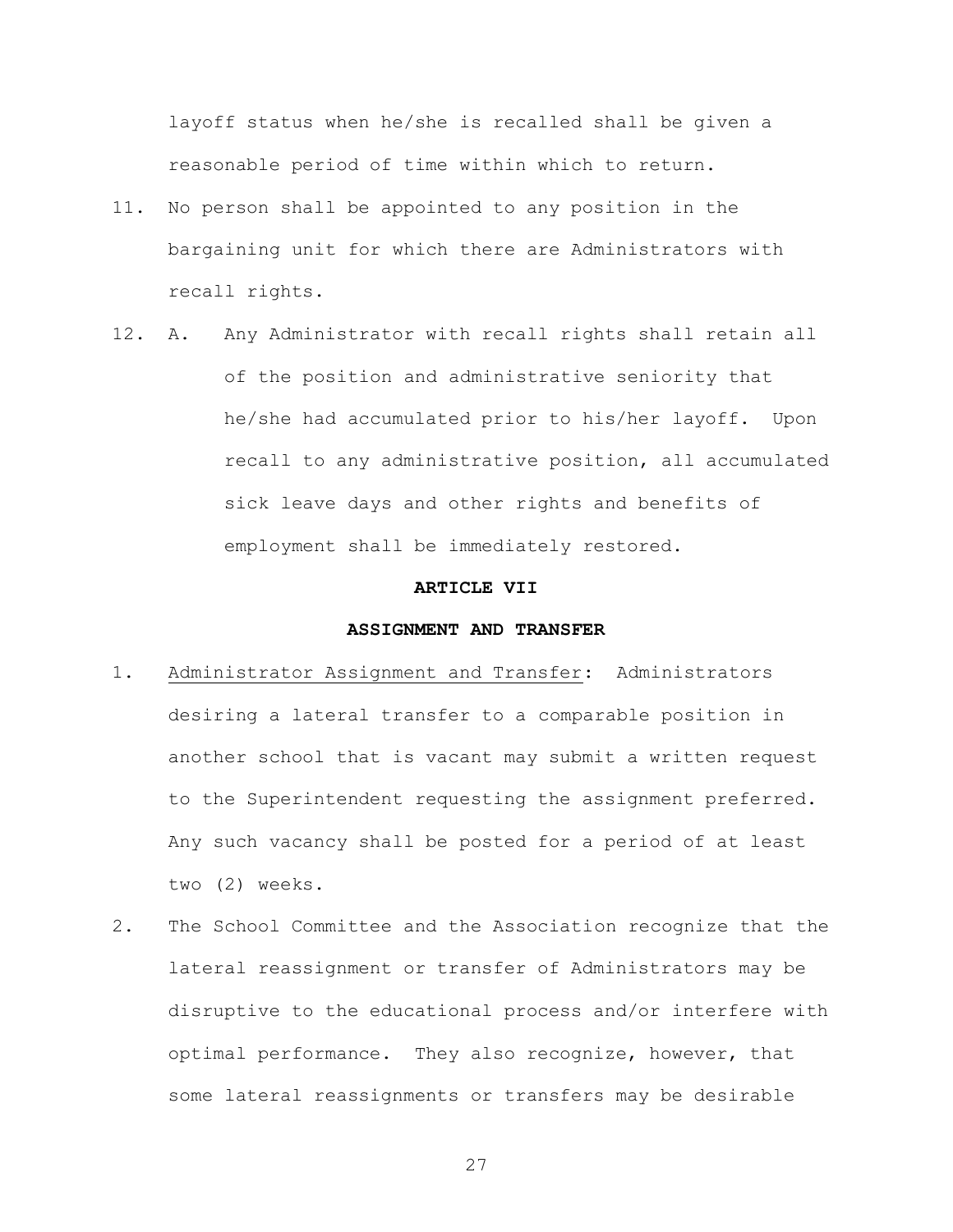and/or necessary. Where such action is desirable and/or necessary to ensure the optimal performance of one or more schools, the Superintendent may involuntarily reassign or transfer an Administrator from one position to another. Before an Administrator is reassigned or transferred hereunder, the Superintendent will discuss the matter with the involved Administrator(s). If a reassignment or transfer will result in the displacement of an incumbent Administrator (i.e., the Superintendent elects to move an Administrator to a position other than a vacancy), and more than one "swap" is acceptable to the Superintendent, volunteers will be reassigned or transferred first. In the case of the Elementary School Assistant Principals, a lateral reassignment or transfer means a reassignment or transfer within an Assistant Principal's particular salary classification.

# **ARTICLE VIII**

#### **ADMINISTRATOR EVALUATION**

1. Administrators will have the right, upon request, to review the contents of their personnel file at any reasonable time. An Administrator will be entitled to have a representative of the Association accompany him during such interview.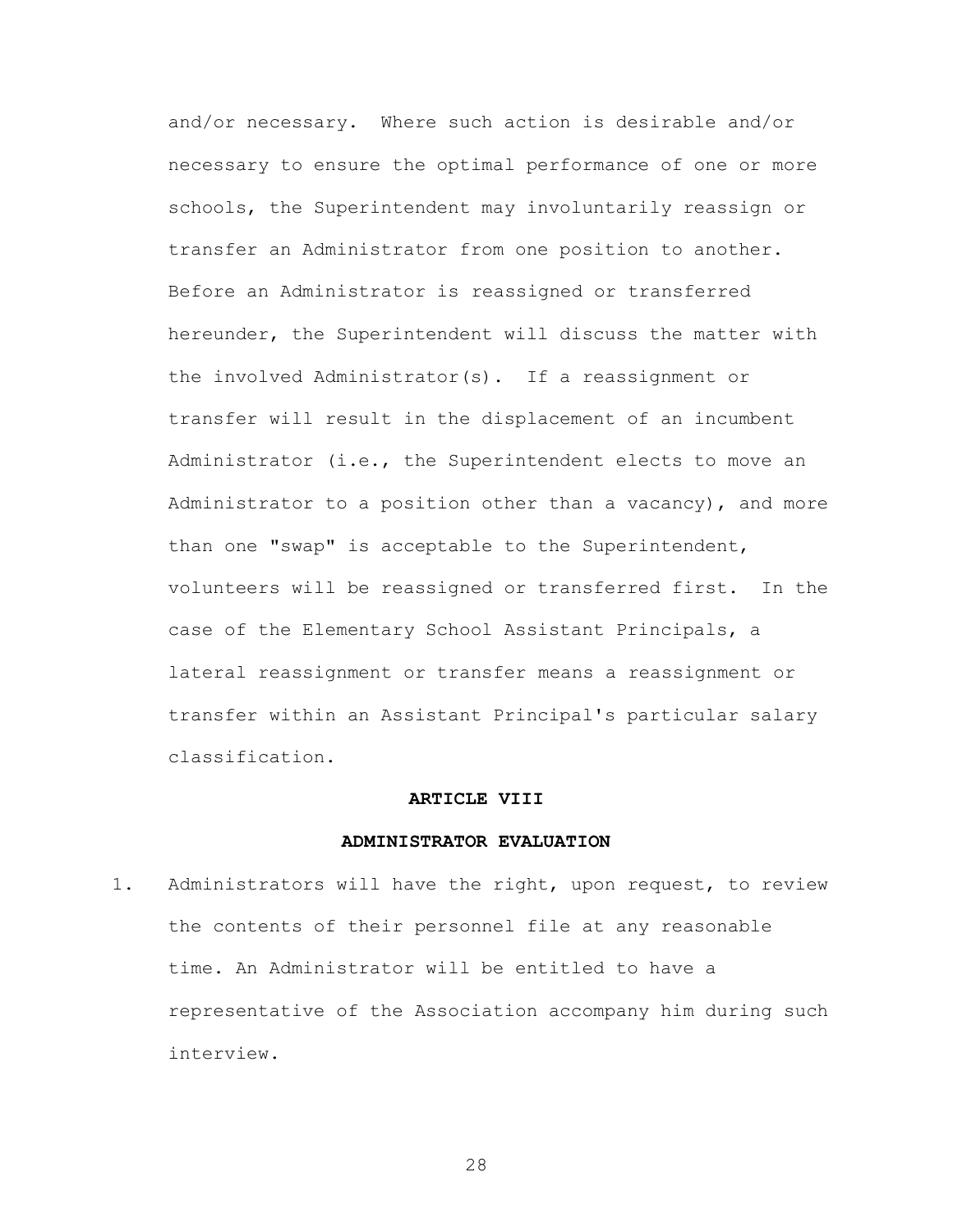- 2. No material derogatory to an Administrator's conduct, service, character or personality and no notice of disciplinary action will be placed in his/her file unless the Administrator first has had the opportunity to review the material. The Administrator will acknowledge that he/she has had the opportunity to review the material by affixing his/her signature to the copy that is to be filed with the specific understanding that such signature in no way indicates his/her agreement with the contents thereof. The Administrator will also have the right to submit a written answer to such material and his/her answer shall be reviewed by the Superintendent who shall attach the answer to the file copy.
- 3. Any written complaint regarding an Administrator made to the Central Administration or any member of the School Committee by any parent, student or other person will be promptly called to the attention of the Administrator. No action will be taken upon any complaint regarding an Administrator, whether written or verbal, unless such complaint was promptly called to the attention of the Administrator.
- 4. Any unsigned derogatory communication addressed to any member of the Administration will be shown immediately to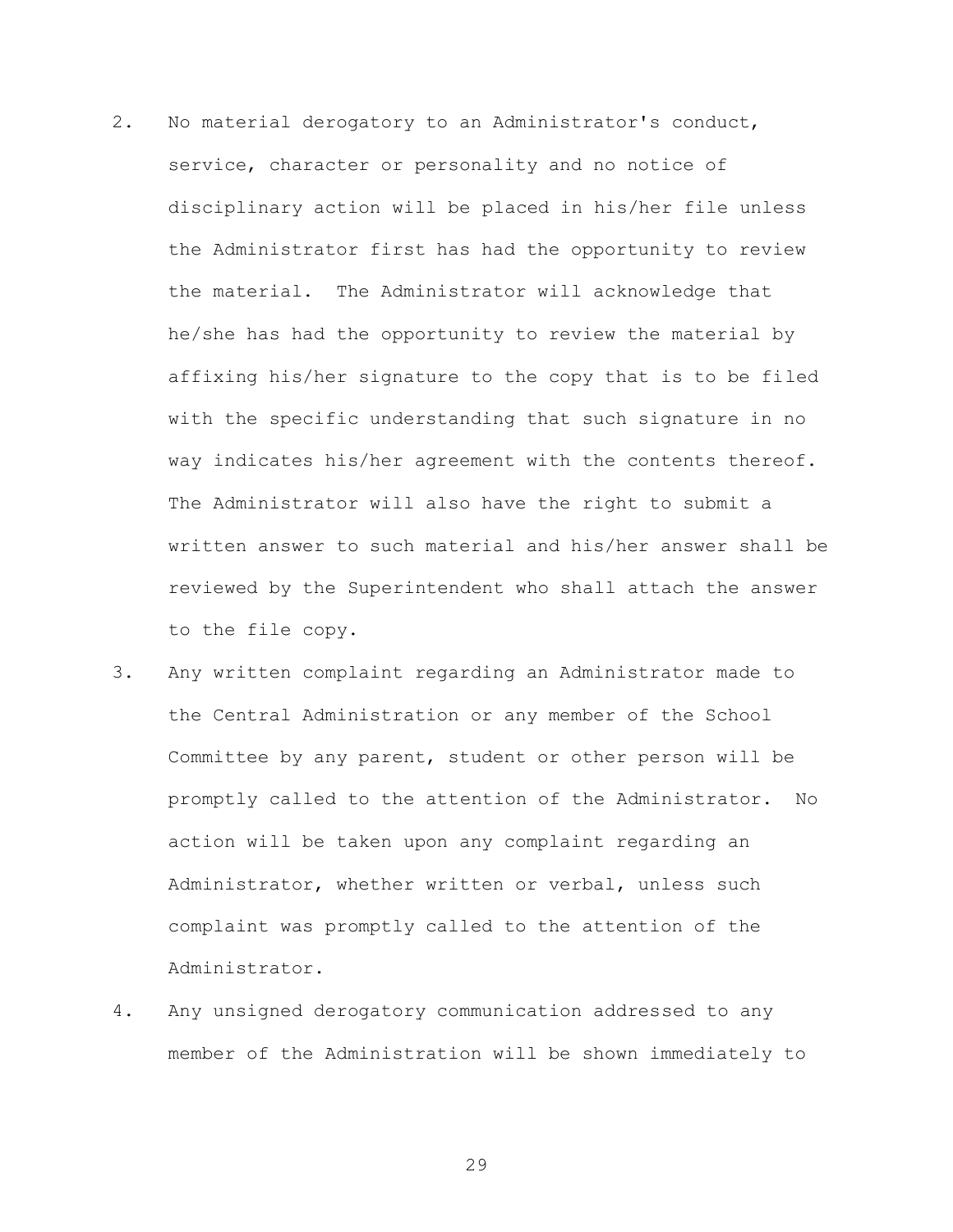the Administrator(s) concerned and destroyed in the presence of said Administrator(s).

- 5. An Administrator shall be given the opportunity to respond in writing to any rebuttal filed by a teacher to the Administrator's evaluation of that teacher. The Administrator's response shall be filed with the teacher's rebuttal.
- 6. Administrators will be formally observed and evaluated in accordance with the educator evaluation instrument and procedures set forth in Appendix C, which are incorporated herein.

#### **ARTICLE IX**

# **GOOD CAUSE**

1. No Administrator will be reprimanded, suspended, deprived of any professional advantage, dismissed, removed, terminated or demoted from his/her position without good cause. Any Administrator who is reprimanded, suspended, deprived of any professional advantage, dismissed, removed, terminated or demoted from his/her position shall have the option of contesting that action under the grievance and arbitration procedure set forth herein, or under the provisions of Sections 41 and 42D of Chapter 71 of the General Laws of Massachusetts, to the extent that such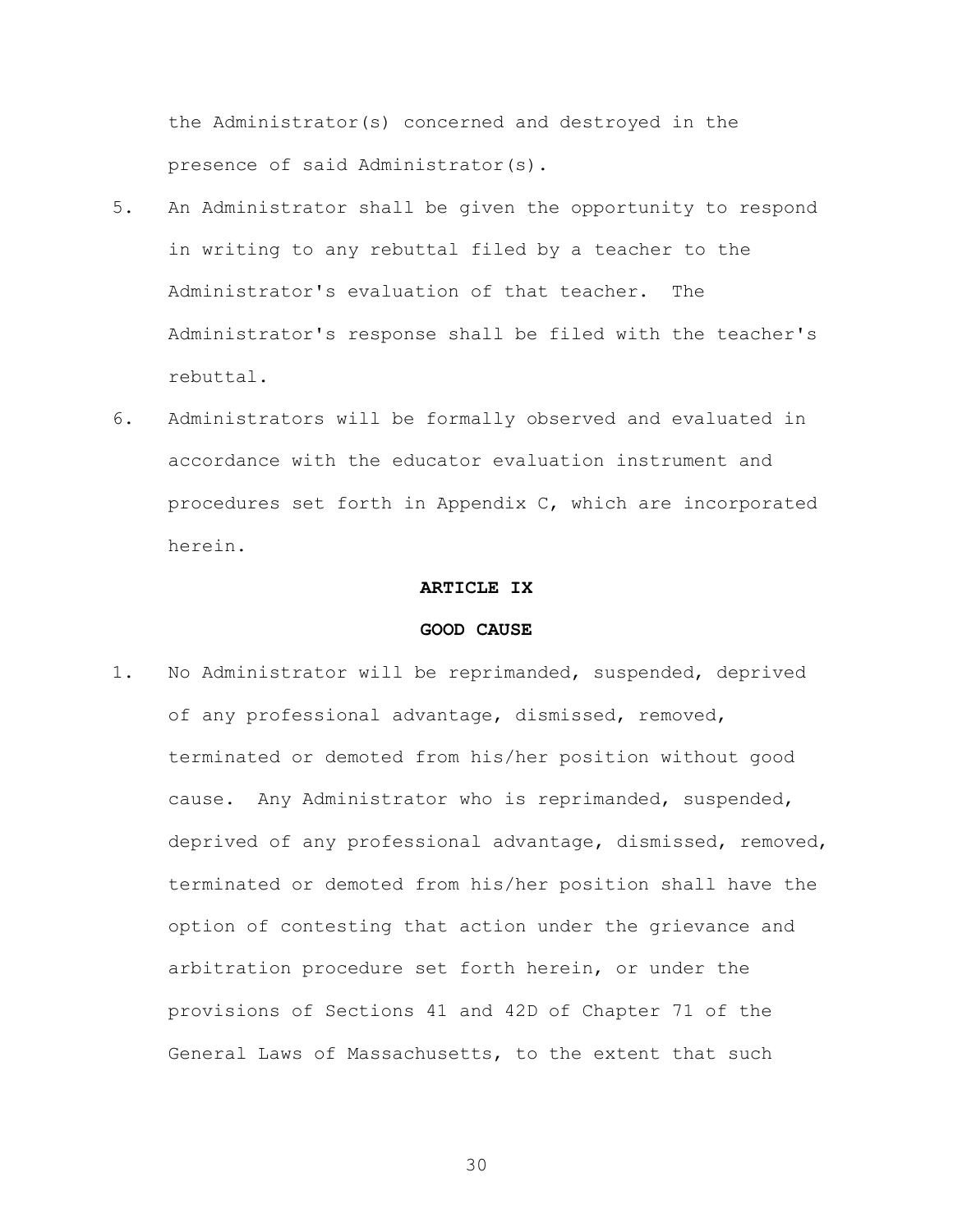election is permitted by law, but not under both procedures.

2. The private and personal life of an Administrator is not within the appropriate concern or attention of the School Committee except as it may interfere with the Administrator's responsibilities to and relationships with teachers, students and/or the school system.

#### **ARTICLE X**

#### **PROMOTIONS**

- 1. For the purposes of this Article, a "promotional position" is defined as any administrative position within the bargaining unit which is compensated at a higher salary level than that at which an Administrator is currently being compensated.
- 2. Whenever any vacancy in an administrative position within the bargaining unit occurs, it will be adequately publicized by the Superintendent as far in advance of the appointment as possible but for not less than two (2) weeks. The Superintendent will also notify Administrators on leave of the existence of the vacancy by electronic mail. The qualifications for the position, its duties, and its rate of compensation will be clearly set forth. Vacancies will not be filled, except on a temporary acting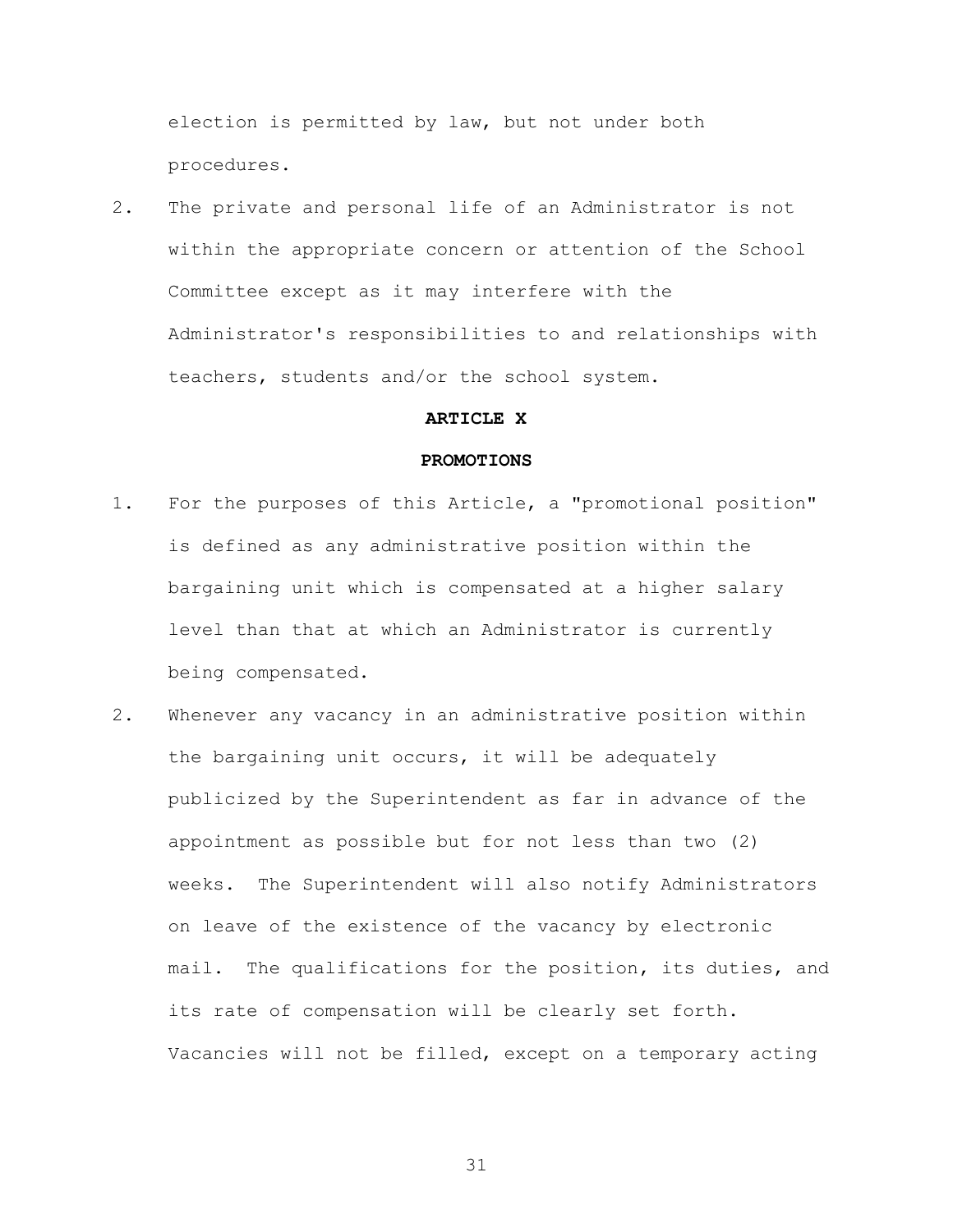basis, for at least thirty (30) days from the date the position is first publicized by the Superintendent.

- 3. All Administrators will be given adequate opportunity to make application for such positions, and the Superintendent and Principal agree to give due weight to the professional background and attainments of all applicants, the length of time each has been in the school system and other relevant factors. Each Administrator applicant who is not selected will receive written notification, sent to his/her school e-mail account, that he/she was not selected for the position. The decision of the Superintendent and Principal will not be subject to the grievance procedure and/or arbitration.
- 4. Permanent appointments will be made as soon as possible and under normal circumstances not later than ninety (90) days after an opening is publicized by the Superintendent.
- 5. Any temporary appointment to a promotional position extending beyond thirty (30) days shall be recompensed at the starting salary for the position retroactive to the date of appointment.
- 6. Notice must be given to the Association at least two (2) months in advance of any change in qualifications for any position, except where the change eliminates or reduces a qualification.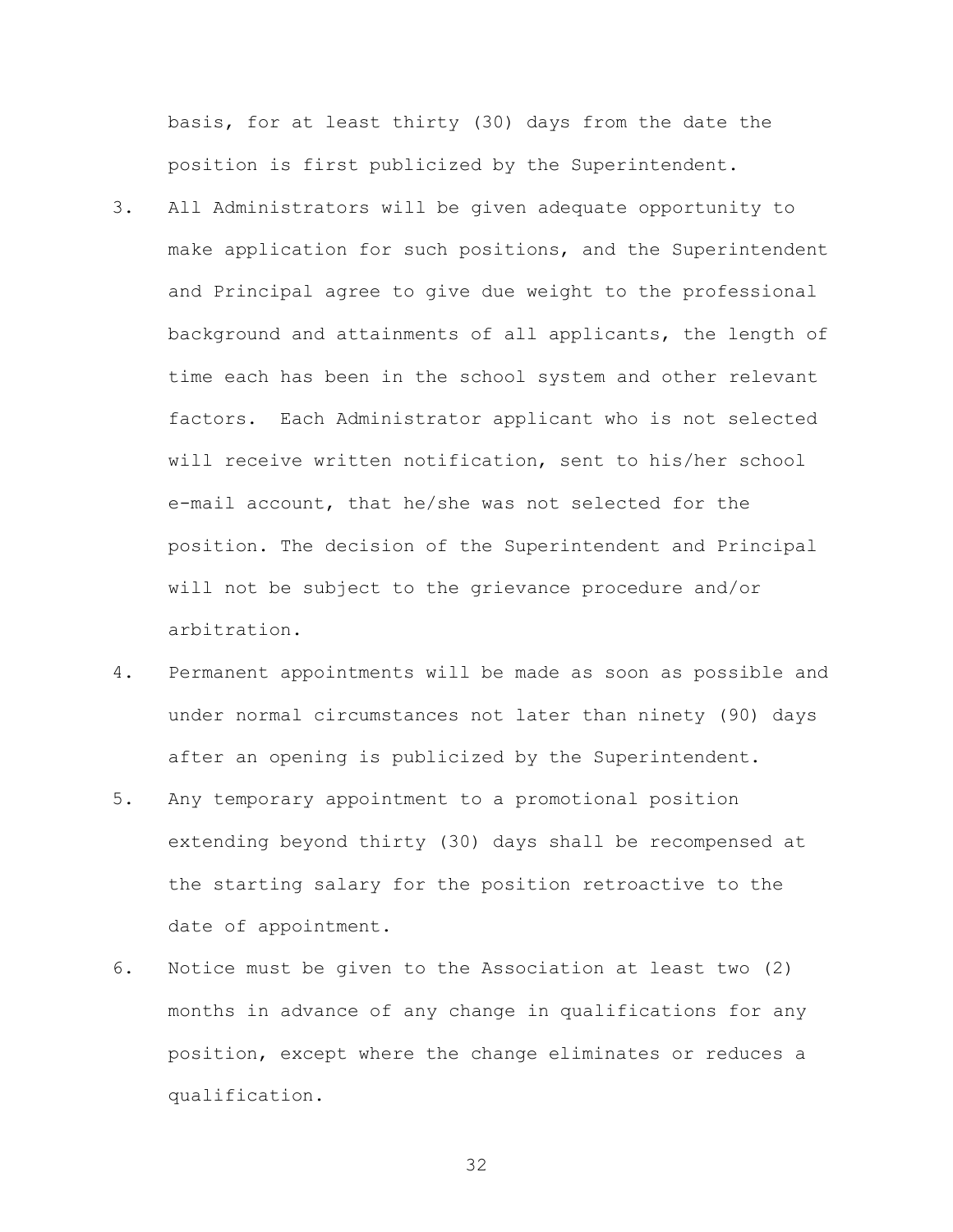#### **ARTICLE XI**

#### **PROFESSIONAL DEVELOPMENT AND EDUCATIONAL IMPROVEMENT**

- 1. Administrators who attend seminars, workshops and conferences shall be eligible for expense reimbursement, provided that the Administrator has received prior written approval from the Superintendent.
- 2. All college courses in the Administrator's subject area (excluding University Extension courses), taken from an accredited college or university with prior approval of the Superintendent or his/her designee, shall be recognized for purposes of lane advancement.
- 3. Except as otherwise provided in this Agreement, credit will be given only for courses and degrees from an accredited institution.
- 4. All members of the bargaining unit shall be eligible to participate in all in-service training or programs that are offered by the School Department, subject to space limitations for target populations identified by the District Administrator for Curriculum and Instruction in accordance with the following In-service Selection Process.
	- A. If there is a target group for a workshop, members of the target group shall be placed first.
	- B. If there are too many applicants for a single inservice offering, the School Department shall arrange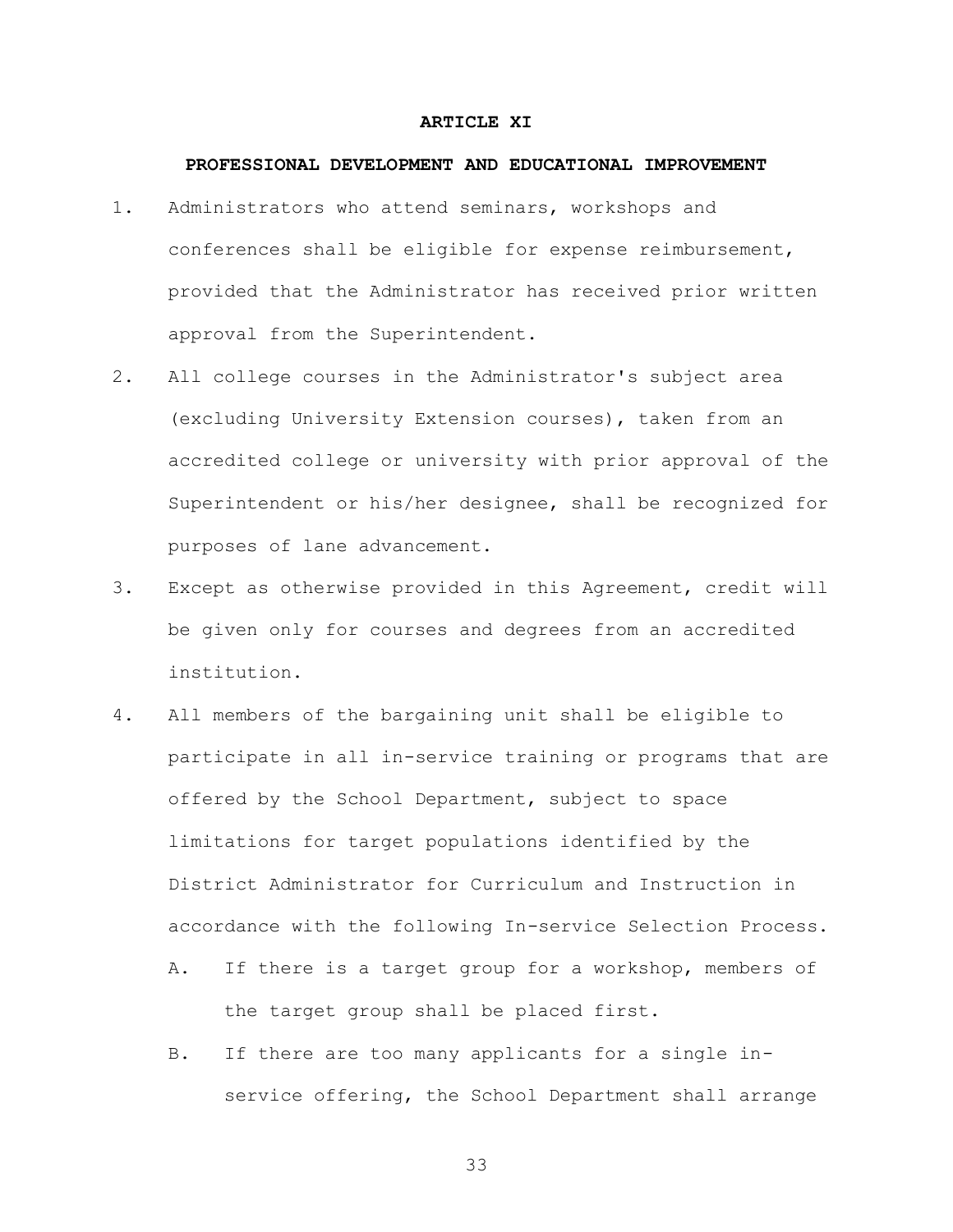two (2) sessions if the funds and the presenter are available that year. If either the funds or the presenter are unavailable, the workshop will be given priority for the following year.

- C. Persons who have applied and were not accepted into a workshop during a prior offering and who have applied again, shall be placed next.
- D. The related target group shall be placed next.
- E. Any further vacancies shall be filled by administrative seniority in the Somerville Public Schools.
- 5. Any Administrator who is requested by the Superintendent or designee to provide professional services outside of the regular school day in the following areas shall be compensated at the rate of sixty dollars (\$60) per hour for such services: Curriculum development and implementation of in-service education workshops and staff development programs. Any Administrator who is requested by the Superintendent or designee to attend a conference, seminar, workshop or in-service training outside of the regular work day shall be compensated at the rate of thirty-five dollars (\$35) per hour for such attendance.
- 6. A. Any Administrator, who may be responsible for supervising or evaluating a core academic teacher of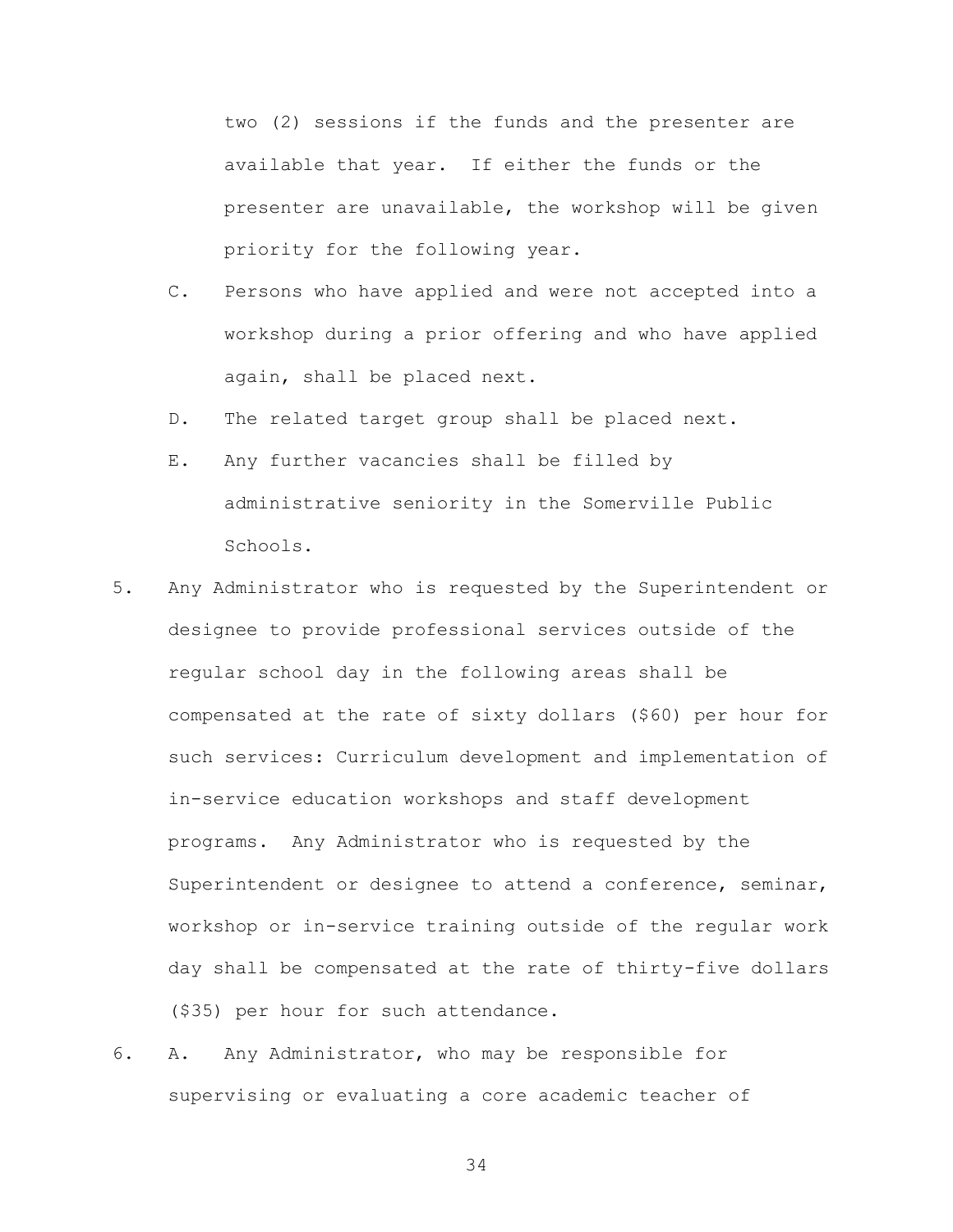English Language Learners (ELLs), who does not hold an SEI Administrator Endorsement as of that date, or has not earned such SEI Endorsement within one year from the date of his/her assignment to such a bargaining unit position, may be subject to involuntary transfer pursuant to Article VIII, Section 2 or dismissal. Any Administrator who may be assigned as a core academic teacher of ELLs who does not hold an SEI Teacher Endorsement or has not earned such SEI Endorsement within one year from the date of his/her assignment to such a bargaining unit position, may be subject to involuntary transfer pursuant to Article VIII, Section 2 or dismissal.

- 7. The School Committee will make every effort to provide Administrators with notice by May 1 of all mandatory professional development activities to be held during the following July and August, or, if notice by May 1 is not feasible, with as much advance notice as possible.
- 8. From time to time, an Administrator may earn a voucher that entitles him/her to take a course at a cooperating college or university. The Administrator may use the voucher himself/herself. If the Administrator does not wish to use the voucher, with the agreement of the college or university the voucher will be distributed as follows: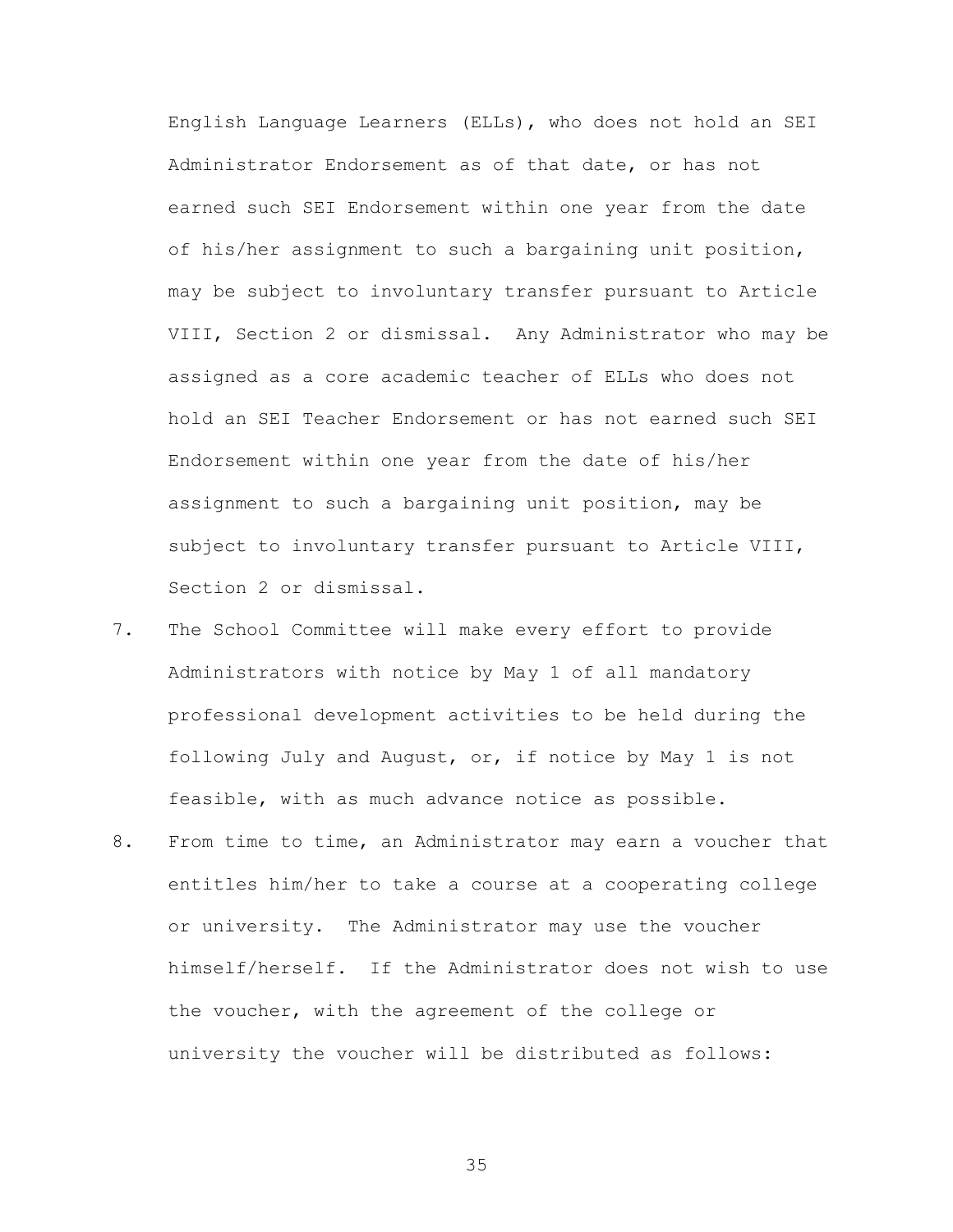- A. The voucher will be offered to another Administrator by lottery among interested members of the bargaining unit.
- B. If no other Administrator wishes to use the voucher, it may be donated to the Somerville Teachers Association, Unit A, to be distributed by lottery among interested members of that bargaining unit. In such event, the Association may request that the Somerville Teachers Association, Unit A reciprocate by donating one voucher to be distributed to an Administrator by lottery, with the agreement of the college or university.
- 9. The School Committee is committed to the continuous development and advancement of our instructional leaders. To that end, as the instructional and operational leaders of the District, members are expected and empowered to be models of professional learning and take an active role in the design of their own meaningful, personalized professional development plans. Examples of components of the plan may include, but are not limited to, in-service professional development opportunities, college/university coursework, professional workshops, participation in DESE affinity groups and networks, and planning and delivering professional development to fellow SPS educators. It is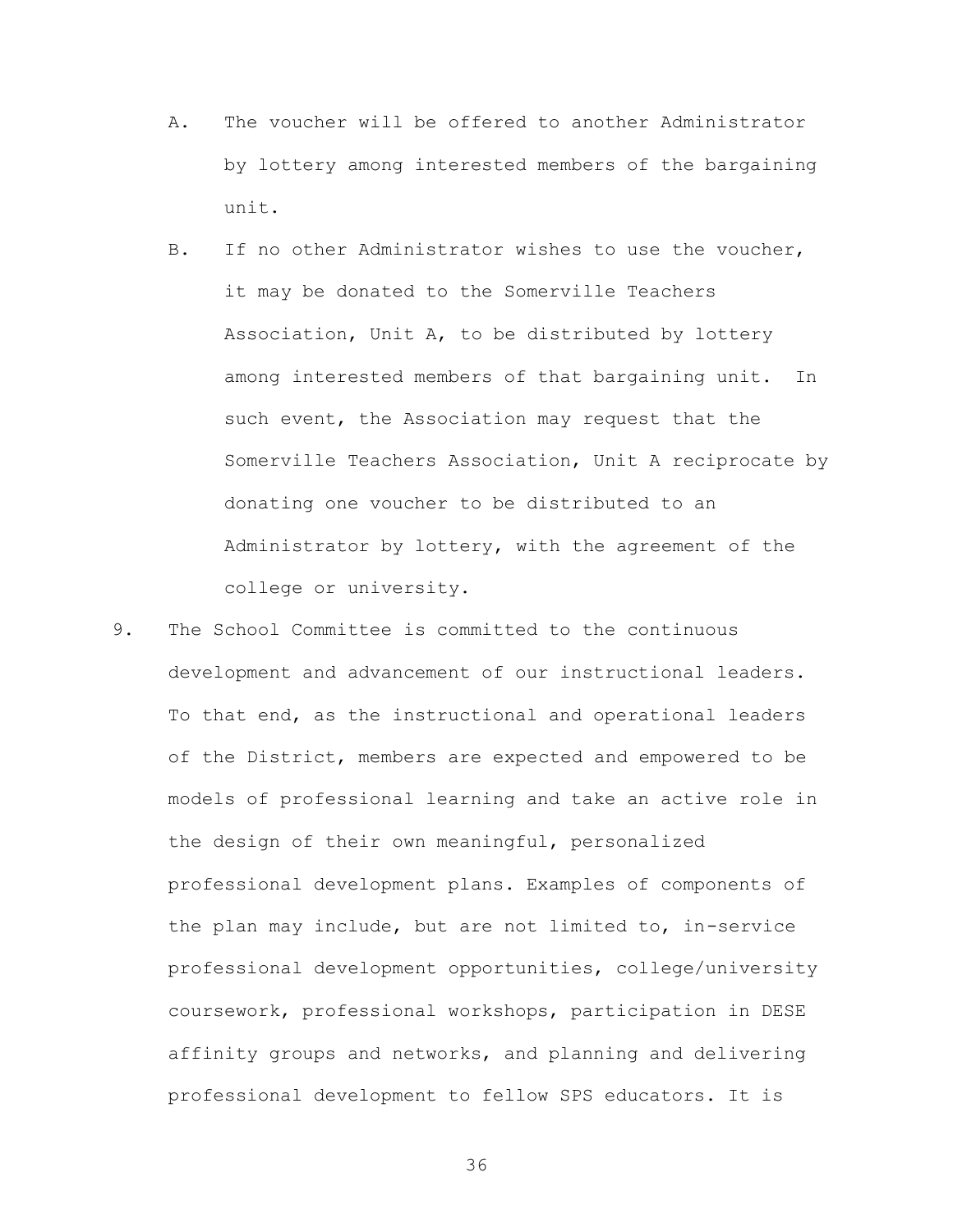recommended that administrators with similar goals will collaborate frequently through the activities outlined in their respective PD plans. The School Committee aims to support the continued professional growth of each SAA member by \*supporting PD plan activities.

In support of PD plan activities propose the addition of recognition of credit earned by attending and / or teaching in-service workshops, seminars, and conferences that may be applied to salary lane (across the salary schedule) as follows:

| PROFESSIONAL DEVELOPMENT COMPENSATION - SAA |                          |                          |  |
|---------------------------------------------|--------------------------|--------------------------|--|
| SAA                                         | SAA Required Work Year - | Outside of the Work Year |  |
| (pending                                    | JULY -June (191 SAA CORE | $\qquad \qquad -$        |  |
| negotiations)                               | WORK days)               | June-August              |  |
| PD - participant                            | In-service credit and    | In-service credit, *Work |  |
|                                             | Fulfillment of PD Plan   | Day, or Stipend and      |  |
|                                             |                          | Fulfillment of PD Plan   |  |
|                                             |                          |                          |  |
| $PD - instructor,$                          | In-service credit or     | In-service credit, *Work |  |
| instruction                                 | Stipend and Fulfillment  | Day, or Stipend and      |  |
|                                             | of PD Plan               | Fulfillment of PD Plan   |  |
| $PD - instructor,$                          | <b>NA</b>                |                          |  |
| planning                                    |                          |                          |  |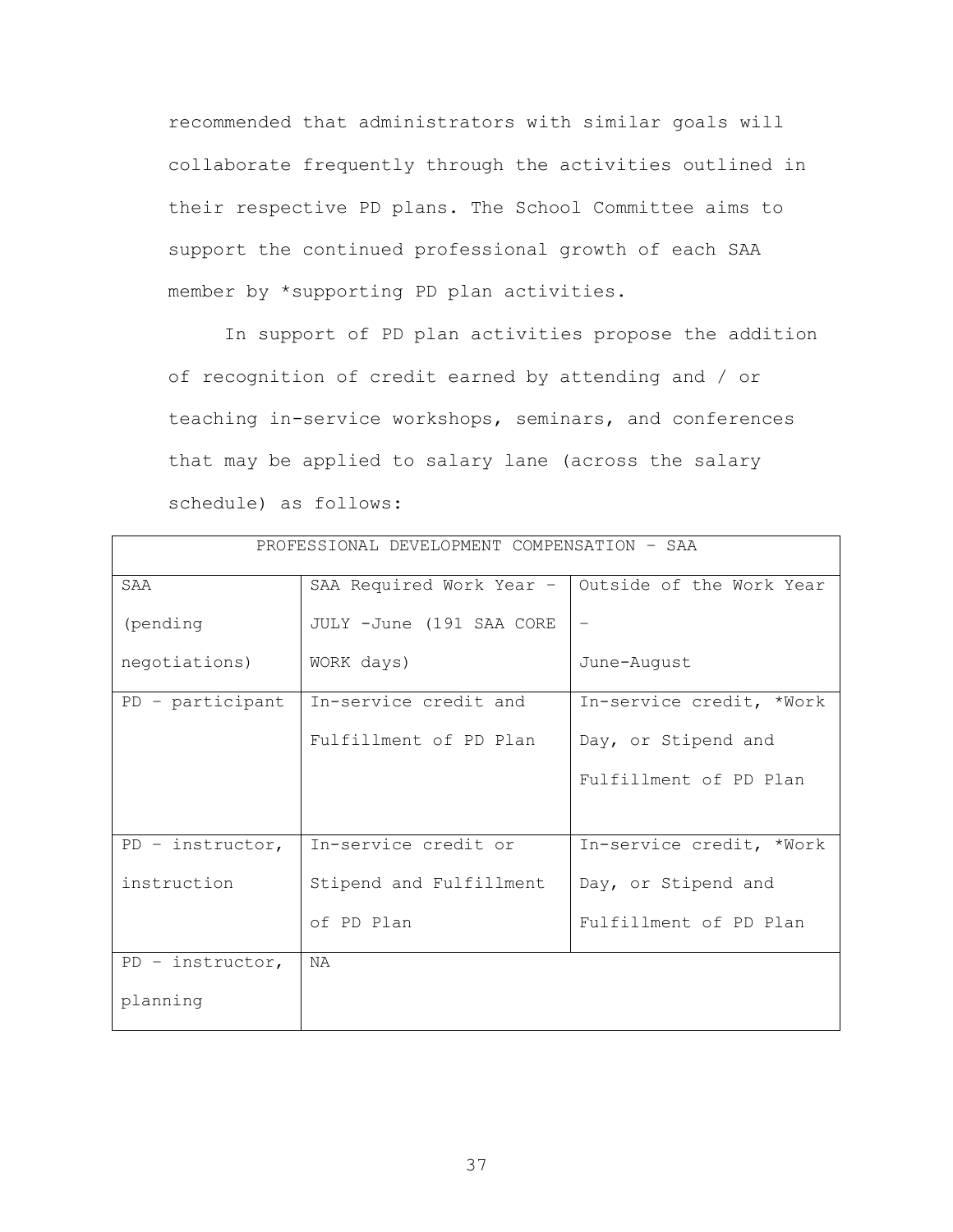*\*Pending Supervisor approval as part of the process for creating the annual work schedule (as referenced in Article V, Item 2.)* 

Twelve (12) hours of attendance at workshops under this section shall equal one (1) in-service credit. An administrator who teaches at an in-service workshop, seminar or in-service course and who is entitled to cash payment under this Agreement shall have the option of being paid in cash for each hour or receiving two (2) in-service credits for each twelve (12) hours of teaching time towards lane advancement.

Provide further that the District may sponsor or facilitate participation in a mandatory Induction Program for new administrators. The program may be operated "in-house" or outside SPS. SPS shall be responsible for all fees or costs associated with an Administrator's participation in an Induction Program.

10. In order to promote professional growth, the parties have created a tuition reimbursement plan of up to \$1,000 per course (maximum total of \$10,000 per year). This benefit shall be available to Members after completing two (2) years of service in the SAA. Members who wish to request tuition reimbursement will be required to create an annual PD plan with their supervisors.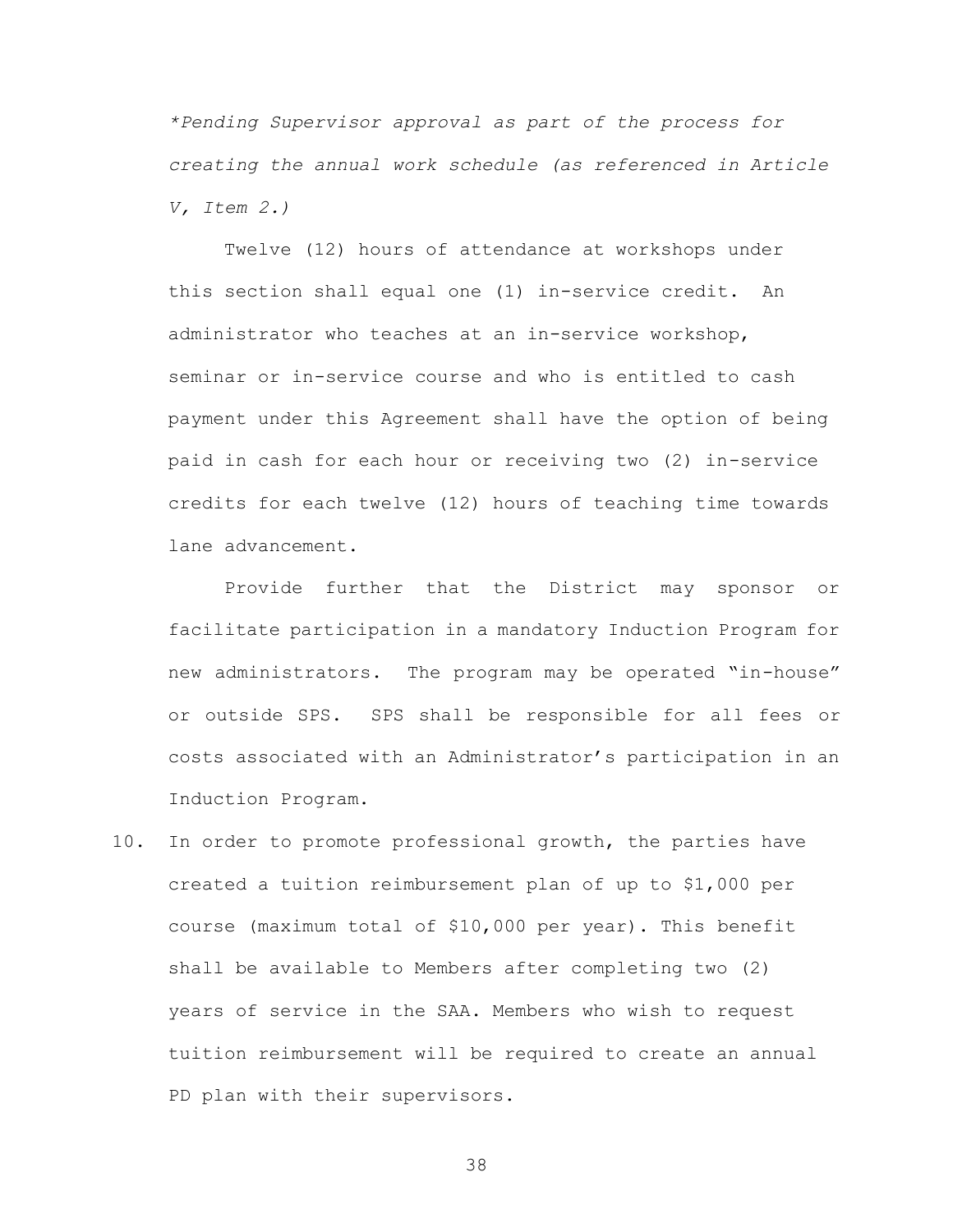#### **ARTICLE XII**

#### **SICK LEAVE**

- 1. Administrators, other than Administrators new to the system, will be granted fifteen (15) days of sick leave each work year, as of the first official day of said work year, provided they report for duty on that day or on a pro-rated basis on the first day when they report for work if after the first official day of the work year. Administrators new to the system will accumulate sick leave at the rate of one and one-half days for each month of active employment up to fifteen (15) days per year, and any such Administrator who is absent beyond his/her accumulated sick leave shall, if still employed at the end of the work year, be reimbursed for any days of absence due to sickness, up to a yearly total of fifteen days (including days previously paid). Sick days may be taken in half- or whole-day increments. Unused sick leave shall be accumulated from year to year without limitation.
- 2. A sick leave bank shall be established. All members of the Administrators unit who wish to join the sick leave bank will so indicate on a form provided for such purpose on the Human Resources Data Base by no later than August 1.
- 3. The sick leave bank will operate for those who have an extended illness and/or disability and have exhausted their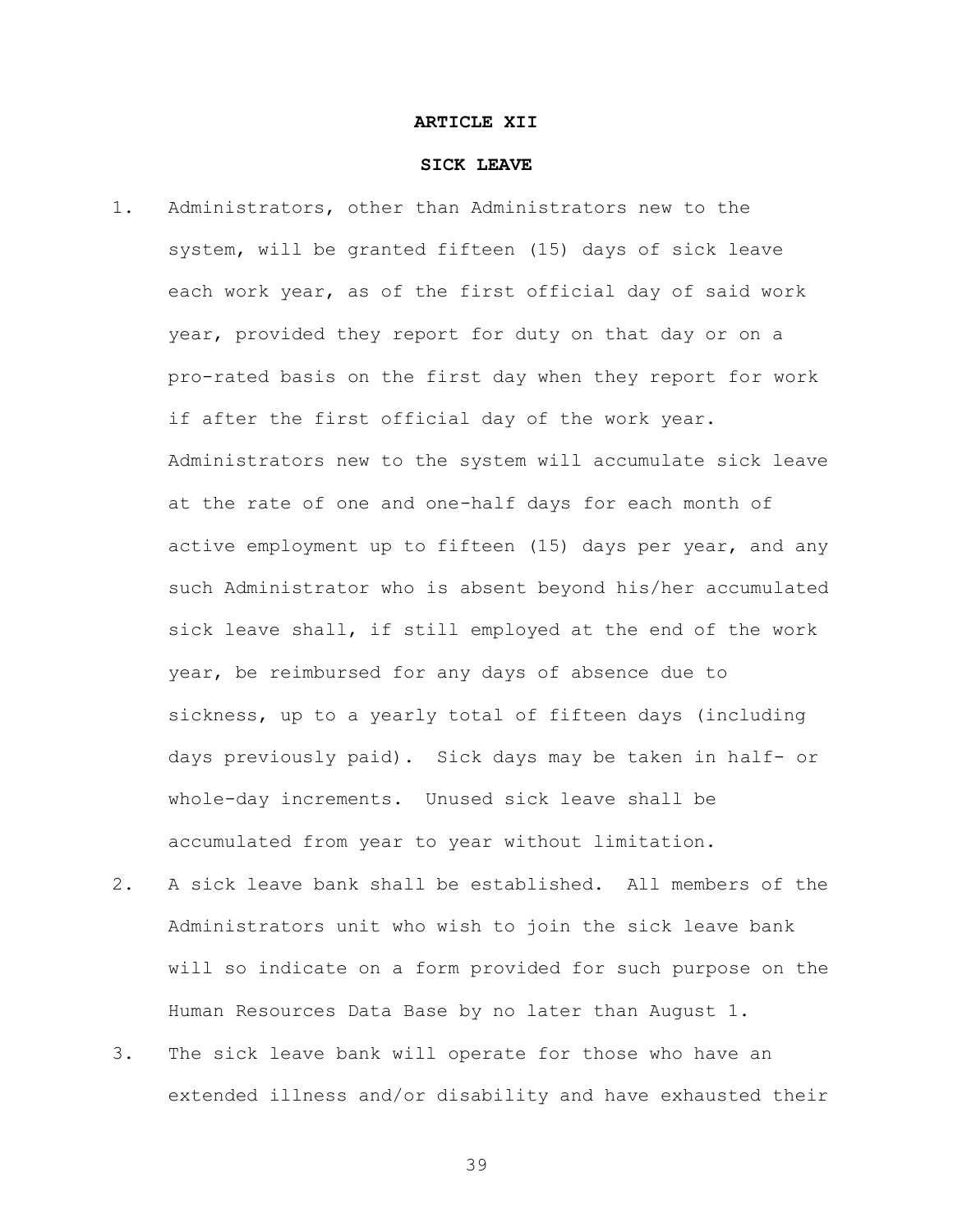own sick leave. Following are the regulations governing the operation of the sick leave bank:

- A. The sick leave bank shall be administered by a Sick Leave Bank Committee ("SLBC") consisting of one (1) member representing the School Committee, one (1) member representing the Superintendent of Schools, and one (1) member representing the Somerville Administrators Association. The SLBC shall determine the eligibility for the use of the bank and the amount of leave to be granted, and the SLBC's decision shall be final.
- B. Membership in the sick leave bank shall be voluntary for each and every Administrator employed by the School Committee, but a member must remain for a full year of operation once he/she commences participation.
- C. Each participant in this program shall contribute one (1) day of his/her annual sick leave to the sick leave bank as a premium for membership. If, during the school year, the sick leave bank is depleted, the bank shall be replenished by the contribution of one (1) additional day by each member.
- D. Any participant must have fifteen (15) days of unused sick leave before he/she is eligible to become a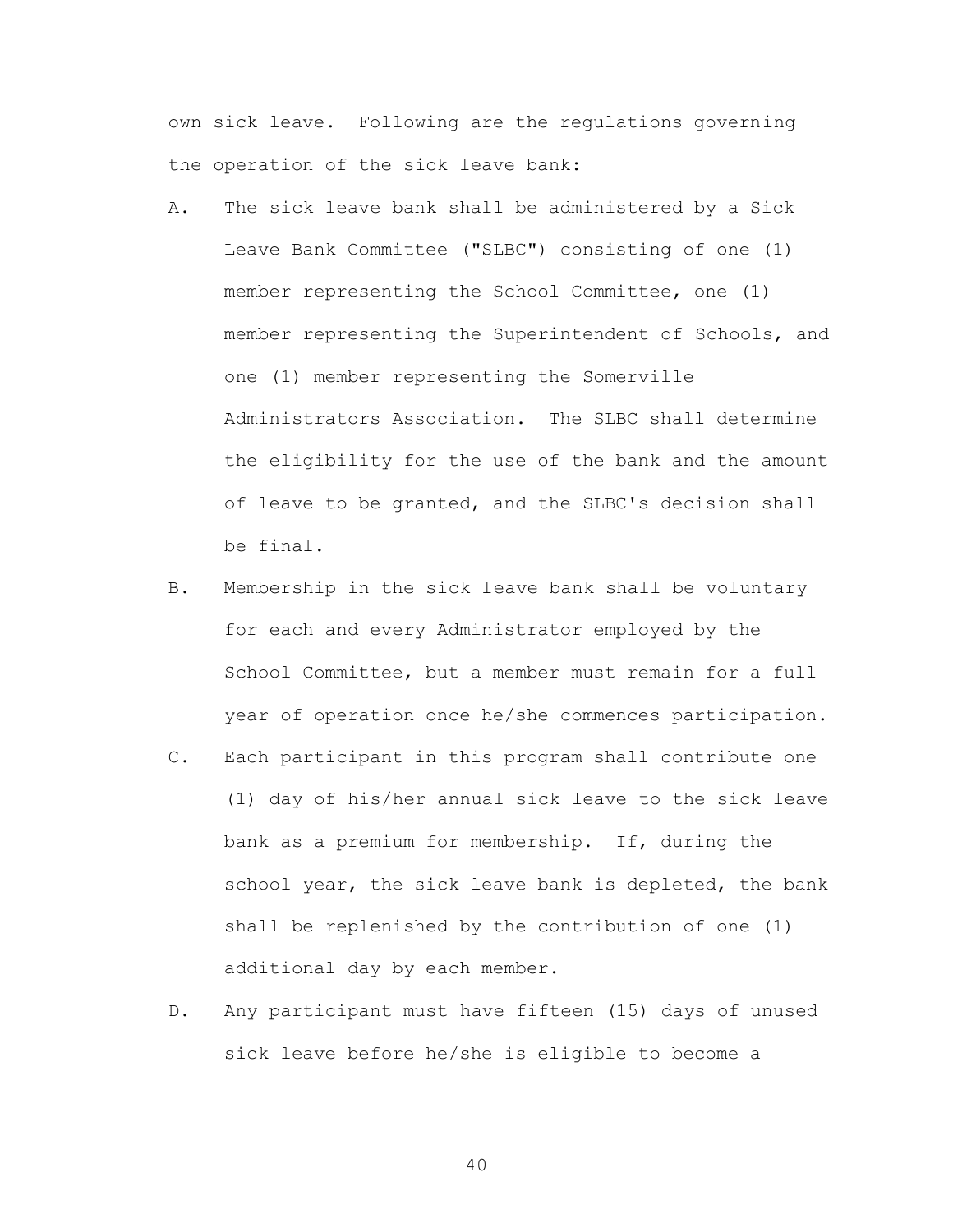member of the sick leave bank. Only those who deposit to the bank will be eligible to withdraw from it.

- E. The balance of days remaining in the sick leave bank at the completion of each school year will be carried over for use in future years either to provide sick leave coverage for Administrators whose own sick leave has been exhausted or to build up the sick leave bank, provided that the number of days in the sick leave bank may not exceed a maximum of two hundred ten (210) days. Any additional balance of days remaining at the completion of each school year will be forfeited, will not be cumulative for future use, and will not be returned to participants.
- F. The following criteria shall be used by the SLBC in determining eligibility and the amount of sick leave to be granted:
	- i. Application.
	- ii. Sufficient medical evidence of serious illness. iii. Prior utilization of all eligible sick leave. iv. Documented sick leave abuse.
- G. The initial request from the sick leave bank may be for no more than five (5) days. Any request for an extension of days after the initial request will be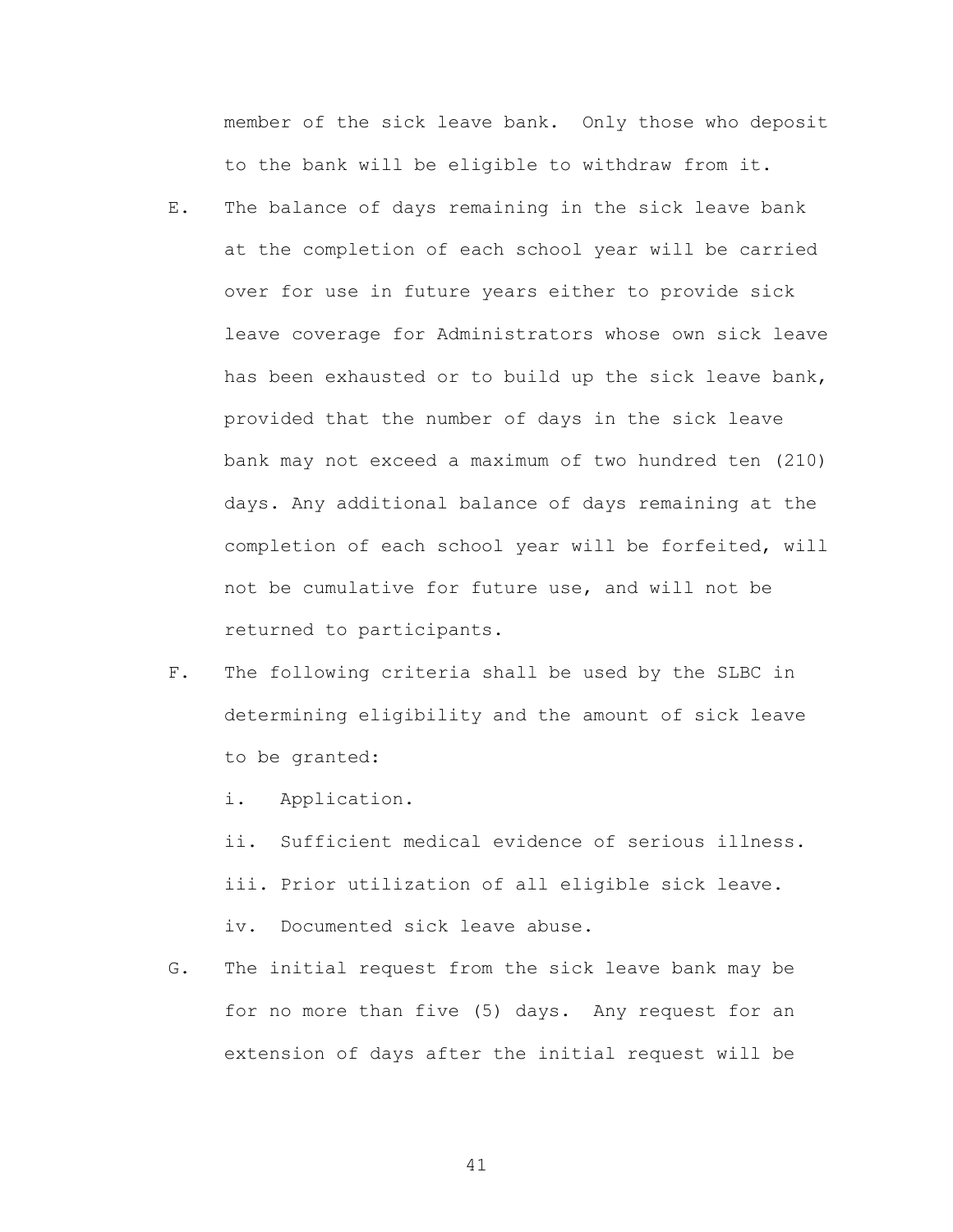forwarded to the SLBC as necessary. The SLBC reserves the right to vote on any requests for extension.

- H. No days may be withdrawn from the sick leave bank for any reason other than personal illness. Days may not be withdrawn to permit a participant to remain at home to care for other members of his or her family.
- I. Any area that is not covered specifically by this Agreement will be subject to the vote of the SLBC.
- 4. Administrators may use up to ten (10) days per year to be deducted from their sick leave days for the purpose of arranging care for a member of their immediate family suffering from a serious illness or for family illness. Such days may be taken in half or whole day increments.
- 5. A. An employee who is absent from work on account of his/her own or a family member's health condition, and is eligible for a leave of absence under the Federal Family and Medical Leave Act of 1993 ("Act"), first must exhaust any sick leave that is available for such purpose, and such absence shall be considered to be leave taken under the Act.
	- B. To be eligible for a leave of absence under the Act on account of his/her own or a family member's health condition, an employee must provide the Superintendent with certification by a health care provider as to the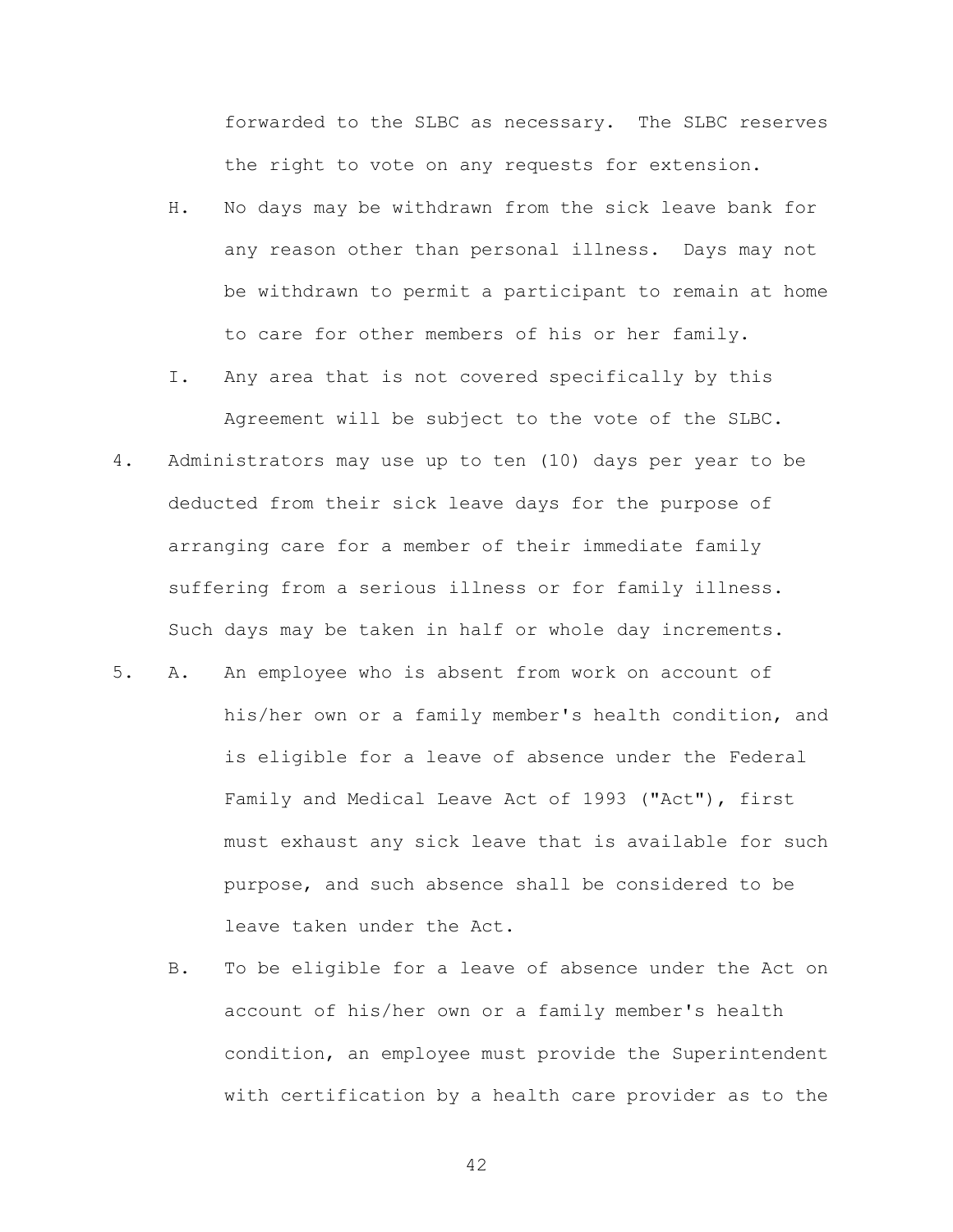employee's or family member's serious health condition.

- C. An employee who takes a leave of absence under the Act does not forfeit any sick or personal leave that he/she had accumulated at the time of the start of the leave. An employee who is on such a leave of absence on the first official day of a school year will not be granted additional sick or personal leave for that school year unless he/she returns to active employment during that school year, at which time he/she will be granted such additional sick and personal leave as would have been granted to him/her on the first official day of the school year if he/she had been actively employed on that date.
- D. The benefit year for leaves taken under the Act is the twelve-month period commencing on the date that an employee leaves work on such leave.
- 6. Subject to the requirements set forth in Article XXV, upon retirement an Administrator may buy back up to one hundred fifty (150) days of accrued sick leave at forty-five dollars (\$45) per day. An Administrator who submits an irrevocable letter of resignation for the purpose of retirement to the Superintendent by August 1 that he/she intends to retire after the end of the then current work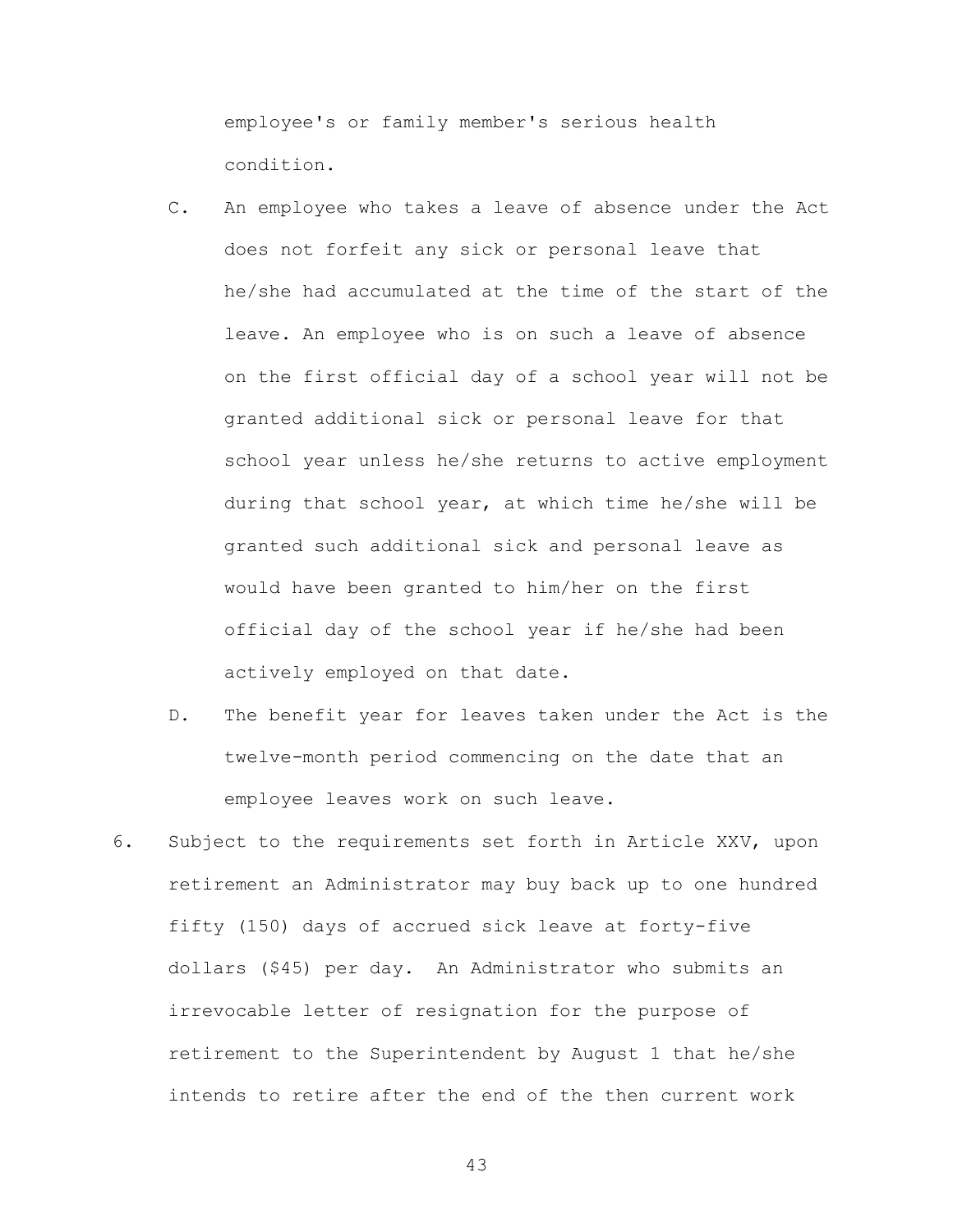year (i.e., the following June 30) will be able to receive such payment on or about such time of retirement, as early as the following July, provided that the Administrator works for his/her entire work year and severs his/her employment no later than August 31 immediately following the end of that work year. Otherwise, such Administrator may be paid during the fiscal year subsequent to the fiscal year in which he/she retires. This sick leave redemption benefit also shall be payable upon an Administrator's death while still actively employed. In the case of an Administrator's death, his/her sick leave redemption shall be payable to his/her designated beneficiary, spouse or estate, in that order.

#### **ARTICLE XIII**

#### **TEMPORARY LEAVES OF ABSENCE**

- 1. Temporary Leaves of Absence with pay will be allowed as follows:
	- A. With the advance approval of the Superintendent of Schools, Administrators will be entitled to two (2) days personal leave with pay each school year for any valid reason which required absence during school hours. Personal leave may be taken in half or whole day increments. The second day, or third and fourth half-days, of personal leave shall be deducted from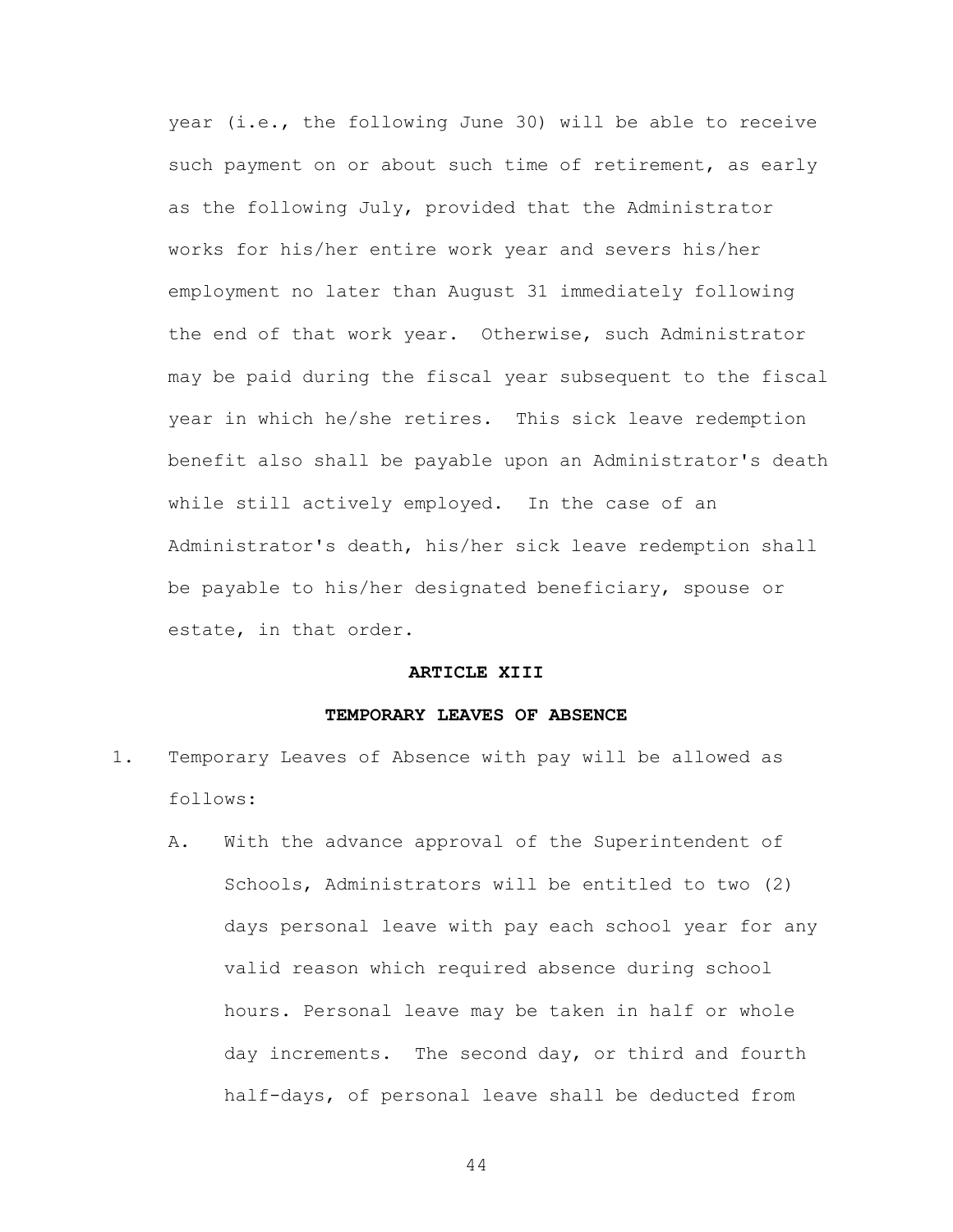sick leave. Application for such leave will be made at least twenty-four (24) hours before the taking of such leave, except in the case of emergencies.

### B. School Visits:

Sufficient days, no less than two (2), will be allowed for the purpose of visiting other schools or attending meetings or conferences of an educational nature which, in the opinion of the Administrator, will improve his/

her skills or the performance in his/her department or school.

## C. Legal Proceedings:

Time necessary for appearance in any legal proceeding connected with the Administrator's employment or with the school system or in any other legal proceeding to which the Administrator is summoned, provided that paid leave will be granted only where such appearance either is requested by the school district or is summoned by a party whose position is not adverse to the school district, and provided further that paid leave will be granted to members of the Association to attend arbitration hearings. In the event that an Administrator is required to take unpaid leave to appear in a legal proceeding in which his/her position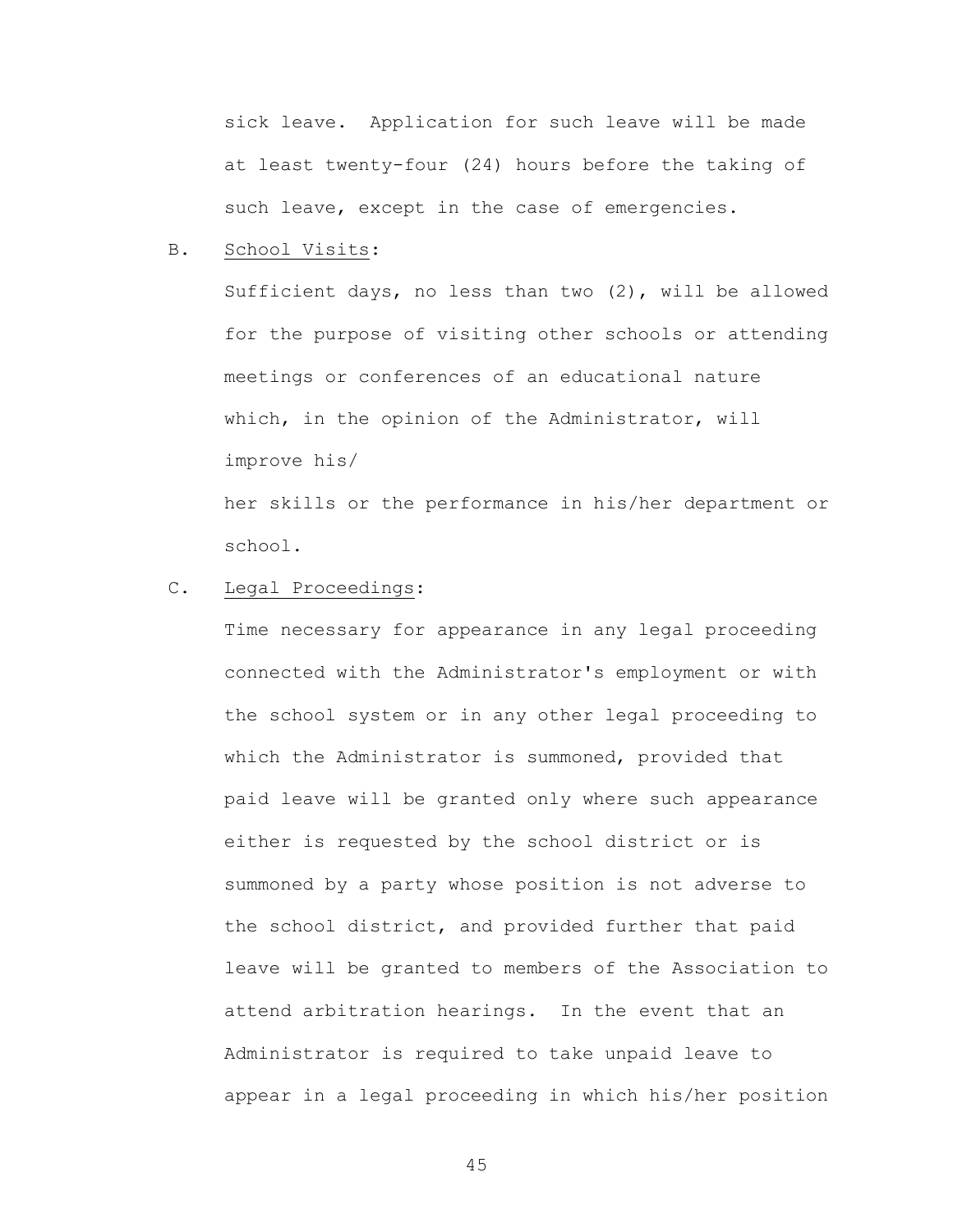is adverse to the school district, and such Administrator prevails against the school district, the School Committee will reimburse the Administrator and his/her witnesses for any wages that the individual(s) lost on account of such appearance.

- D. Bereavement Leave:
	- 1. Up to five (5) days at any one time in the event of death of an Administrator's immediate family member or household member. Immediate family shall be defined as the Administrator's spouse, their children, their grandchildren, their siblings and their parents. Up to three (3) days at any one time in the event of death of an Administrator's aunt, uncle, niece, nephew, cousin or grandparent. Bereavement leave is granted for the purpose of allowing the Administrator to attend the funeral and/or to attend to family matters arising as a result of such death. Upon request, an Administrator shall identify his/her relationship to the decedent.
	- 2. Additional bereavement leave may, when necessary, be granted by the Superintendent.
	- 3. If an Administrator dies in service, arrangements will be made by the Superintendent for teachers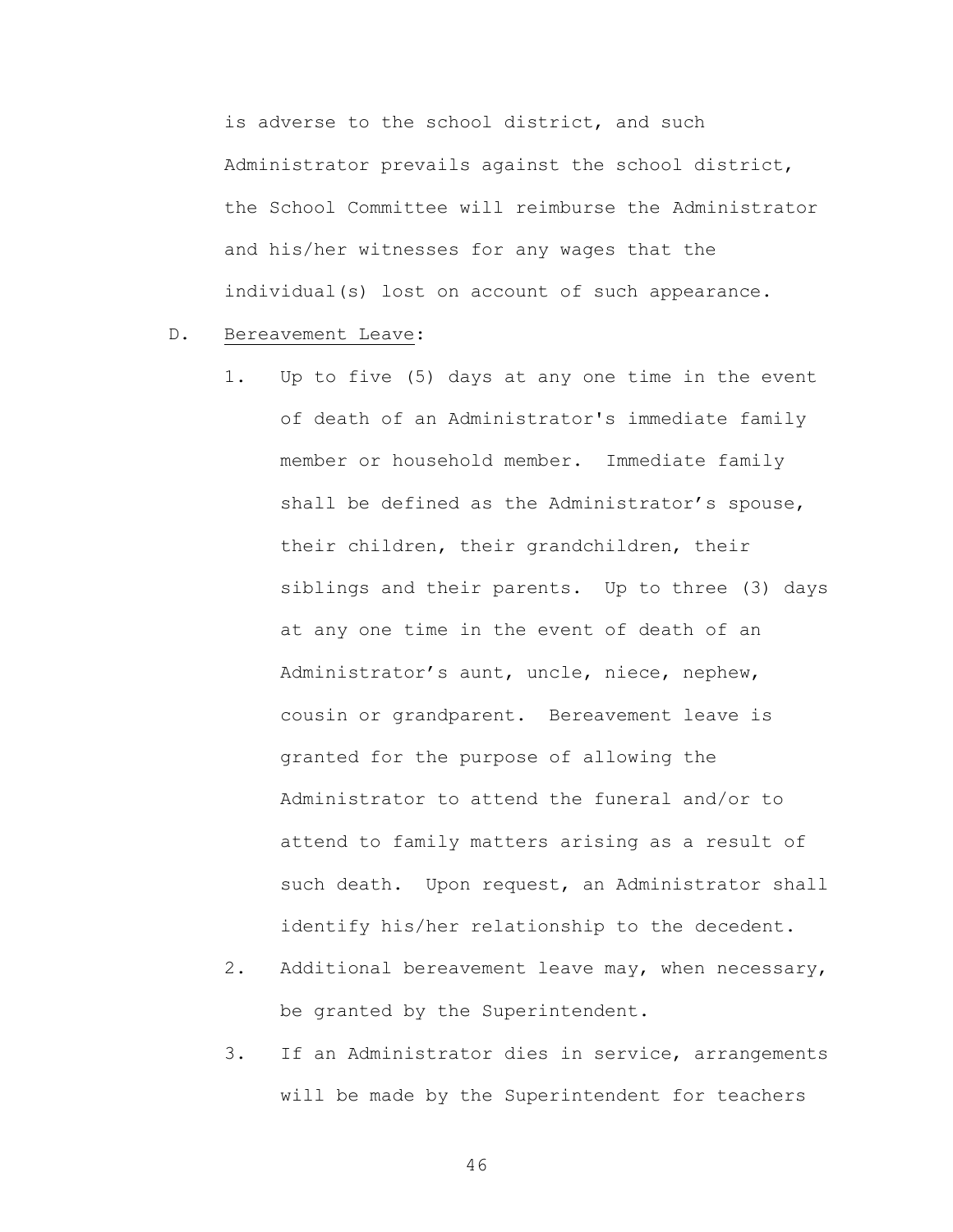in the building to attend the funeral services.

- E. Jury Duty: Employees who are required to serve jury duty shall be considered on paid leave of absence. Compensation other than reimbursed expenses received externally for such jury duty shall be promptly remitted to the School Department.
- 2. Administrators who are away from their regular daily duties on recruiting duty, approved speaking engagements or in attendance at educational meetings as representatives of the Somerville Public Schools or other activities specifically approved by the Superintendent of Schools or his/her designated representative, shall be considered as being engaged in the performance of their duties.
- 3. Administrators may be away from their regular duties to serve on committees and as officers in State, Regional or National Professional Organizations, provided prior approval is obtained from the Superintendent of Schools or his/her designated representatives.
- 4. Administrators may be absent to serve as officers of the Association at the discretion of the Superintendent.
- 5. Except as provided in the second sentence of Section 1(A) above, leaves taken pursuant to this Article above will be in addition to any sick leave to which the Administrator is entitled.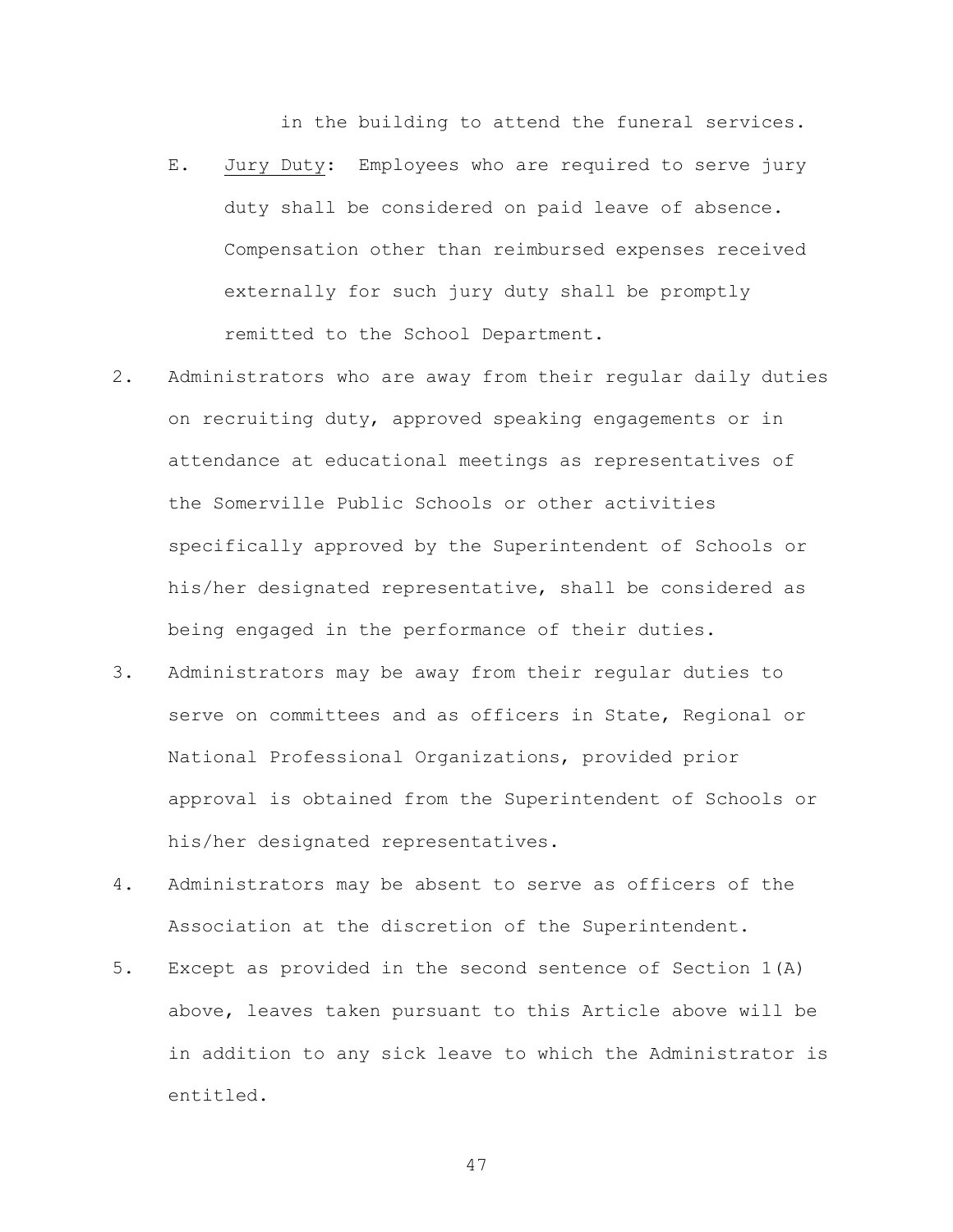- A. Leaves under the Small Necessities Leave Act ("SNLA") shall be taken in increments of one (1) hour.
- B. An Administrator who intends to take a leave under the SNLA must submit a request for such leave in writing at least seven (7) days in advance of the date on which the leave is to commence, if the leave is foreseeable, or with as much advanced notice as practicable, if the leave is not foreseeable.
- C. An Administrator may use any accrued paid benefits that are available for the purpose of the SNLA leave, provided that the SNLA leave is taken in units of a half or whole work day.
- D. The benefit year for purposes of SNLA leaves is the same benefit year as for leaves taken under the Family and Medical Leave Act (See Article XIV(2)(C)).

#### **ARTICLE XIV**

#### **EXTENDED LEAVES OF ABSENCE**

- 1. An employee shall be entitled to an unpaid leave of absence for the purpose of caring for a newborn or newly adopted child, subject to the following:
	- A. Parental and Adoptive Leave shall be granted to an Administrator in compliance with Section 105D of Chapter 149 of the General Laws of Massachusetts and as follows: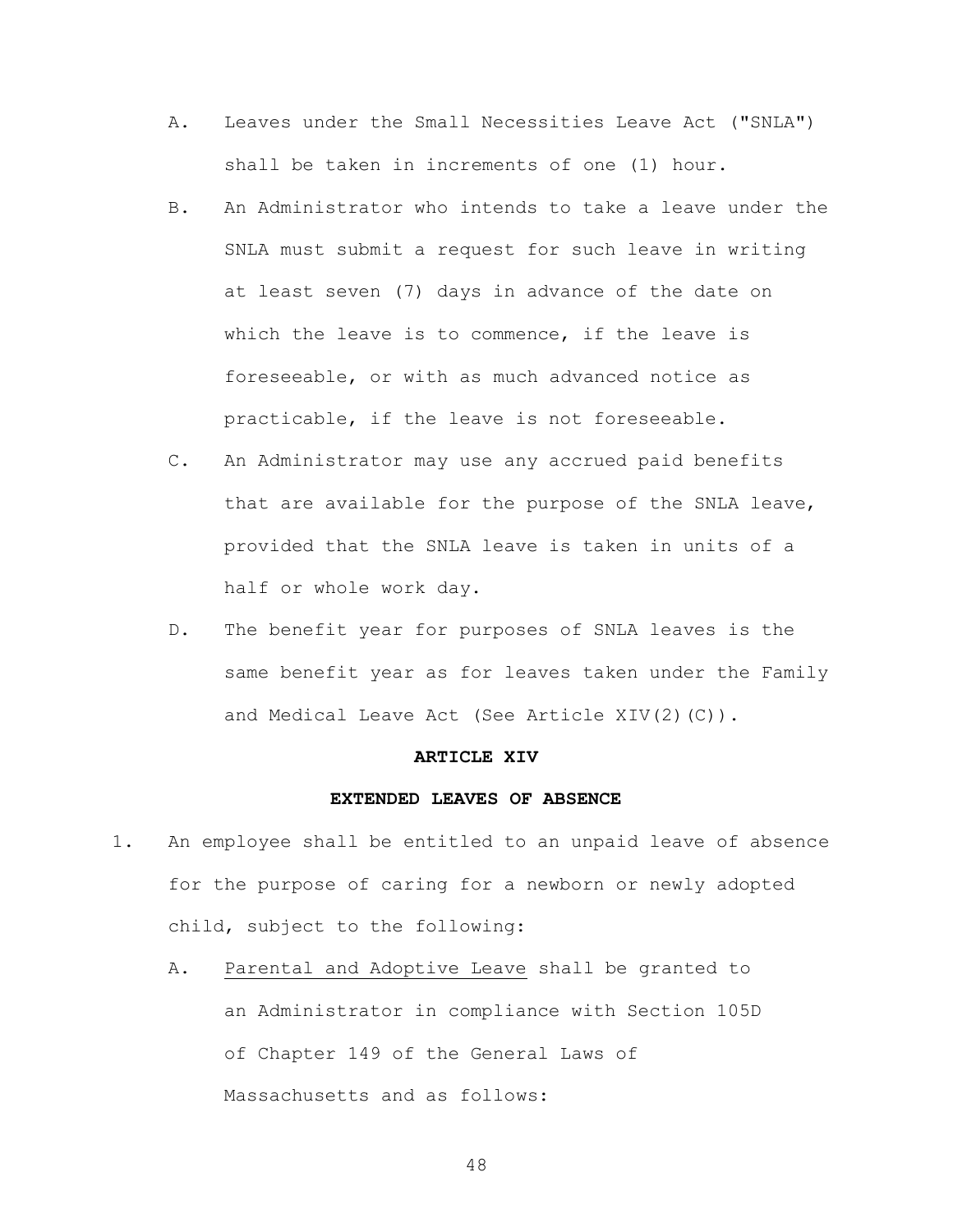- i. A female Administrator who is a birth parent may use sick leave under Article XII of this Agreement during such time as she is disabled by childbirth and recovery therefrom. An Administrator of either sex who is a non-birth parent and takes parental or adoptive leave may use up to ten (10) days of accumulated sick leave under Article XII of this Agreement at the commencement of the leave, but will not be eligible for paid sick days from the sick leave bank for this purpose.
- ii. Parental leave ordinarily commences upon the birth or shortly before the birth of the child. Adoptive leave commences when the child is turned over to the adoptive parents; however, it may be taken prior to the formal placement of the child for adoption when necessary to fulfill the legal requirements for an adoption (e.g., foreign travel). In the event that the written regulations of an adoption agency require, as a condition of adoption, a period of home care which is longer than the statutory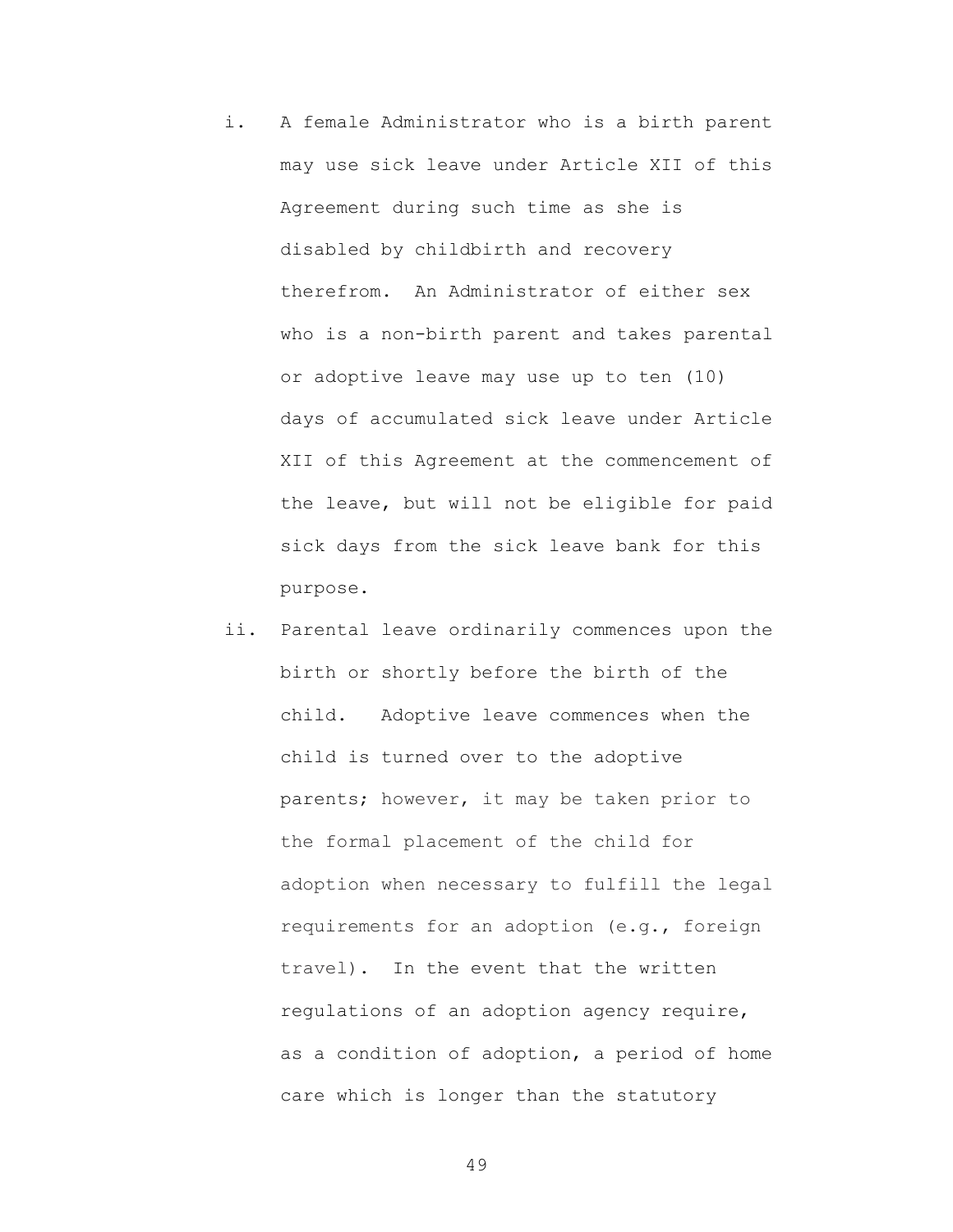eight (8) week period, such longer period shall be granted, but shall be considered as child-rearing leave under paragraph B and subject to the return dates therein specified.

iii. An Administrator will be provided with one

(1) parental or adoptive leave per birth. The number of children involved in the birth or adoption will not increase the length of parental or adoptive leave for an Administrator.

- iv. If both parents of a child are eligible for parental or adoptive leave under the school district's parental and adoptive leave policies, each parent will be granted onehalf (½) of the leave benefit or such other pro rata share of the benefit as they may choose.
- v. If a female Administrator has been employed in her position for fewer than the three (3) prior consecutive school years and takes a leave of absence, whether paid or unpaid, for more than ten (10) days for purposes of giving birth to a child, the year in which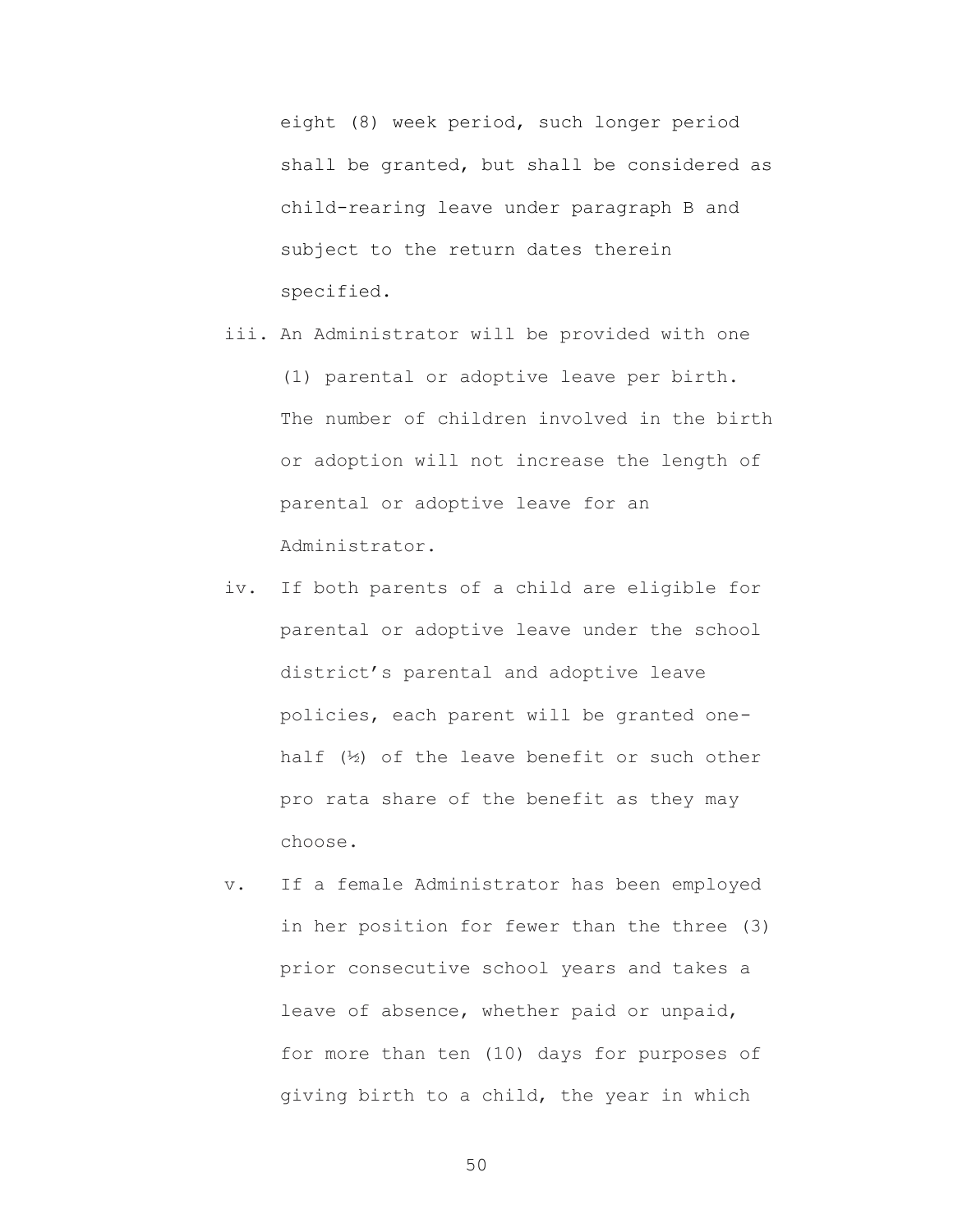the leave is taken will not count toward the acquisition rights under G.L. c. 71, §41; however, the year will not interrupt the continuity of the Administrator's service for such purposes.

- vi. In the event of a dispute arising under this section, an Administrator who elects to pursue any statutory employment appeal, upon instituting any such appeal, will have no further right to proceed under this Agreement.
- B. Child Care Leave as distinct from parental leave or adoptive leave shall be granted to an employee of either sex under the following terms:
	- i. An employee whose child was newly born or adopted during a school year prior to April 1 may return from such leave at the beginning of any marking period during such school year.
	- ii. An employee whose child was newly born or adopted after April 1 may return from such leave at the beginning of the first or second semester in the next academic year.
- C. Extended Child Care Leave: An employee eligible for child care leave may extend such leave for one full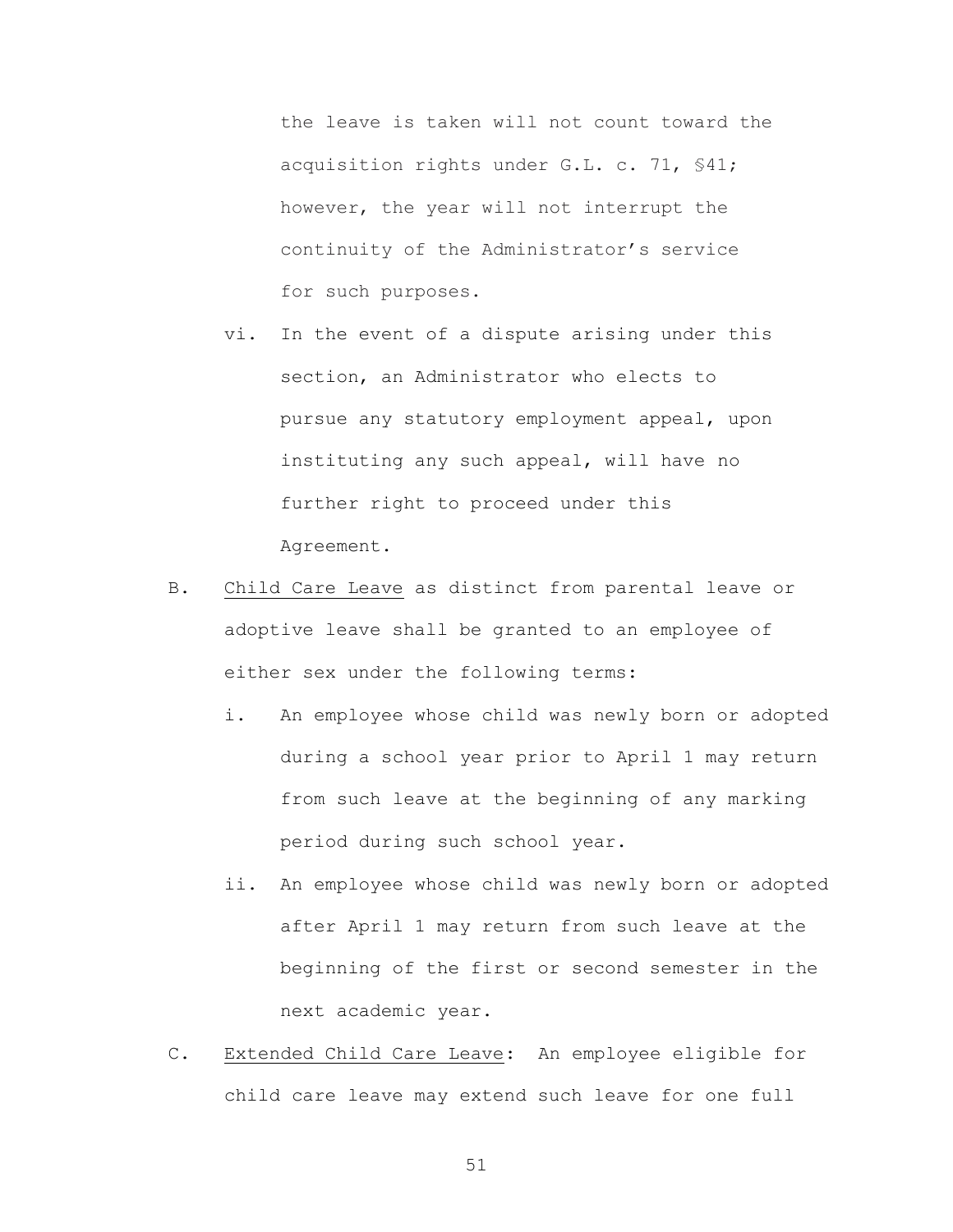school year following the school year in which such Administrator would be expected to return under subparagraph B(i) or B(ii).

- D. Notice:
	- i. Whenever possible, notice of parental leave and expected return date shall be given to the Superintendent by an employee at least ninety (90) days prior to its anticipated commencement.
	- ii. Notice of expected adoptive leave and expected length of leave shall be given to the Superintendent by an employee upon approval of the adoption.
	- iii. Notice of child care leave and expected return date shall be given concurrently with notice of parental leave or adoption leave.
	- iv. Notice of extended child care leave shall be received no later than April 1 preceding the school year for which the extended leave is being sought.
	- v. If a pregnancy is terminated after the notice of parental leave and/or child care leave has been given to the Superintendent, such leave may be canceled or curtailed at the discretion of the employee. If, upon delivery, medical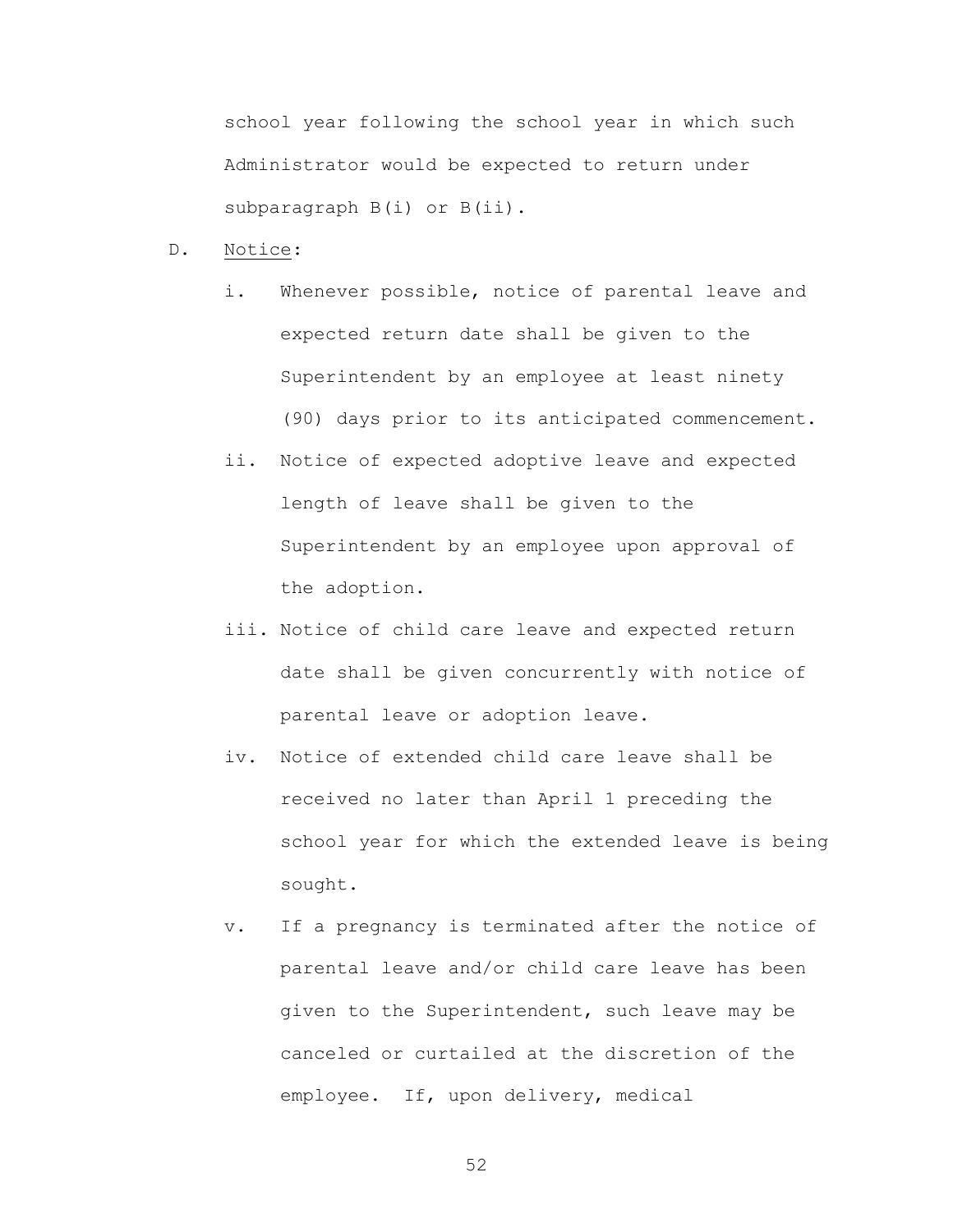complications to the newborn child warrant child care leave, such leave shall be granted upon request at that time even though child care leave was not originally requested concurrently with the request for the parental leave under subparagraph 3.

- 2. A. An employee who is absent from work for childrearing purposes, and is eligible for a leave of absence under the Federal Family and Medical Leave Act of 1993 ("Act"), first must exhaust any sick leave that is available for such purpose, consistent with the provisions of Section 105D of Chapter 149 of the General Laws of Massachusetts, and such absence shall be considered to be leave taken under the Act.
	- B. An employee who takes a leave of absence under the Act does not forfeit any sick or personal leave that he/she had accumulated at the time of the start of the leave. An employee who is on such a leave of absence on the first official day of a work year will not be granted additional sick or personal leave for that work year unless he/she returns to active employment during that work year, at which time he/she will be granted such additional sick and personal leave as would have been granted to him/her on the first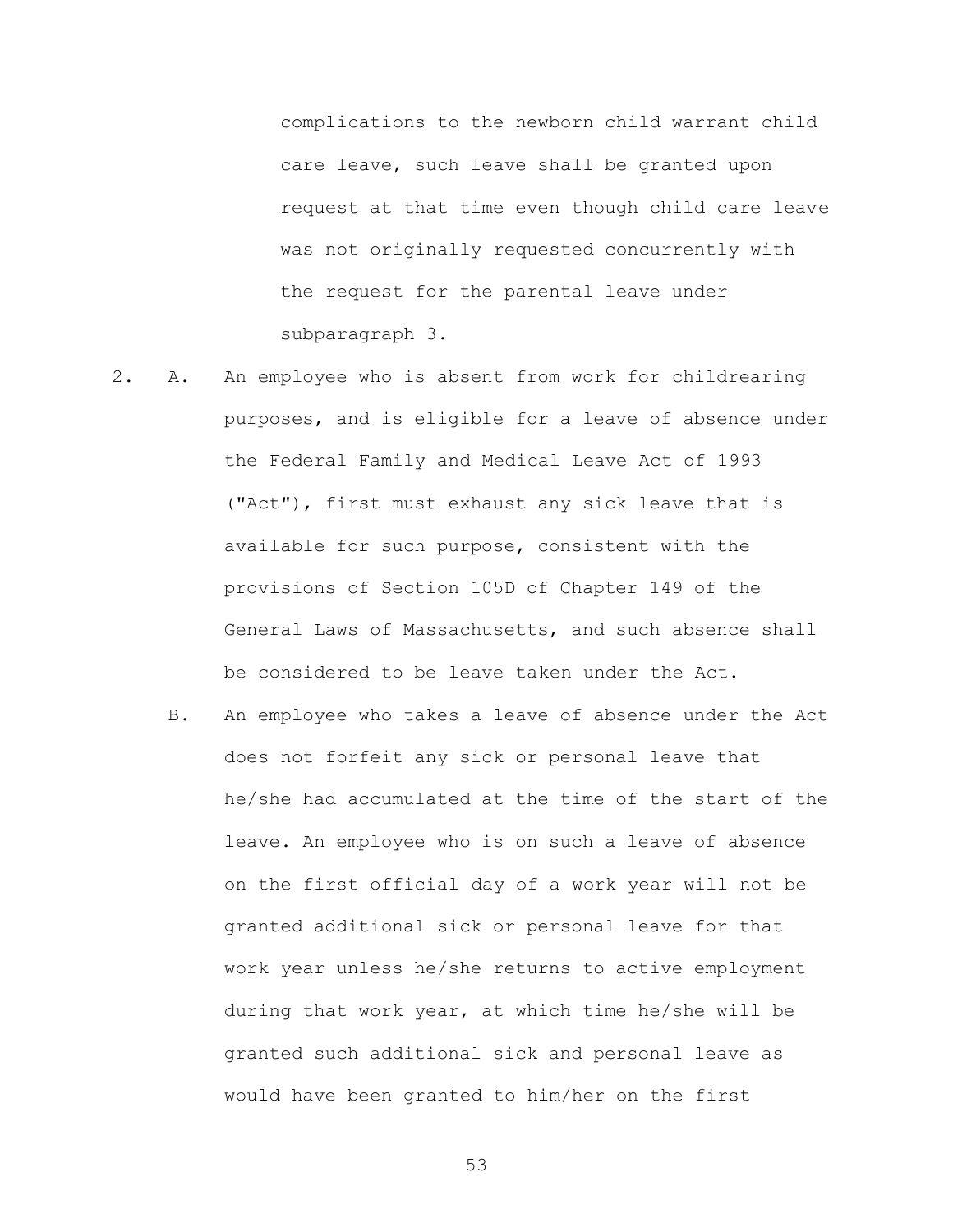official day of the work year if he/she had been actively employed on that date.

- C. The benefit year for leaves taken under the Act is the twelve-month period commencing on the date that an employee leaves work on such leave.
- 3. Other leaves of absence without pay may be granted by the Superintendent.
- 4. All benefits to which an Administrator was entitled at the time his/her leave of absence commenced, including unused accumulated sick leave, will be restored to him/her upon his/her return. No sick leave will be accumulated during the period of said leave.
- 5. Upon his/her return from a leave of absence taken pursuant to this Article, an Administrator will be assigned to the same position which he/she held at the time said leave commenced, if available, or if not, to a substantially equivalent position.
- 6. An Administrator must confirm his/her intention to return to work following an extended leave by notifying the Superintendent by no later than March 1 of the preceding work year, or the Administrator will be considered to have resigned as of that June 30.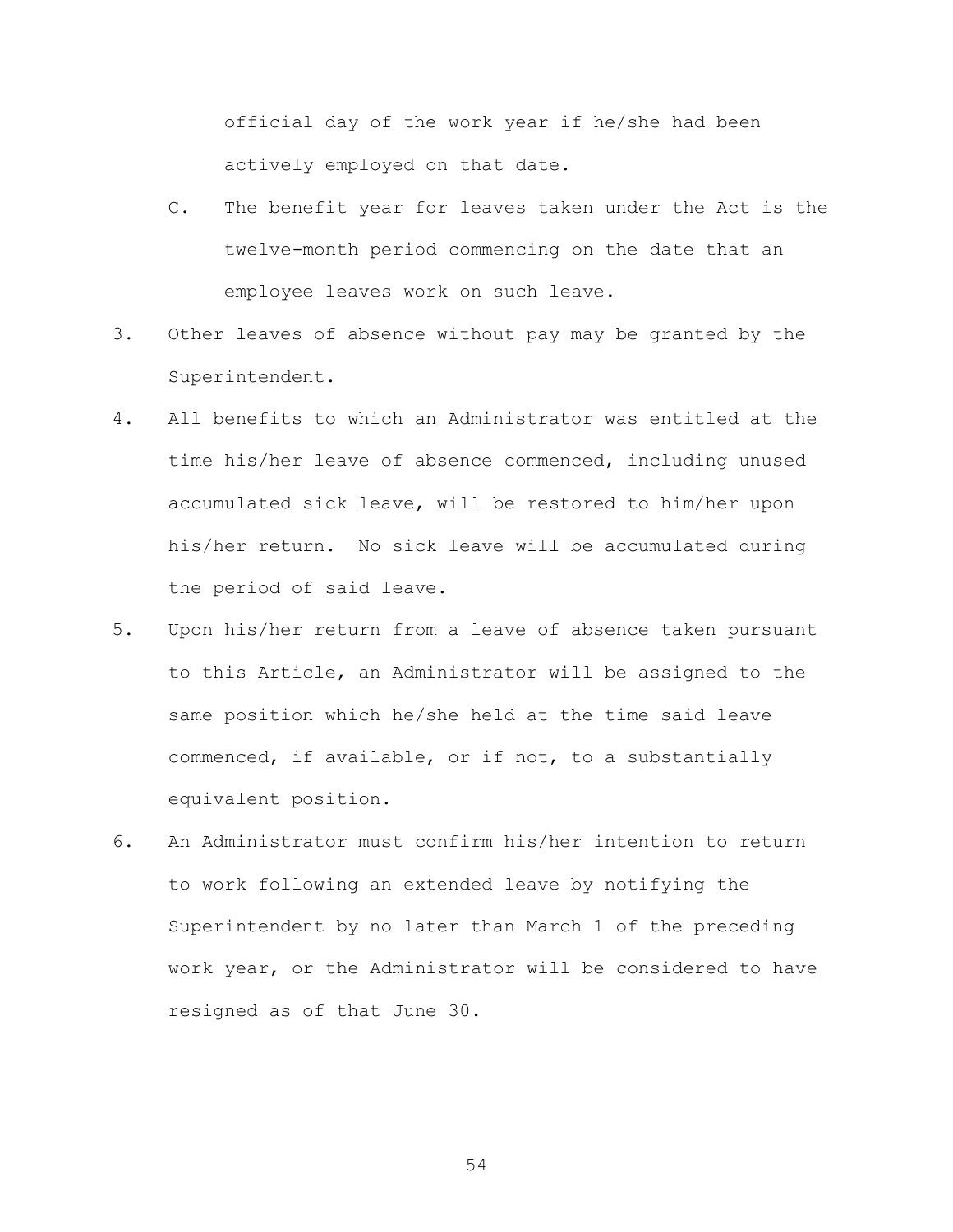#### **ARTICLE XV**

#### **PROTECTION**

- 1. Administrators will immediately report to their immediate supervisor, in writing, all cases of assault suffered by them in connection with their employment.
- 2. This report will be forwarded to the School Committee which will comply with any reasonable request from the Administrator for information in its possession relating to the incident or the persons involved and will act in appropriate ways as a liaison between the Administrator, the police and the courts.
- 3. The School Committee shall reimburse an Administrator for:
	- A. Any clothing, eyeglasses or similar items of personal property damaged or destroyed as the result of an assault or battery suffered in the course of his/her employment; and
	- B. The cost of any reasonable medical, surgical or hospital services (less the amount of any insurance reimbursement, and/or Workers' Compensation payment) incurred as the result of any injury sustained in the course of his/her employment.
- 4. The provisions of Chapter 258 of the General Laws of Massachusetts shall be applicable in the case of civil proceedings instituted against an Administrator for any act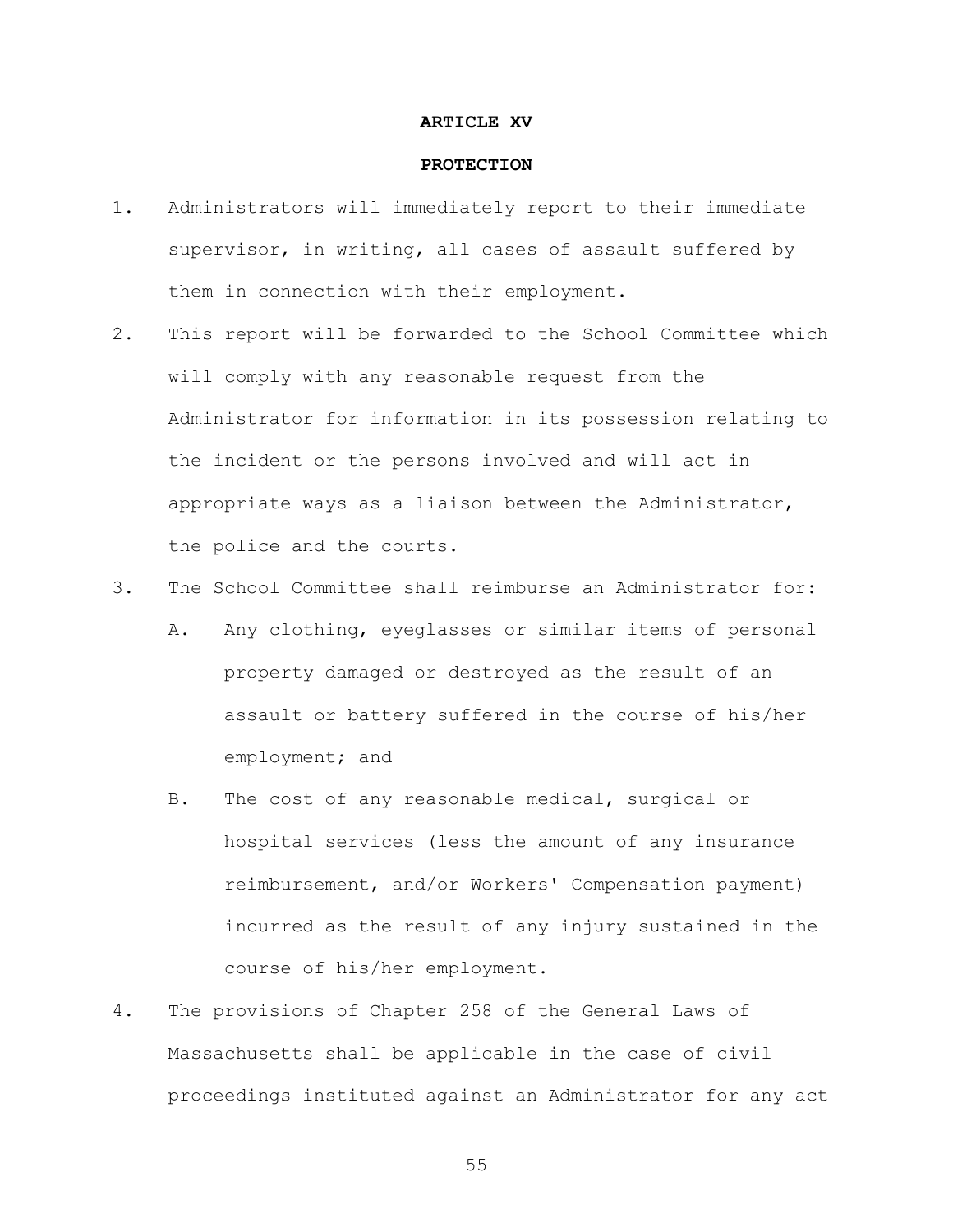of commission or omission committed by him/her in connection with his/her employment.

### **ARTICLE XVI**

## **INSURANCE AND ANNUITY PLAN**

- 1. Administrators shall be covered by the following types of insurance:
	- A. Term and/or whole life insurance products of the type available to City employees, provided that the new benefit package for Administrators is no less favorable than the most favorable benefit package provided to any other group of City employees;
	- B. Individual or family health coverage, whichever applies in the particular case, of the type available to City employees, in accordance with the agreement negotiated between the City and the Public Employee Committee pursuant to Section 19 of Chapter 32B of the General Laws of Massachusetts.
- 2. Administrators are eligible to participate in a "taxsheltered" Annuity Plan established pursuant to 26 U.S.C. §403(b).
- 3. Administrators will be eligible to participate in any Cafeteria plan that is adopted and implemented for City employees for the deduction from salaries on a pre-tax basis of various eligible expenses.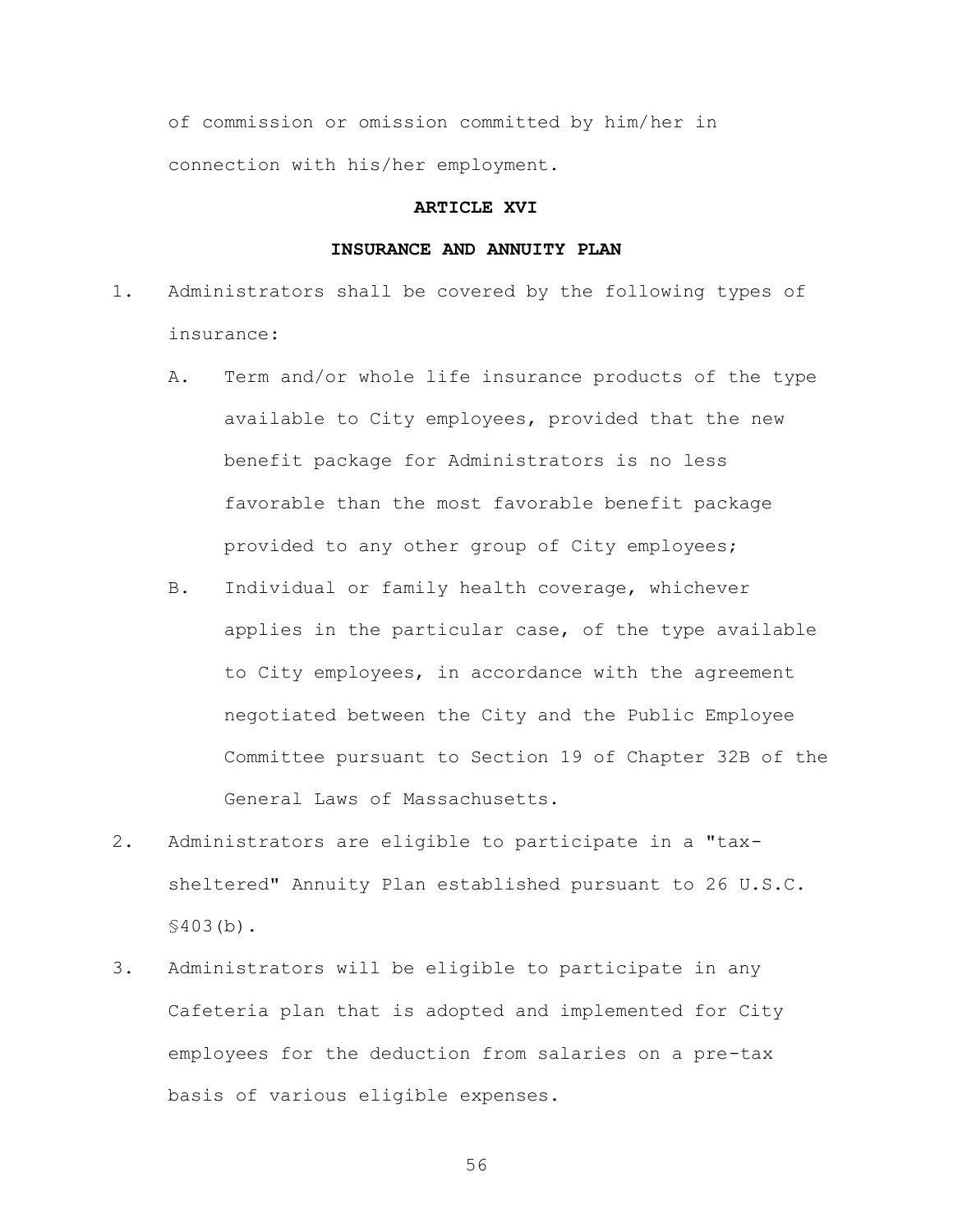4. Administrators will be eligible to participate in the City of Somerville UNUM Long-Term Disability Plan, the City of Somerville Vision Service Plan and the City of Somerville Health Insurance Opt-Out Program on the terms and conditions set forth in the Memoranda of Agreement relating to these benefits annexed hereto as Appendices C-1, C-2, and C-3, respectively. Disputes arising under the aforementioned plans/program are not subject to the grievance/arbitration process under this collective bargaining agreement. Administrators will participate in the plans/program to the same extent as City employees. If the City discontinues any or all of these benefits, reduces the benefits provided under any or all of the plans or restricts eligibility therefor, the School Committee will have no obligation to continue to provide the plan(s) to Administrators, to maintain the prior benefit level or to maintain the prior eligibility standards.

#### **ARTICLE XVII**

#### **CONSULTATION PROCEDURE**

1. The School Committee and the Association desire to encourage the active participation of Administrators in the development and implementation of the best possible working conditions for Administrators and educational programs for the school children of Somerville, including State and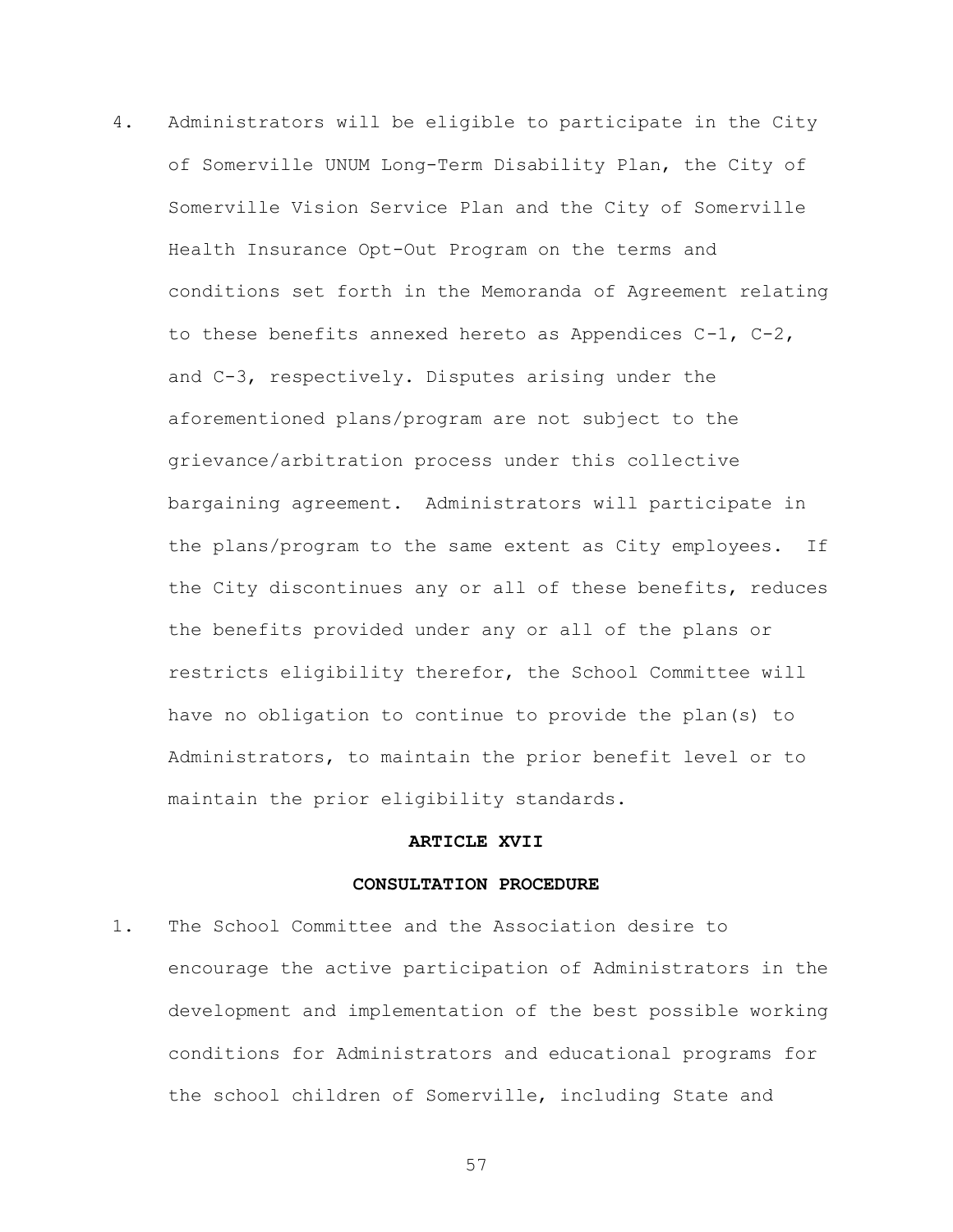Federal aid programs. Therefore, they agree as follows: The School Committee and/or the Superintendent or his/her designated representative agree to meet with the Association's representatives periodically for consultation on matters of educational programs.

2. A joint committee comprised of equal representation of the Association and the School Committee shall be established for the purpose of reviewing and making recommendations to the Negotiating Committees for both parties with respect to the job descriptions and job titles of all positions in the bargaining unit.

#### **ARTICLE XVIII**

### **ASSOCIATION PRIVILEGES**

- 1. The School Committee does not object to the Association's use of school buildings without cost at reasonable times for meetings; provided, however, that the Association will be required to pay for any additional custodial costs involved by reason of said meetings. The permission of the Director of Finance, and, if necessary, the Commissioner of Public Works, will be received in advance of all such meetings.
- 2. The Association will have the right to place notices, circulars and other Association materials in the administrative staff's mailboxes and to distribute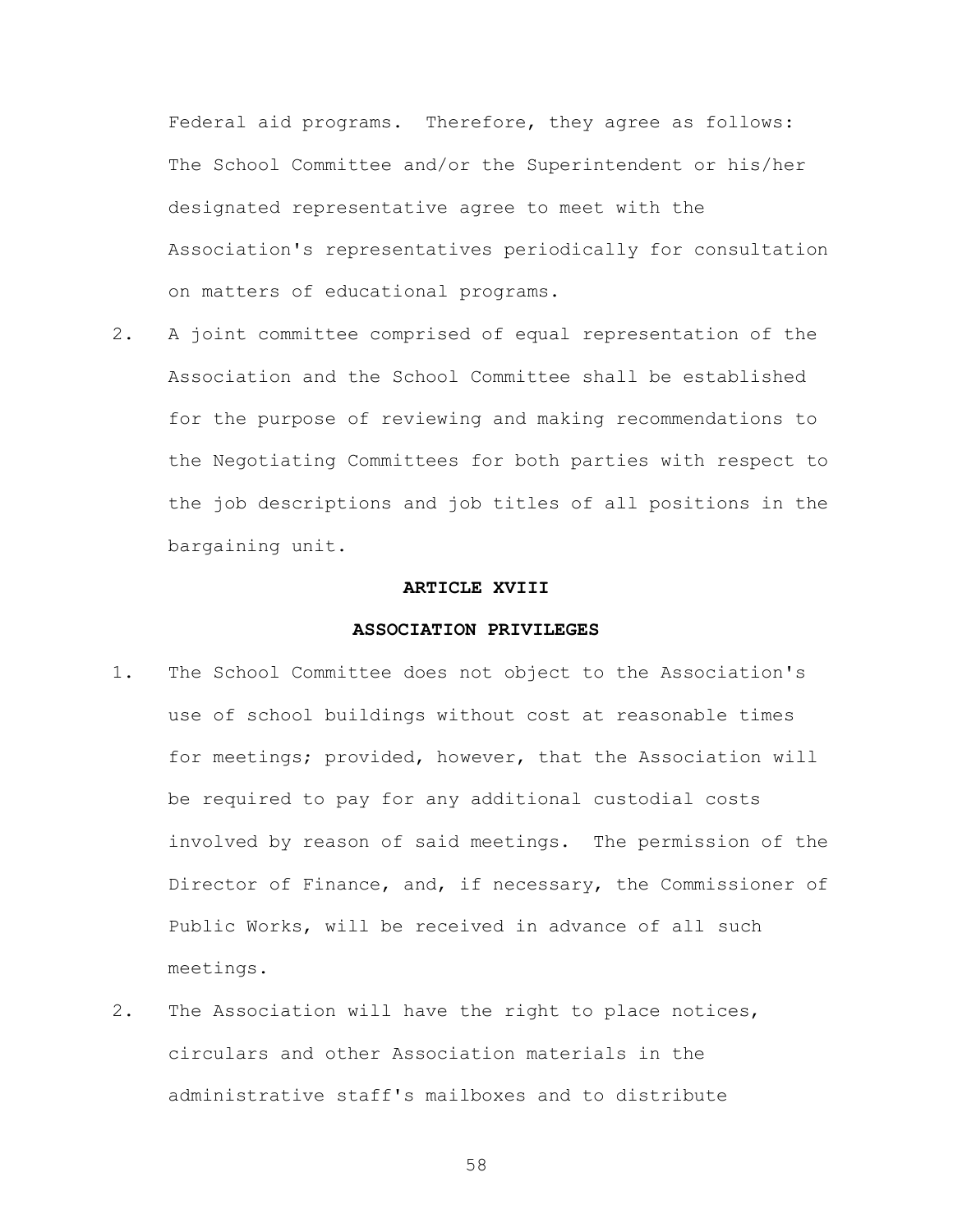materials in the schools after notifying the Principal, provided said distribution does not interfere with any instructional activity. The Association agrees that it will not distribute any material which is derogatory to the administration, the School Committee or any member thereof, or the Somerville School System.

- 3. The President and members of the Association's Negotiating and Grievance Committees shall have access to all buildings and all Administrators. Upon entering the building, they shall notify the Principal or Headmaster, provided that there shall be no interference with instructional activities.
- 4. When it is necessary, pursuant to Article III (Grievance Procedure) for a representative of the Association to attend a jointly scheduled grievance meeting or hearing during a school day, he/she will be released without loss of pay as necessary, and the grievant will be accorded the same right. When it is necessary for an Association representative to investigate a grievance during regular school hours he/she shall, upon notice to his/her immediate superior, be released without loss of pay for the time necessary to do so, provided said investigation cannot be conducted during non-working hours and provided further that he/she can be released without detriment to the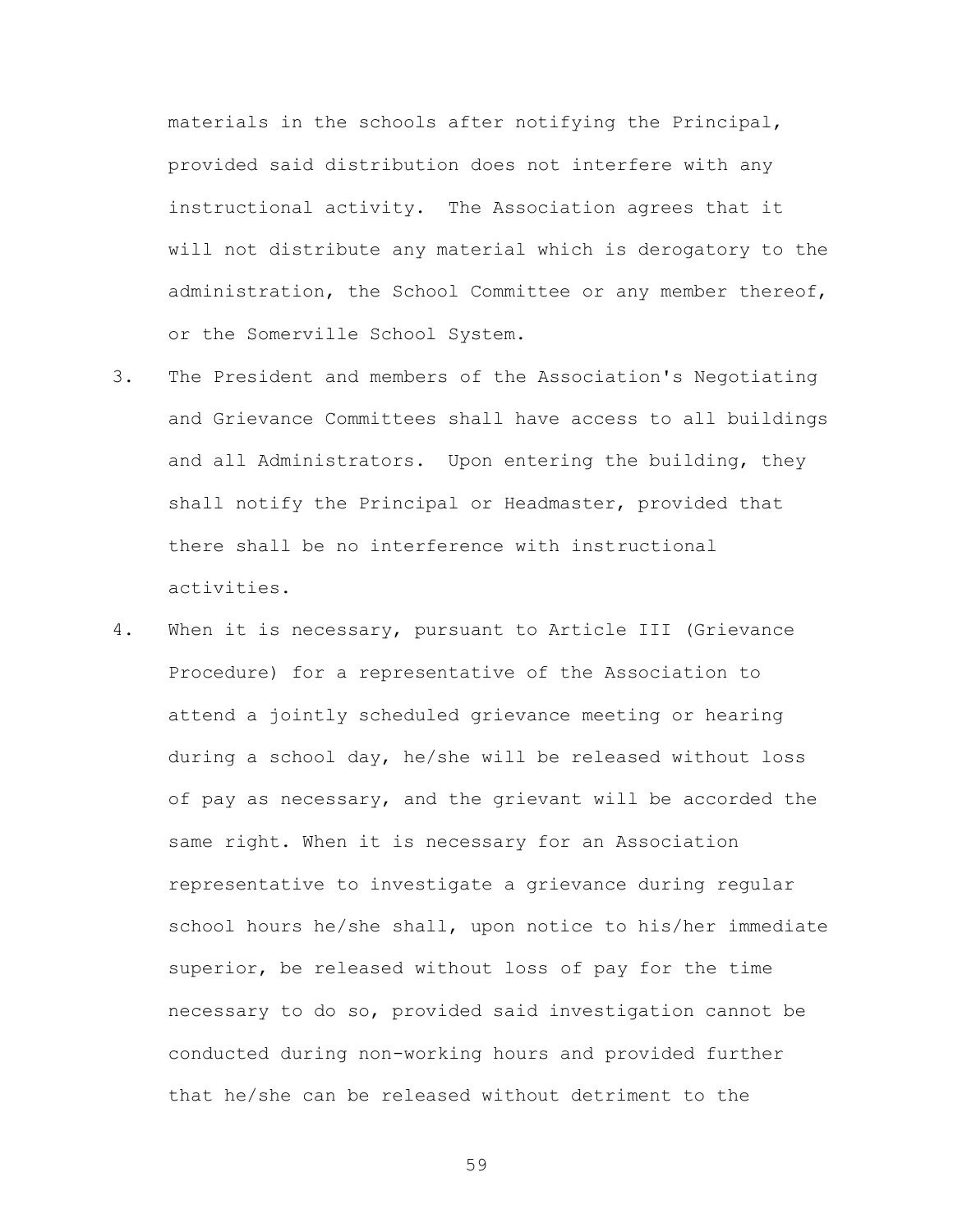educational program. The Association agrees that these rights will not be abused.

- 5. The School Committee will, upon request, make available to the Association any available information which is neither confidential nor privileged under law which may be necessary for the Association to administer this Agreement or to prepare for future negotiations.
- 6. A copy of the official agenda of School Committee meetings will be made available to the Association at least two (2) full calendar days before the meeting.

#### **ARTICLE XIX**

### **SCHOOL ATTENDANCE OF NON-RESIDENT ADMINISTRATORS' CHILDEN**

1. An Administrator who is not a resident of the City will have the option, at no cost, of having his/her child(ren) attend a school in the Somerville Public Schools, on a space-available basis in the school, as determined by the Superintendent. The admission of a non-resident Administrator's child(ren) to the Somerville Public Schools after the beginning of a school year is subject to the discretion of the Superintendent. Once a child is accepted, so long as the Administrator is employed in the Somerville school system, the child shall be allowed to attend school through grade twelve (12), subject to the rules and regulations that apply to Somerville residents.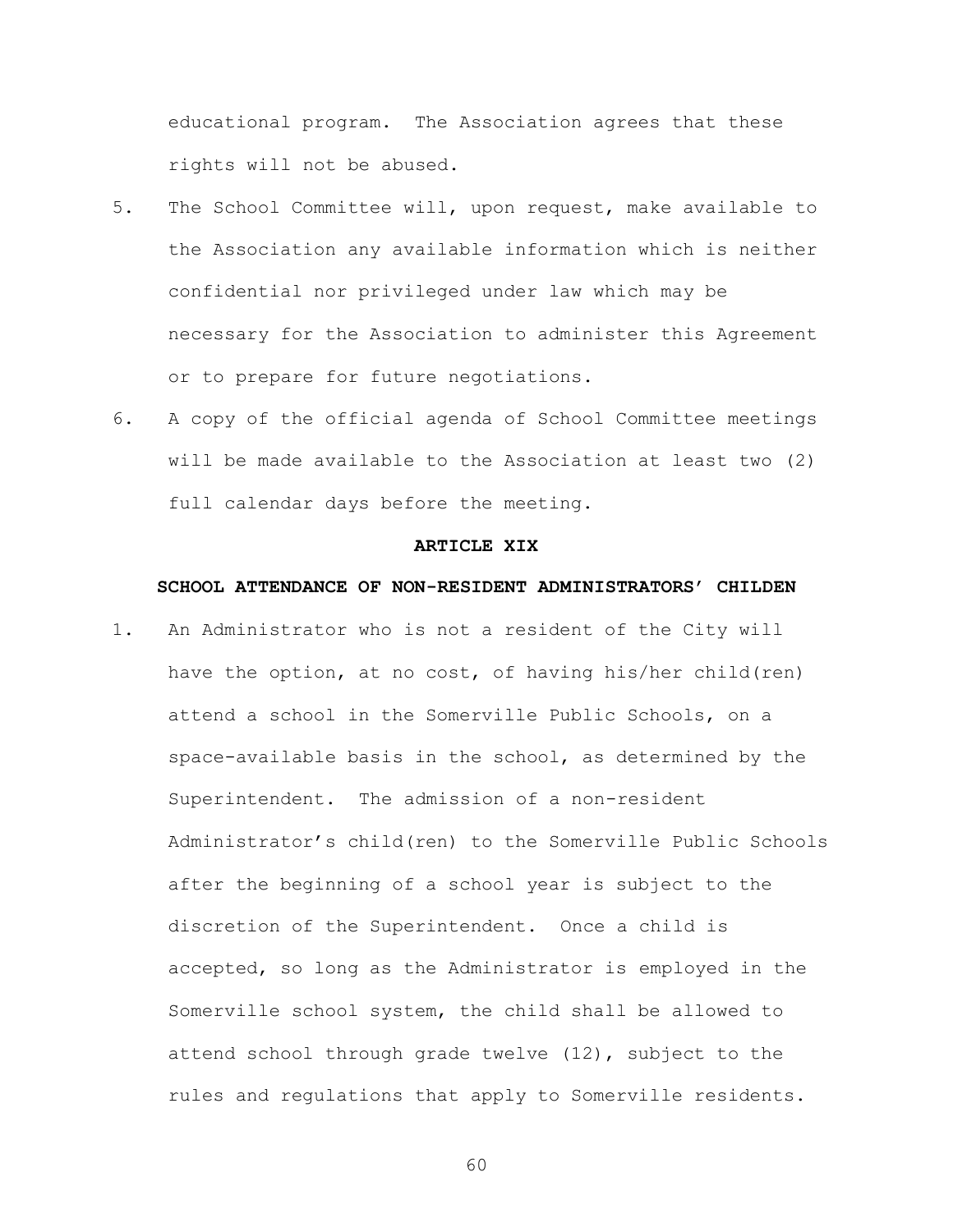In addition, every reasonable effort will be made to place siblings in the same school, if the parent so requests.

### **ARTICLE XX**

### **DUES AND CREDIT UNION DEDUCTIONS**

- 1. Having accepted the provisions of Section 17C of Chapter 180 of the General Laws of Massachusetts, the School Committee shall certify to the City Treasurer all payroll deductions for the payment of dues to the Association that are duly authorized by Administrators covered by this Agreement.
- 2. Employee electronic payroll deposits will be accepted and processed for all financial institutions as requested by the employee, consistent with State and Federal law.
- 3. For any member of the bargaining unit who is not a member in good standing of the Association, it shall be a condition of employment that beginning on or after the thirtieth day following the beginning of his/her employment in the bargaining unit or the effective date of this Contract, whichever is later, he/she shall pay an agency service fee to the Association in an amount that is equal to the amount required to become and remain a member in good standing of the Association.
- 4. The Association shall indemnify the School Committee against any damages or legal fees expended in compliance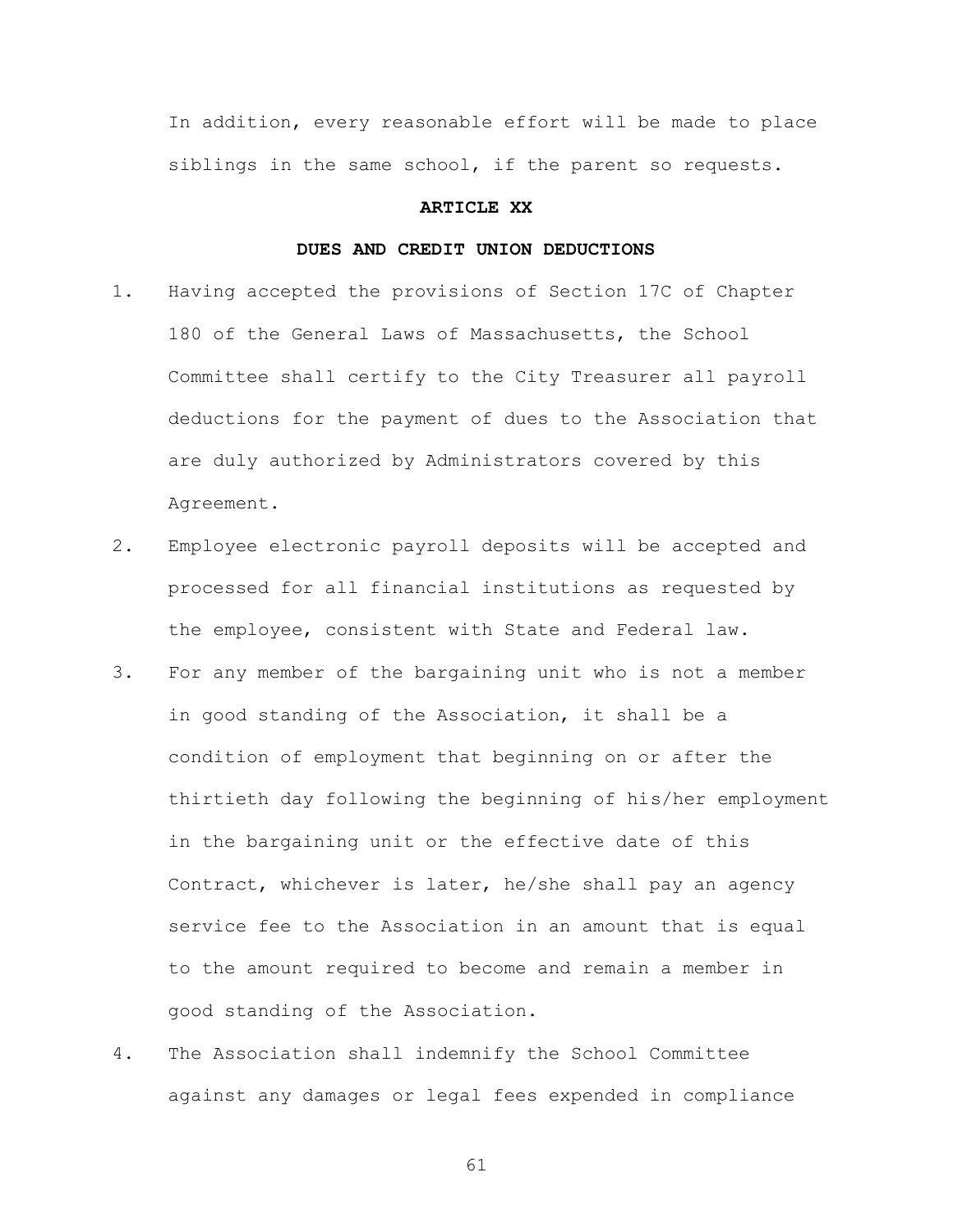with this section and shall comply with any rebate procedure or any process as may be required by State, Federal or Constitutional law. The failure of the School Committee to perform any responsibility under this section, including but not limited to the failure of the School Committee to notify any Administrator on or before the Administrator's entry into the bargaining unit after August 31, 1987, of such obligation to join the Association or to pay an agency service fee shall excuse the Association from its indemnification obligation hereunder in any legal proceeding brought by or in behalf of such individual Administrator. New Administrators shall be required to sign a form acknowledging receipt of such notice from the School Department. A copy of such form shall be supplied to the Association by the School Department.

5. If the Association offers counsel to represent the School Committee and the School Committee declines, choosing instead to be represented by its own attorney, the Association shall not be responsible for legal fees or other litigation expenses of the School Committee but shall remain liable for damages.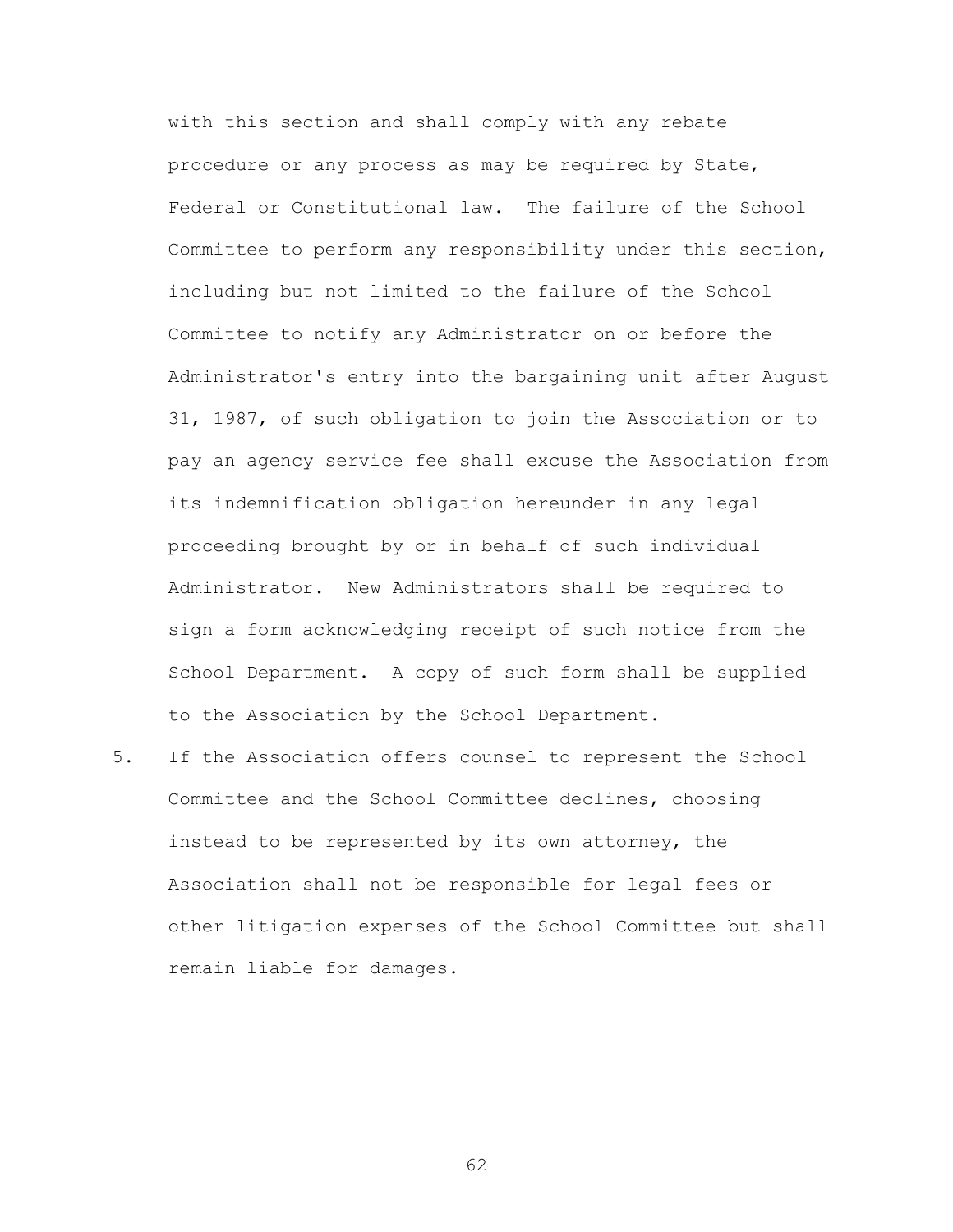#### **ARTICLE XXI**

#### **EQUAL EMPLOYMENT POLICY**

1. The Association accepts the School Committee's Equal Employment Policy, as amended from time to time.

## **ARTICLE XXII**

## **HEALTH AND SAFETY**

1. The School Committee will try to maintain employment conditions free of known hazards to employee health and otherwise to be in compliance with applicable Federal or State laws.

#### **ARTICLE XXIII**

#### **MENTORING**

1. The Superintendent/designee, after consultation with the SAA, shall appoint and assign a mentor for each new Administrator in his/her first year of employment in the school district. Additionally, the Superintendent, after consultation with the SAA, may appoint a mentor for an Administrator who, during the prior work year, received an evaluation rating of overall Needs Improvement or Unsatisfactory Overall and has been placed on an Improvement Plan. A mentor must hold a professional license and have a minimum of three (3) years of experience as an administrator in the Somerville Public Schools. In making mentoring appointments, the Superintendent/designee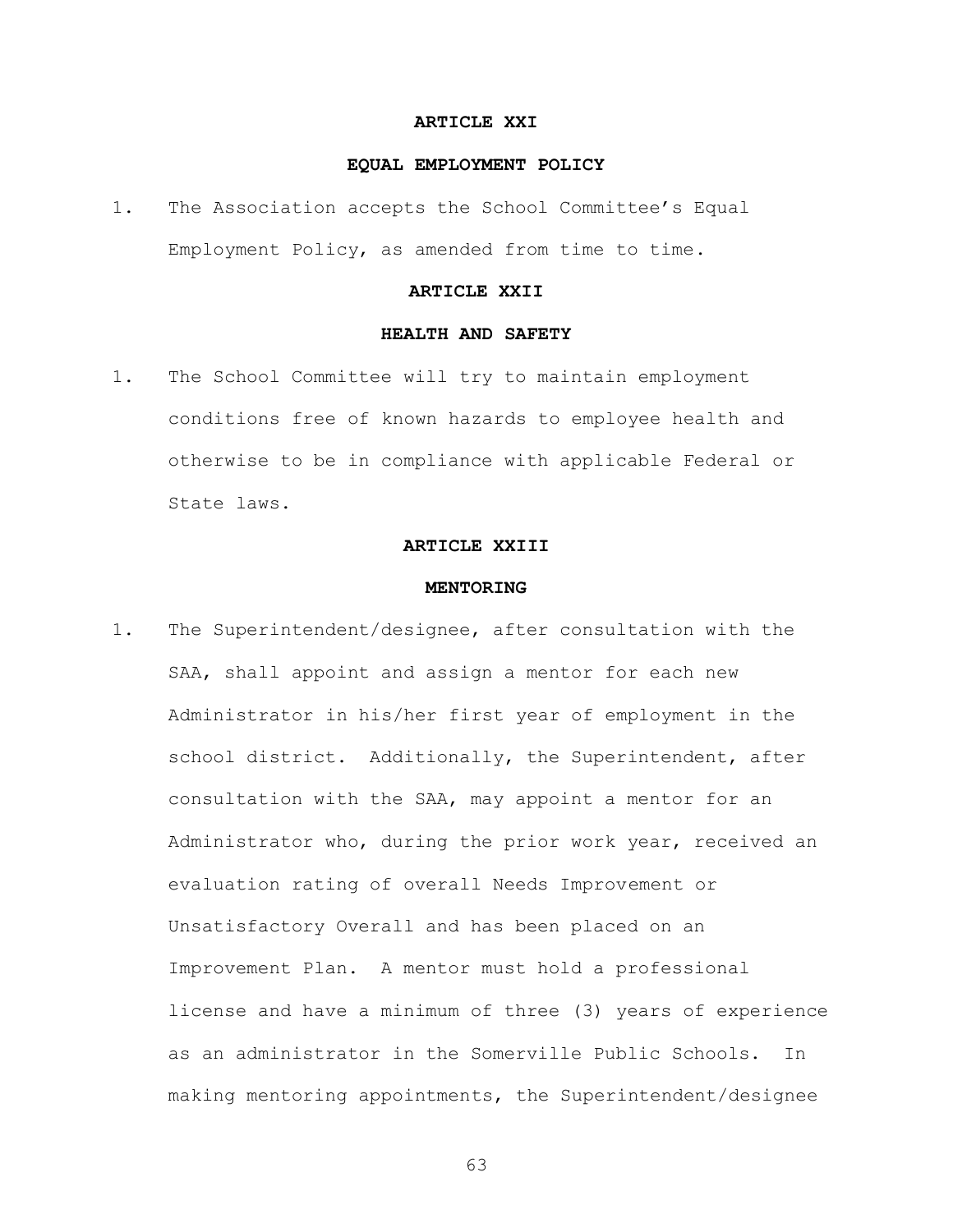shall consider, among other factors, the following qualities demonstrated by the applicants:

- A. Professionalism and ability to serve as a role model;
- B. Skills and knowledge as an administrator;
- C. Effective communication and interpersonal skills;
- D. A non-judgmental and nurturing personality;
- E. A desire and willingness to help the new Administrator and to share expertise;
- F. An ability to respect the confidentiality of the mentor-new Administrator relationship;
- G. An ability to guide and encourage the new Administrator to be a reflective practitioner.
- 2. Mentors will guide new Administrators in the tenets of the Massachusetts Standards of Professional Administrative Practice and all aspects of their administrative responsibilities.
- 3. Mentors ordinarily shall be assigned to new Administrators in August for that work year.
- 4. Mentor shall be appointed to serve during one (1) work year. Acceptance of a mentoring appointment shall be voluntary.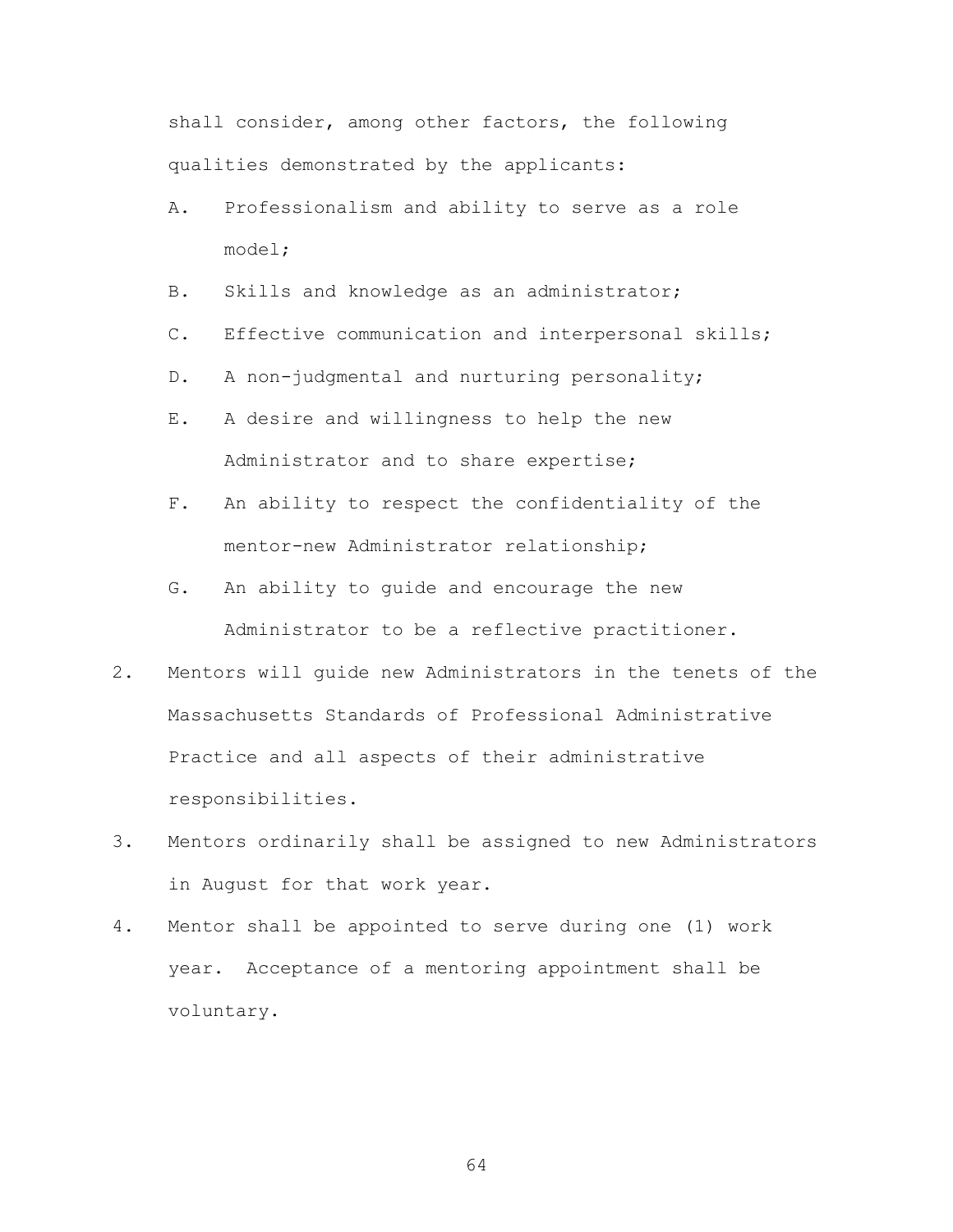- 5. Mentors shall be trained in a mentoring course provided by the School Committee before the start of their first mentoring assignment.
- 6. A mentor shall be accessible to his/her new Administrator and will have regularly scheduled meetings with the new Administrator. The mentor shall not formally evaluate the new Administrator. The relationship between the mentor and the new Administrator is intended to be a confidential one.
- 7. Mentors shall be paid a stipend of \$1,500 per year, as specified in Article IV, Salaries, Section 13.

### **ARTICLE XXIV**

### **CRIMINAL OFFENDER RECORD INFORMATION POLICY**

1. The Association recognizes the right of the School Committee to conduct criminal record checks of Administrators, in accordance with State law and the School Committee's policy regarding criminal record information, as amended from time to time. The parties recognize that, under G.L. c. 71, §38R, as amended by Chapter 459 of the Acts of 2012, An Act Relative to Background Checks, Administrators are required to submit to state and national fingerprint-based criminal background checks at their own expense.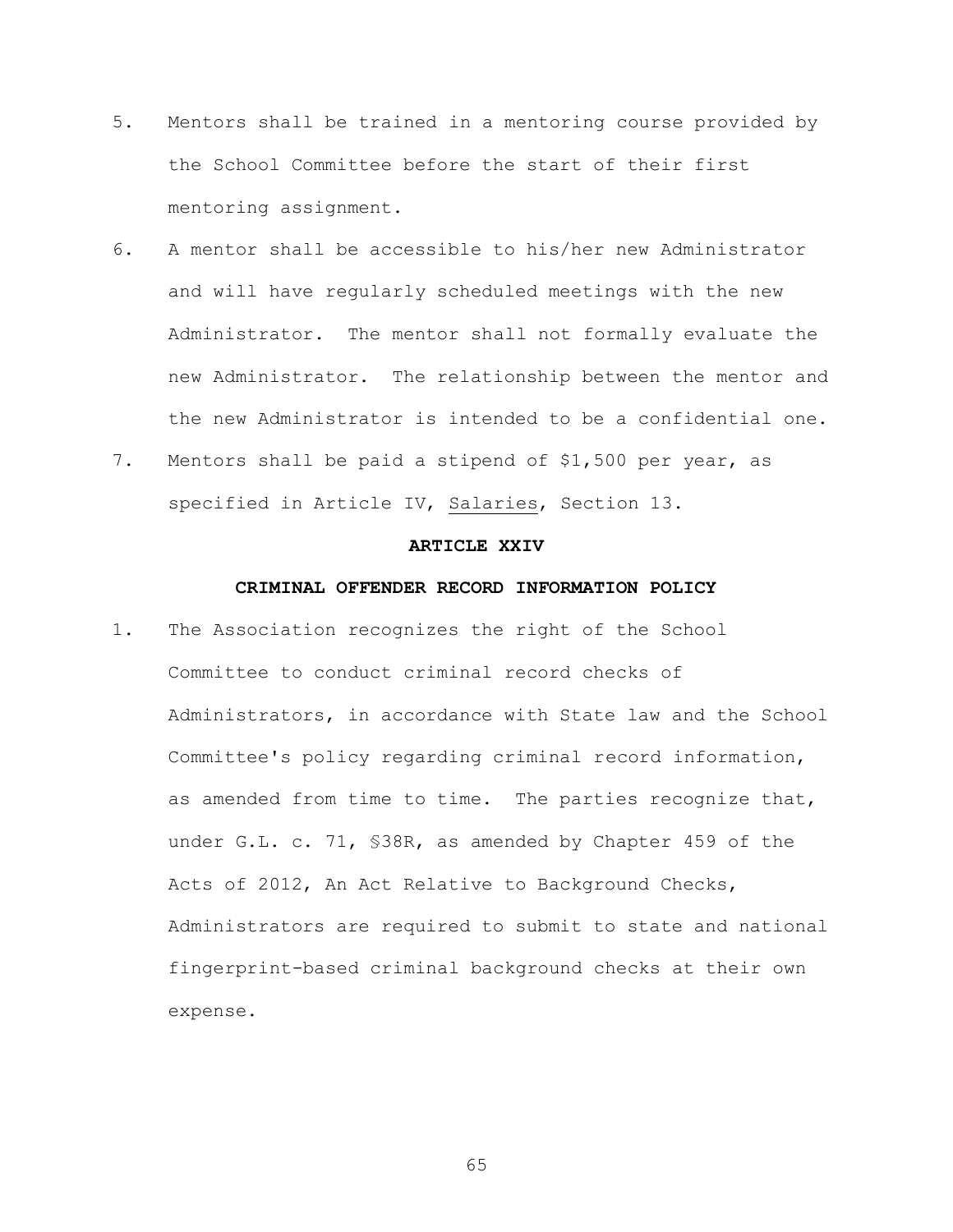2. Any Administrator who is convicted of a criminal offense on or after September 1, 2012 must notify the Superintendent of such conviction at the time of the conviction.

## **ARTICLE XXV**

#### **RESIGNATION**

1. An Administrator must provide the Superintendent with at least ninety (90) days notice of his/her severance of employment, and must sever his/her employment no earlier than June 30 of the school year of his/her resignation and no later than August 31 immediately thereafter. If an Administrator fails to provide such notice prior to resigning for purposes of retirement, or fails to sever his/her employment as stated above, s/he will be ineligible to receive sick leave buyback pursuant to Article XIII(6) of this Agreement, provided that the Superintendent may waive these requirements in extenuating circumstances, which decision will not be arbitrary or capricious.

#### **ARTICLE XXVI**

### **ACCEPTABLE USE AND SOCIAL NETWORKING POLICIES**

1. Administrators will comply with the School Committee's Acceptable Use and Social Networking policies, as amended from time to time.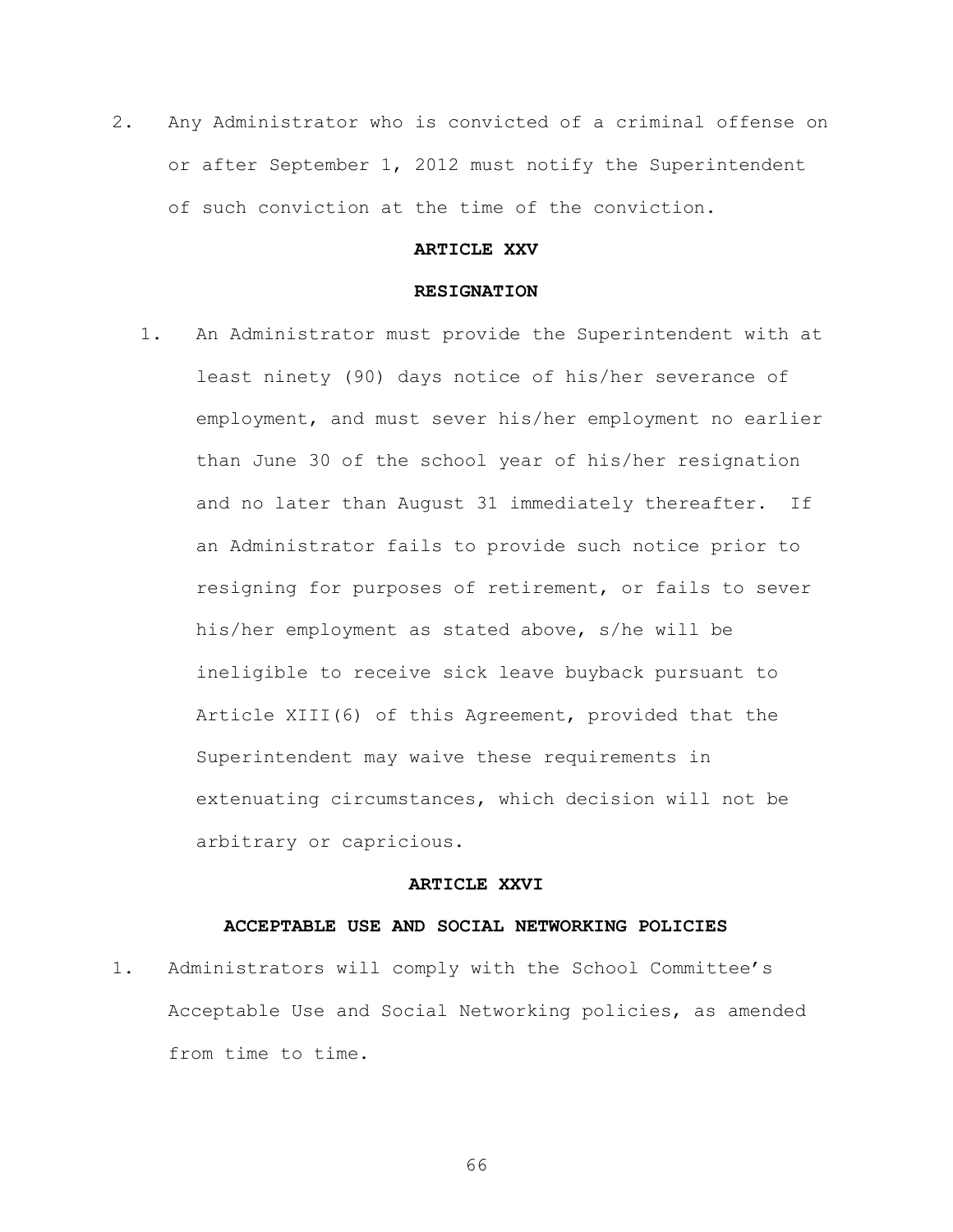#### **ARTICLE XXVII**

#### **MISCELLANEOUS**

1. Teaching Duties: Administrators with potential teaching responsibility (i.e., Directors other than the Director of Athletics and Intramurals, Coordinators and Supervisors) may be assigned to teach up to a maximum of two (2) teaching periods per day.

### **ARTICLE XXVIII**

#### **GENERAL**

- 1. If any provision of this Agreement or any application of the Agreement to any employee or group of employees shall be found contrary to law, then such provision or application will not be deemed valid and subsisting, except to the extent permitted by law, but all other provisions or applications will continue in full force and effect.
- 2. The School Committee will provide the Association with an electronic copy of this Agreement for distribution to all members of the Administrative staff by the Association.

## **ARTICLE XXIX**

#### **DURATION**

1. Except as otherwise specified herein, the Contract contained in this Agreement will be effective as of July 1, 2019 through June 30, 2022 and as of July 1, 2022 and will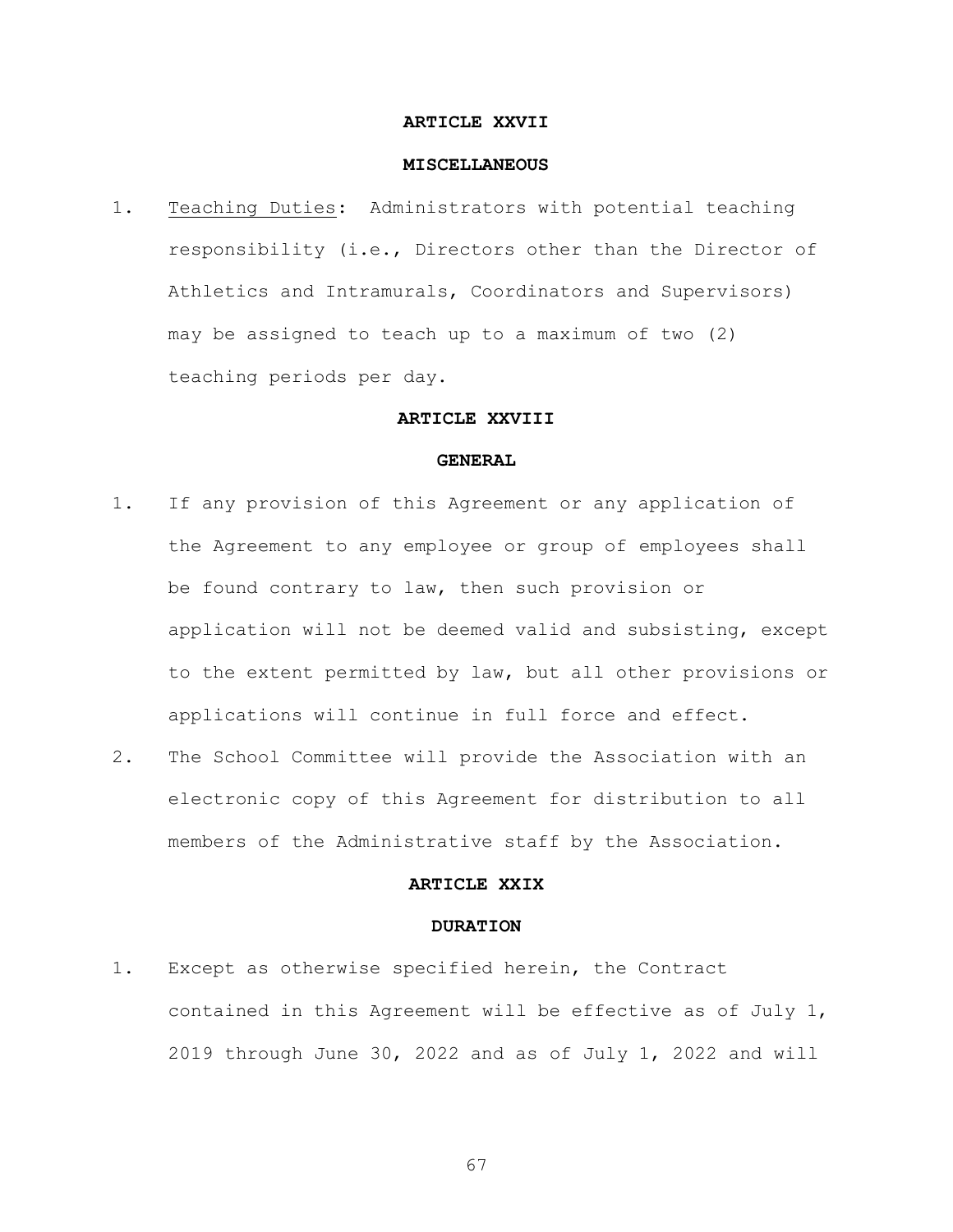continue and remain in full force and effect until June 30, 2024.

2. On or after November 1, 2023, at the request of either party, the parties will enter negotiations for a successor agreement.

SOMERVILLE ADMINISTRATORS SOMERVILLE SCHOOL COMMITTEE, ASSOCIATION,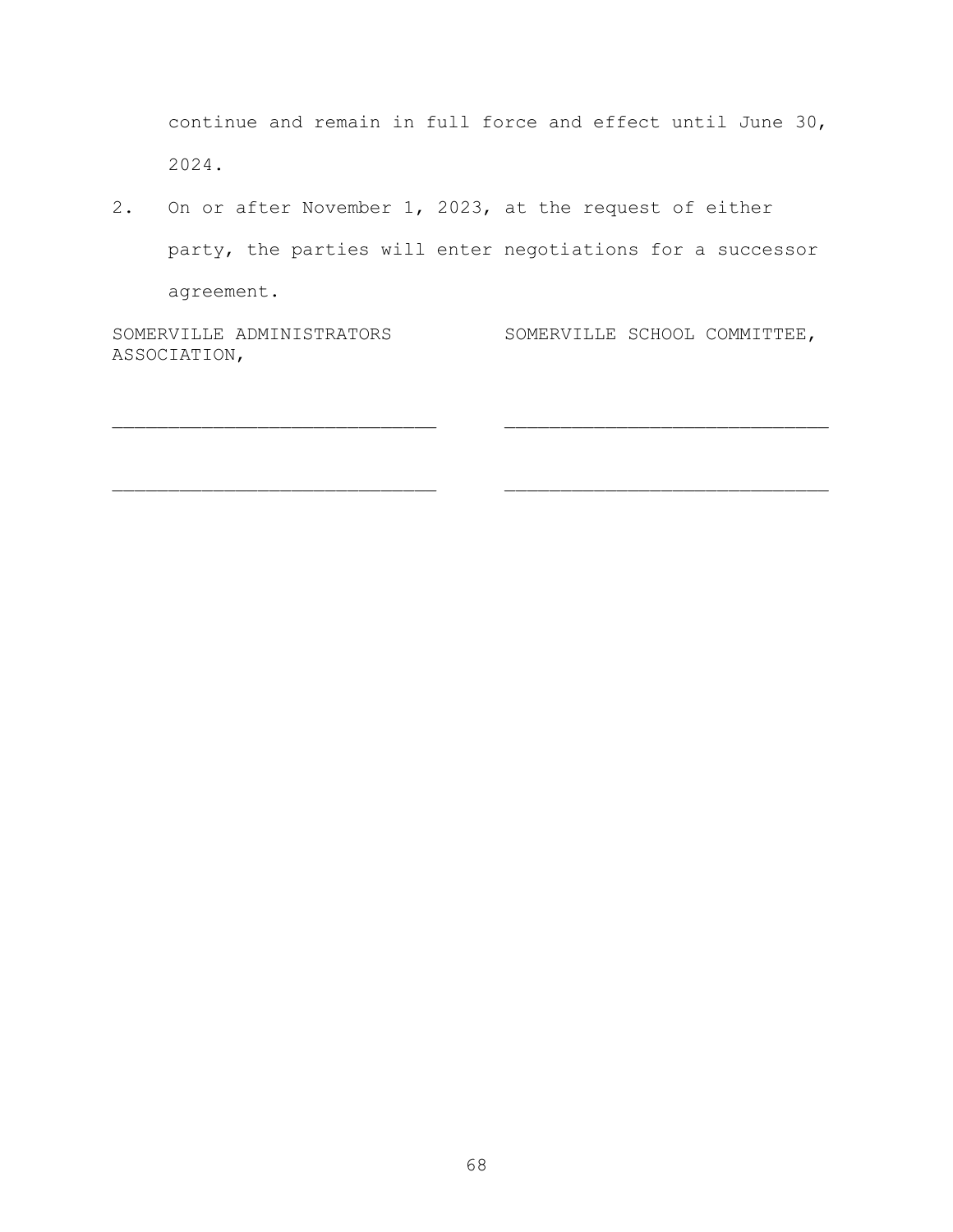# **APPENDIX A CLASSIFICATION PLAN EFFECTIVE JULY 1, 2019**

| LEVEL        | POSITION                                                                                             | WORK<br>DAYS |
|--------------|------------------------------------------------------------------------------------------------------|--------------|
| $\mathbf 1$  | Associate Principal<br>High School Assistant Principal<br>Assistant Principal for Career, Vocational | 208<br>206   |
|              | And Technical Education<br>Assistant Principal/Special Education                                     | 206          |
|              | Department Chair Next Wave Full Circle                                                               | 206          |
| $\mathbf{2}$ | Coordinator-Elementary Curriculum,                                                                   |              |
|              | Instruction and Assessment $(1-8)$                                                                   | 206          |
|              | Assistant Director-Special Education                                                                 | 220          |
|              | Assistant Director-Student Services<br>Assistant Director-English Language Learner                   | 206          |
|              | Education                                                                                            | 220          |
|              | Supervisor-Adult and Continuing Education                                                            | 206          |
|              | Elementary Assistant Principal (K-8)                                                                 | 206          |
|              | Assistant Director of Special Education for                                                          |              |
|              | Instruction and Programming                                                                          | 210          |
|              | Assistant Director of Special Education for                                                          |              |
|              | Services and Supports                                                                                | 210          |
| 3            | Director-Athletics/Intramurals                                                                       | 213          |
| 4            | Supervisor-Art                                                                                       | 201          |
|              | Supervisor-Music                                                                                     | 201          |
|              | Supervisor-Library/Media Services                                                                    | 201          |
|              | Supervisor-Health/Physical Education                                                                 | 201          |
|              | Supervisor-World Languages (K-12)                                                                    | 201          |
|              | Special Education Supervisor/Department                                                              |              |
|              | Chair-Building Level                                                                                 | 201          |
|              | Department Chair-English/Language Arts                                                               |              |
|              | $(9-12)$                                                                                             | 201          |
|              | Department Chair-Mathematics (9-12)                                                                  | 201          |
|              | Department Chair-Sciences (9-12)                                                                     | 201          |
|              | Department Chair-Social Studies (9-12)                                                               | 201          |
|              | Department Chair-Guidance/Testing                                                                    | 201          |
|              | Department Chair-Somerville Center for                                                               |              |
|              | Career and Technical Education                                                                       | 201          |
|              | Multilingual Learner Education Program                                                               |              |
|              | Coordinator                                                                                          | 201          |
|              | Program Director for Cooperative Education                                                           | 201          |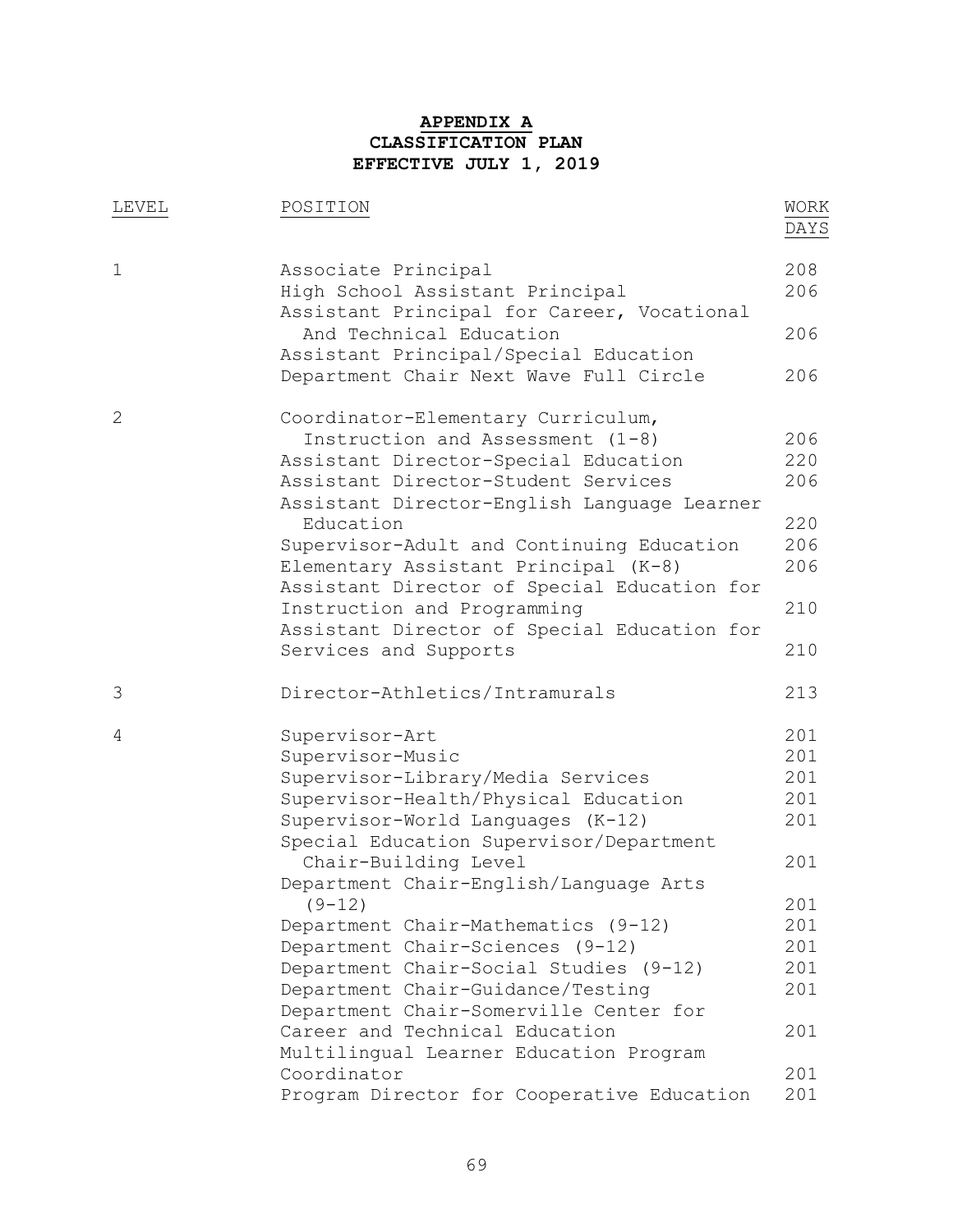Program Director for Community and Work Based Learning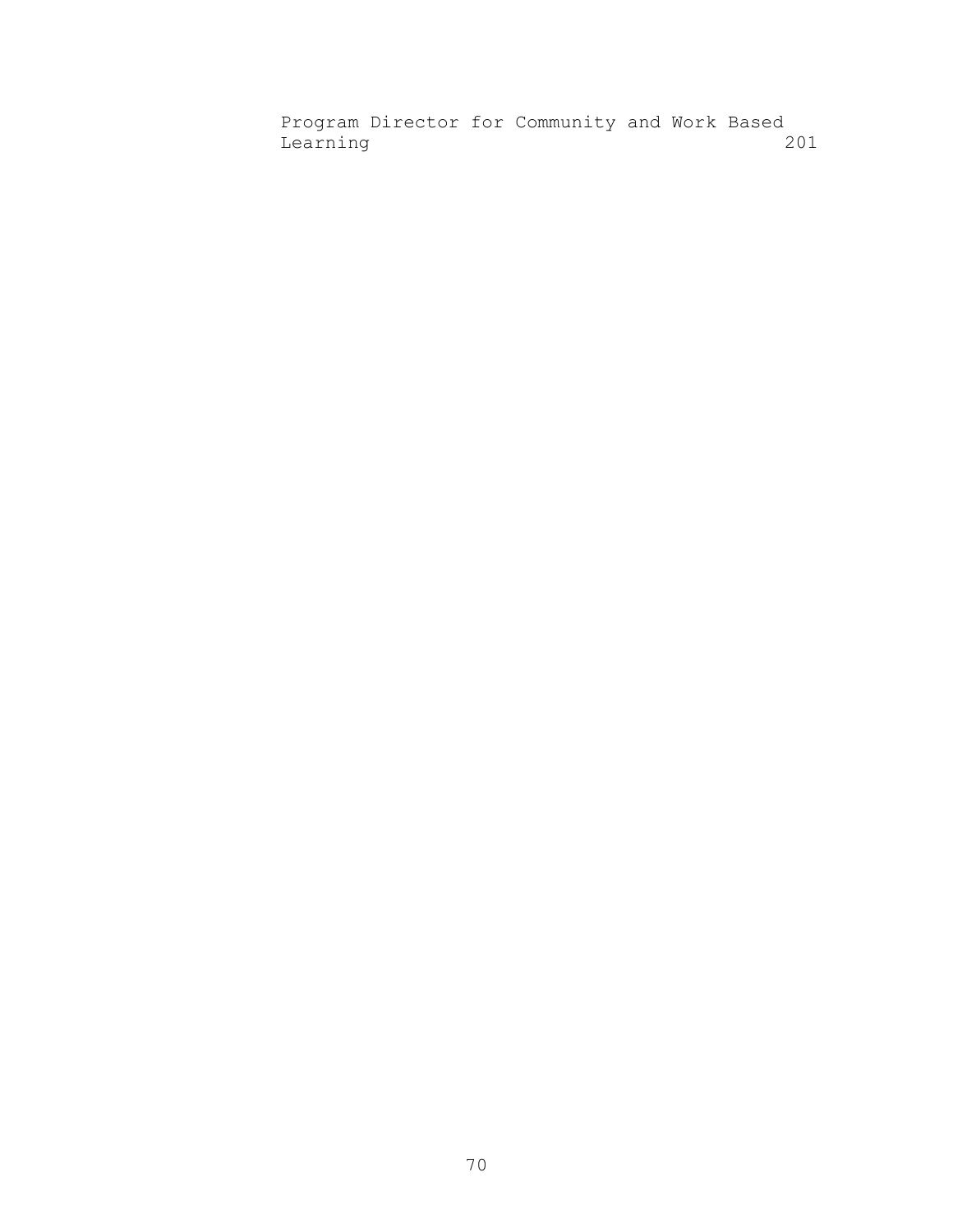#### **SOMERVILLE ADMINISTRATORS ASSOCIATION (SAA)**

#### **CLASSIFICATION & SALARY SCHEDULE**

#### **JULY 1, 2019 - JUNE 30, 2020: 2.75 % INCREASE; THEN ADD \$250 ACROSS BOARD**

| LEVEL | <b>POSITION</b>                                                                       | <b>WORK</b><br><b>DAYS</b> | <b>BASE</b>   | $M+15$        | $M+30$        | $M+45$        | $M+60/$<br>CAGS | <b>PHD</b>    |
|-------|---------------------------------------------------------------------------------------|----------------------------|---------------|---------------|---------------|---------------|-----------------|---------------|
| 1     | HIGH SCHOOL ASSISTANT PRINCIPAL                                                       | 206                        | \$<br>113,894 | \$<br>117,342 | \$<br>120,789 | \$<br>122,514 | \$<br>123,928   | \$<br>124,777 |
| 1Α    | ASSISTANT PRINCIPAL FOR CAREER, VOCATIONAL<br>& TECHNICAL EDUCATION                   | 227                        | \$<br>130,779 | Ś.<br>134,579 | \$<br>138,377 | Ś.<br>140,277 | \$<br>141,836   | \$<br>142,771 |
| 1B    | ASSOCIATE PRINCIPAL AT SHS                                                            | 227                        | \$<br>148,683 | Ś.<br>152,483 | \$<br>156,281 | \$<br>158,182 | \$<br>159,740   | \$<br>160,675 |
| 2     | COORDNIATOR, ELEMENTARY CURRICULUM,<br>INSTRUCTION & ASSESSMENT (1-8)                 | 206                        | \$<br>109,023 | Ś.<br>112,471 | \$<br>115,919 | Ś.<br>117,643 | \$<br>119,057   | \$<br>119,906 |
|       | SUPERVISOR - ADULT & CONTINUING EDUCATION                                             | 206                        |               |               |               |               |                 |               |
|       | ELEMENTARY ASSISTANT PRINCIPAL (K-8)                                                  | 206                        |               |               |               |               |                 |               |
|       | ASSISTANT DIRECTOR, STUDENT SERVICES                                                  | 206                        |               |               |               |               |                 |               |
| 2A    | DIRECTOR OF CONTINUING EDUCATION                                                      | 211                        | Ś<br>111,652  | Ś.<br>115,184 | Ś<br>118,716  | 120,481       | Ś<br>121,930    | \$<br>122,799 |
| 2B    | ASSISTANT DIRECTOR, SPECIAL EDUCATION<br>ASSISTANT DIRECTOR, ENGLISH LANGUAGE LEARNER | 220                        | \$<br>116,432 | \$<br>120,115 | \$<br>123,797 | Ś.<br>125,638 | \$<br>127,148   | \$<br>128,055 |
| 3     | DIRECTOR, ATHLETICS / INTRAMURALS                                                     | 213                        | Ś<br>109,023  | Ś.<br>112,471 | Ś<br>115,919  | 117,643       | \$<br>119,057   | \$<br>119,906 |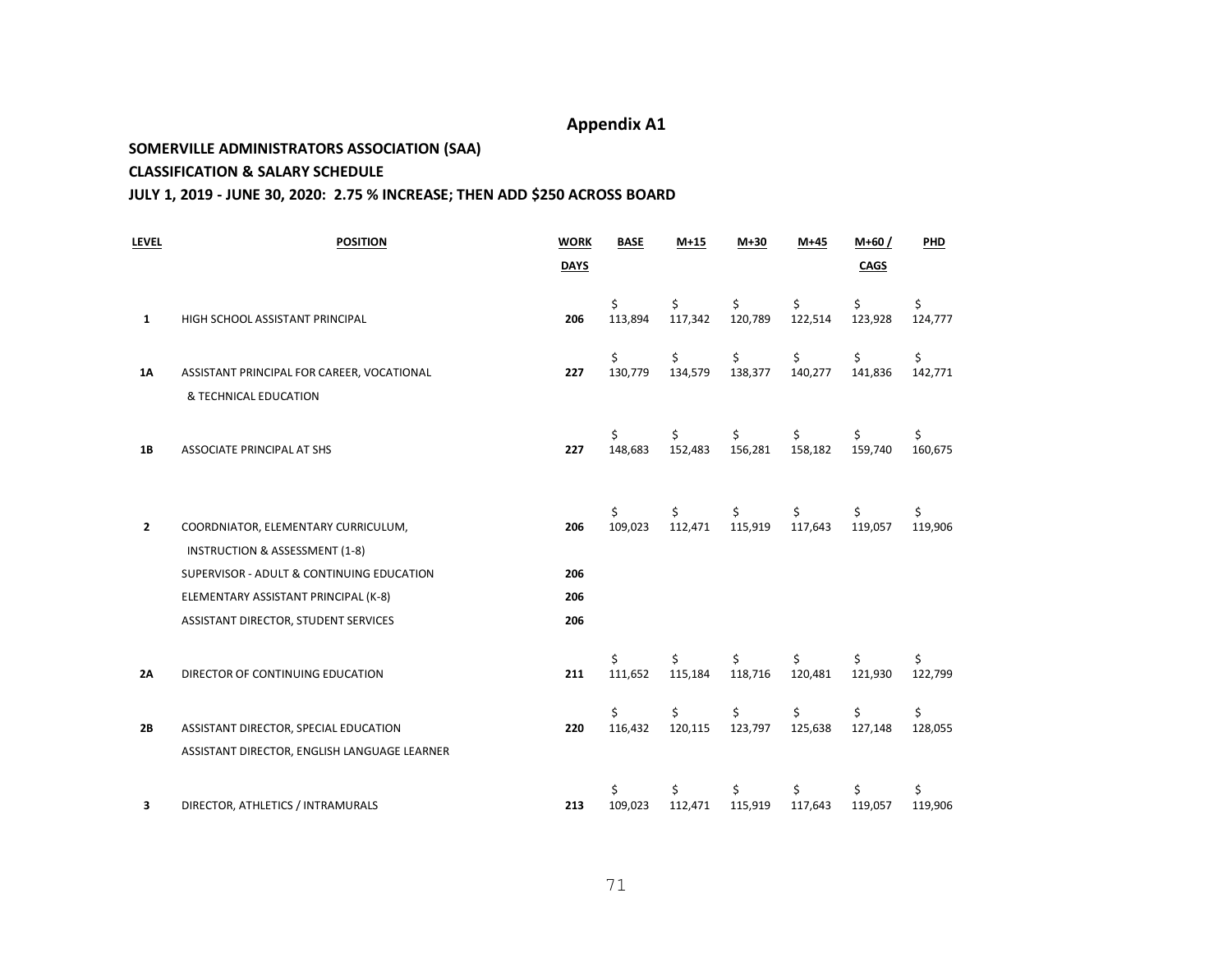|   |                                                                                                           |     | \$      | Ś       | Ś       | Ś       | Ś       | \$      |  |
|---|-----------------------------------------------------------------------------------------------------------|-----|---------|---------|---------|---------|---------|---------|--|
| 4 | DEPARTMENT CHAIR - GUIDANCE & TESTING                                                                     | 201 | 106,237 | 109,685 | 113,131 | 114,856 | 116,270 | 117,119 |  |
|   | DEPARTMENT CHAIR - ENGLISH LANGUGAE ARTS (9-12)<br>DEPARTMENT CHAIR - ENGLISH LEARNER EDUCATION, BUILDING | 201 |         |         |         |         |         |         |  |
|   | <b>BASED</b>                                                                                              | 201 |         |         |         |         |         |         |  |
|   | DEPARTMENT CHAIR - MATHEMATICS (9-12)                                                                     | 201 |         |         |         |         |         |         |  |
|   | DEPARTMENT CHAIR - SCIENCES (9-12)                                                                        | 201 |         |         |         |         |         |         |  |
|   | DEPARTMENT CHAIR - SOCIAL STUDIES (9-12)                                                                  | 201 |         |         |         |         |         |         |  |
|   | DEPARTMENT CHAIR/SUPERVISOR - SPECIAL EDUCATION                                                           | 201 |         |         |         |         |         |         |  |
|   | SPECIAL EDUCATION PROGRAM DIRECTOR / SOCIAL EMOTIONAL (K-6)                                               | 201 |         |         |         |         |         |         |  |
|   | SPECIAL EDUCATION PROGRAM DIRECTOR/AUTISM                                                                 | 201 |         |         |         |         |         |         |  |
|   | SUPERVISOR OF ART                                                                                         | 201 |         |         |         |         |         |         |  |
|   | SUPERVISOR OF HEALTH / PHYSICAL EDUCATION                                                                 | 201 |         |         |         |         |         |         |  |
|   | SUPERVISOR OF LIBRARY / MEDIA SERVICES                                                                    | 201 |         |         |         |         |         |         |  |
|   | SUPERVISOR OF MUSIC                                                                                       | 201 |         |         |         |         |         |         |  |
|   | SUPERVISOR OF WORLD LANGUAGES (K-12)                                                                      | 201 |         |         |         |         |         |         |  |
|   |                                                                                                           |     |         |         |         |         |         |         |  |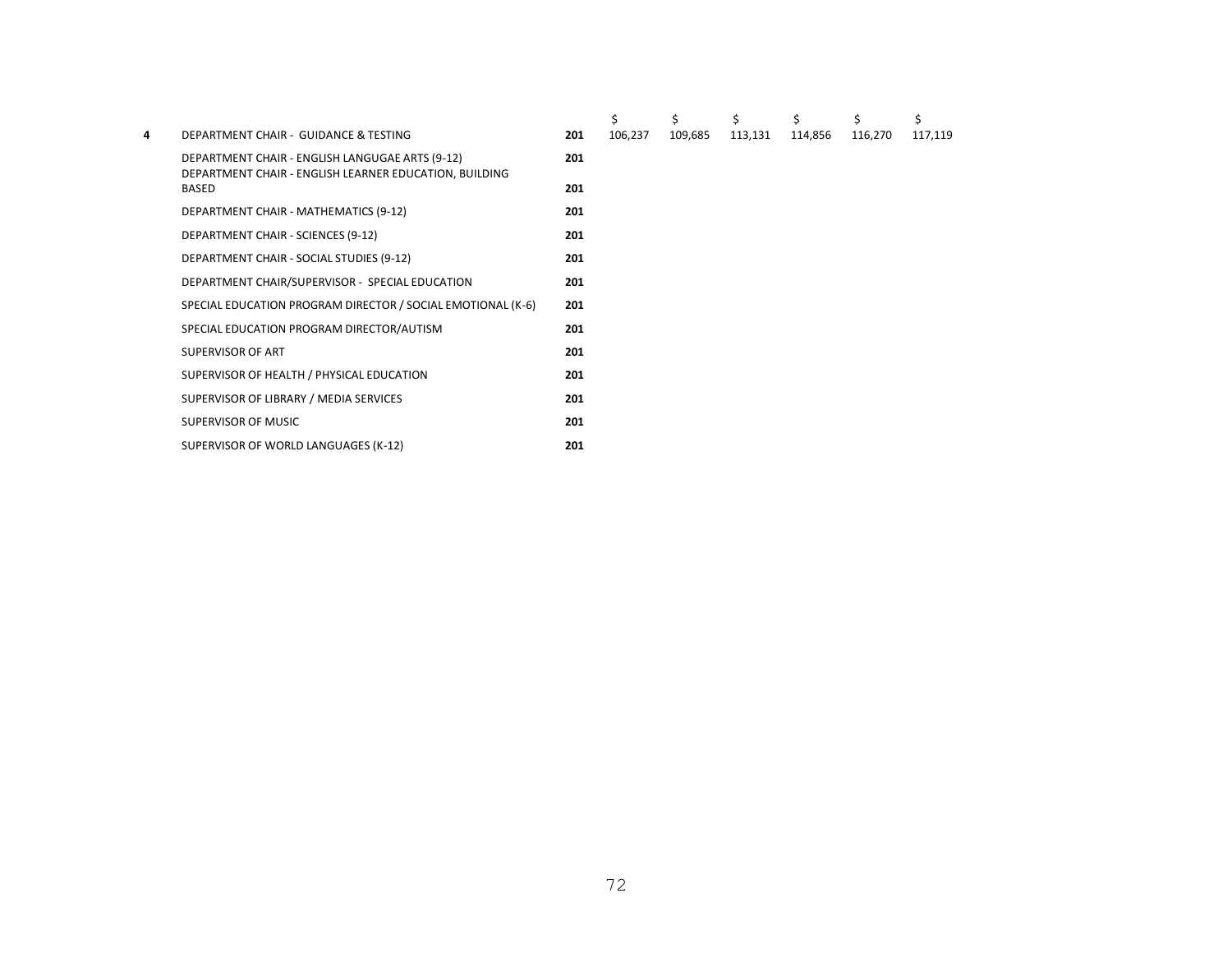### **SOMERVILLE ADMINISTRATORS ASSOCIATION (SAA)**

#### **CLASSIFICATION & SALARY SCHEDULE**

#### **JULY 1, 2020 - JUNE 30, 2021: 2.75 % INCREASE;**

### **THEN ADD \$250 ACROSS BOARD**

| <b>LEVEL</b>   | <b>POSITION</b>                                                                                                                                                                                               | <b>WORK</b>              | <b>BASE</b>                    | $M+15$                         | $M+30$                         | $M+45$                        | $M+60/$                        | PHD                            |
|----------------|---------------------------------------------------------------------------------------------------------------------------------------------------------------------------------------------------------------|--------------------------|--------------------------------|--------------------------------|--------------------------------|-------------------------------|--------------------------------|--------------------------------|
|                |                                                                                                                                                                                                               | <b>DAYS</b>              |                                |                                |                                |                               | <b>CAGS</b>                    |                                |
| 1              | HIGH SCHOOL ASSISTANT PRINCIPAL                                                                                                                                                                               | 206                      | \$<br>117,276                  | Ś.<br>120,819                  | \$<br>124,361                  | Ś.<br>126,133                 | \$<br>127,586                  | \$<br>128,458                  |
| 1A             | ASSISTANT PRINCIPAL FOR CAREER, VOCATIONAL<br>& TECHNICAL EDUCATION                                                                                                                                           | 227                      | \$<br>134,625                  | \$<br>138,529                  | \$<br>142,432                  | \$<br>144,385                 | \$<br>145,986                  | \$<br>146,947                  |
| 1B             | ASSOCIATE PRINCIPAL AT SHS                                                                                                                                                                                    | 227<br>216               | \$<br>153,022<br>\$<br>142,236 | \$<br>156,926<br>Ś.<br>145,865 | \$<br>160,829<br>\$<br>149,493 | Ś<br>162,782<br>Ś.<br>151,308 | \$<br>164,383<br>\$<br>152,797 | \$<br>165,344<br>\$<br>153,690 |
| 2              | COORDNIATOR, ELEMENTARY CURRICULUM,<br><b>INSTRUCTION &amp; ASSESSMENT (1-8)</b><br>SUPERVISOR - ADULT & CONTINUING EDUCATION<br>ELEMENTARY ASSISTANT PRINCIPAL (K-8)<br>ASSISTANT DIRECTOR, STUDENT SERVICES | 206<br>206<br>206<br>206 | Ś<br>112,271                   | Ś.<br>115,814                  | \$<br>119,357                  | Ś.<br>121,128                 | \$<br>122,581                  | \$<br>123,453                  |
| 2 <sub>A</sub> | DIRECTOR OF CONTINUING EDUCATION                                                                                                                                                                              | 211                      | Ś.<br>114,972                  | Ś.<br>118,601                  | 122,230                        | 124,044                       | \$<br>125,533                  | \$<br>126,426                  |
| 2B             | ASSISTANT DIRECTOR, SPECIAL EDUCATION<br>ASSISTANT DIRECTOR, ENGLISH LANGUAGE LEARNER                                                                                                                         | 220                      | \$<br>119,901                  | \$<br>123,685                  | \$<br>127,469                  | \$<br>129,360                 | \$<br>130,912                  | \$<br>131,843                  |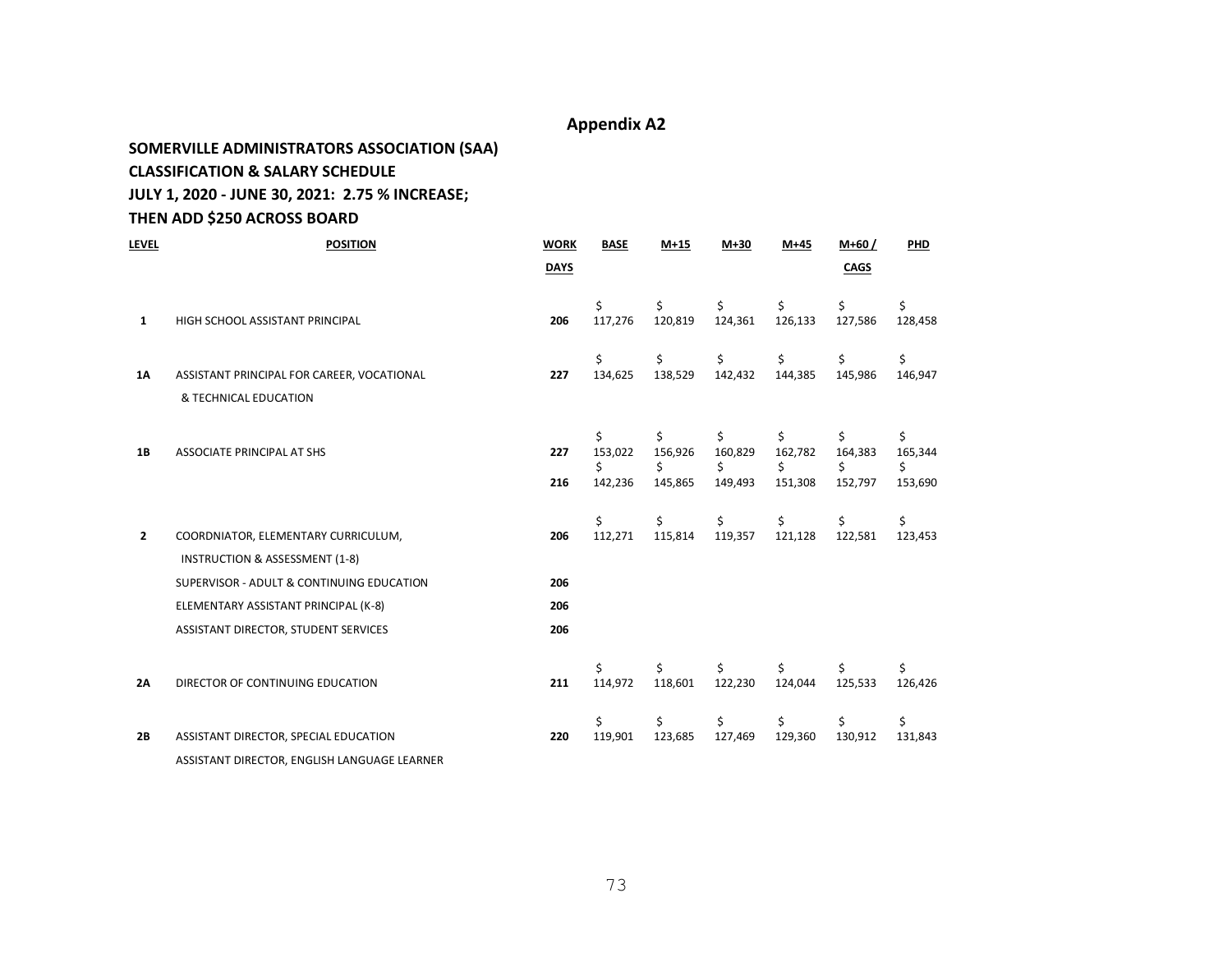| $\overline{\mathbf{3}}$ | DIRECTOR, ATHLETICS / INTRAMURALS                                                                         | 213 | \$<br>112,271 | \$<br>115,814 | \$<br>119,357 | \$<br>121,128 | \$<br>122,581 | \$<br>123,453 |  |
|-------------------------|-----------------------------------------------------------------------------------------------------------|-----|---------------|---------------|---------------|---------------|---------------|---------------|--|
| 4                       | DEPARTMENT CHAIR - GUIDANCE & TESTING                                                                     | 201 | \$<br>109,409 | \$<br>112,952 | \$<br>116,492 | \$<br>118,264 | \$<br>119,717 | \$<br>120,589 |  |
|                         | DEPARTMENT CHAIR - ENGLISH LANGUGAE ARTS (9-12)<br>DEPARTMENT CHAIR - ENGLISH LEARNER EDUCATION, BUILDING | 201 |               |               |               |               |               |               |  |
|                         | <b>BASED</b>                                                                                              | 201 |               |               |               |               |               |               |  |
|                         | DEPARTMENT CHAIR - MATHEMATICS (9-12)                                                                     | 201 |               |               |               |               |               |               |  |
|                         | DEPARTMENT CHAIR - SCIENCES (9-12)                                                                        | 201 |               |               |               |               |               |               |  |
|                         | DEPARTMENT CHAIR - SOCIAL STUDIES (9-12)                                                                  | 201 |               |               |               |               |               |               |  |
|                         | DEPARTMENT CHAIR/SUPERVISOR - SPECIAL EDUCATION                                                           | 201 |               |               |               |               |               |               |  |
|                         | SPECIAL EDUCATION PROGRAM DIRECTOR / SOCIAL EMOTIONAL (K-<br>6)                                           | 201 |               |               |               |               |               |               |  |
|                         | DEPARTMENT CHAIR FOR THE SOMERVILLE CENTER FOR CAREER                                                     |     |               |               |               |               |               |               |  |
|                         | AND TECHNICAL EDUCATION                                                                                   | 201 |               |               |               |               |               |               |  |
|                         | SPECIAL EDUCATION PROGRAM DIRECTOR/AUTISM                                                                 | 201 |               |               |               |               |               |               |  |
|                         | <b>SUPERVISOR OF ART</b>                                                                                  | 201 |               |               |               |               |               |               |  |
|                         | SUPERVISOR OF HEALTH / PHYSICAL EDUCATION                                                                 | 201 |               |               |               |               |               |               |  |
|                         | SUPERVISOR OF LIBRARY / MEDIA SERVICES                                                                    | 201 |               |               |               |               |               |               |  |
|                         | SUPERVISOR OF MUSIC                                                                                       | 201 |               |               |               |               |               |               |  |
|                         | SUPERVISOR OF WORLD LANGUAGES (K-12)                                                                      | 201 |               |               |               |               |               |               |  |
|                         | MUTILINGUAL LEARNER EDUCATION PROGRAM COORDINATOR                                                         | 201 |               |               |               |               |               |               |  |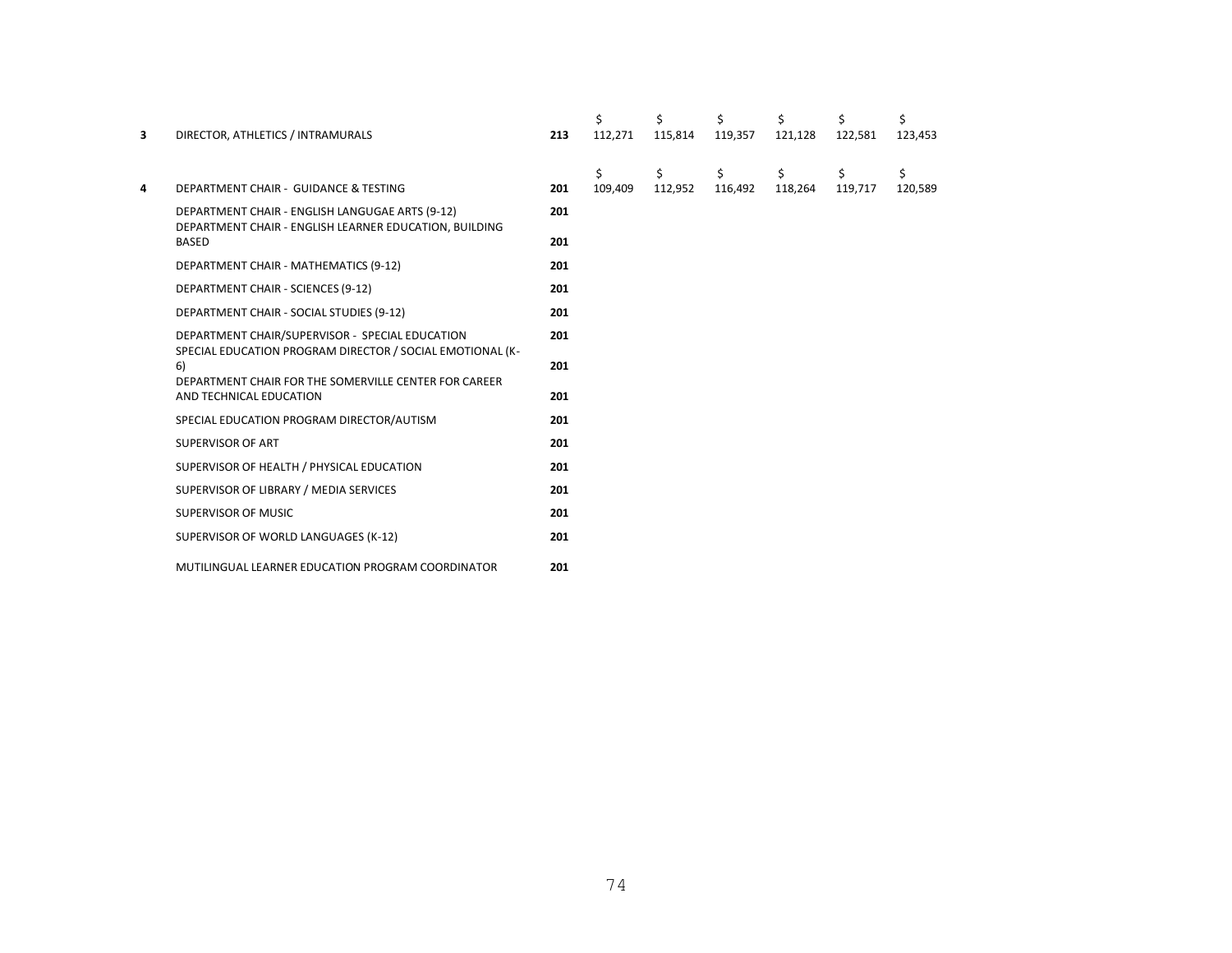#### **SOMERVILLE ADMINISTRATORS ASSOCIATION (SAA)**

#### **CLASSIFICATION & SALARY SCHEDULE**

#### **JULY 1, 2021 - JUNE 30, 2022: 2.75 % INCREASE; THEN ADD \$250 ACROSS BOARD**

# **EFFECTIVE JULY 1, 2021 ELEMENTARY PRINCIPALS RECLASSIFIED TO SAME LEVEL AS SHS AP'S;**

### **AND SALARY INCREASED BY \$2500 (1/2 DIFFERENCE BETWEEN LEVEL 2 AND LEVEL**

**1)**

| Level          | <b>POSITION</b>                                                                  | <b>WORK</b> | <b>BASE</b>   | $M+15$        | $M+30$        | $M+45$        | $M+60/$       | PHD           |
|----------------|----------------------------------------------------------------------------------|-------------|---------------|---------------|---------------|---------------|---------------|---------------|
|                |                                                                                  | <b>DAYS</b> |               |               |               |               | <b>CAGS</b>   |               |
| $\mathbf{1}$   | HIGH SCHOOL ASSISTANT PRINCIPAL                                                  | 206         | \$<br>120,751 | Ś<br>124,392  | \$<br>128,031 | Ś<br>129,852  | \$<br>131,345 | \$<br>132,241 |
| 1Α             | ELEMENTARY ASSISTANT PRINCIPAL (K-8)                                             | 206         | \$<br>118,109 | \$<br>121,749 | \$<br>125,390 | \$<br>127,209 | \$<br>128,702 | \$<br>129,598 |
|                | ASSISTANT PRINCIPAL/SPECIAL EDUCATION DEPARTMENT CHAIR                           | 206         |               |               |               |               |               |               |
| <b>1B</b>      | ASSISTANT PRINCIPAL FOR CAREER, VOCATIONAL<br>& TECHNICAL EDUCATION              | 227         | 138,577       | 142,589       | Ś.<br>146,599 | Ś<br>148,606  | \$<br>150,251 | \$<br>151,238 |
| 1 <sub>C</sub> | <b>ASSOCIATE PRINCIPAL AT SHS</b>                                                | 208         | Ś<br>133,278  | Ś<br>136,673  | \$<br>140,068 | \$141,766     | Ś<br>143,158  | \$<br>143,994 |
| $\mathbf{2}$   | COORDNIATOR, ELEMENTARY CURRICULUM,<br><b>INSTRUCTION &amp; ASSESSMENT (1-8)</b> | 206         | Ś.<br>115,609 | Ś.<br>119,249 | \$<br>122,890 | Ś<br>124,709  | \$<br>126,202 | \$<br>127,098 |
|                | ASSISTANT DIRECTOR, STUDENT SERVICES                                             | 206         |               |               |               |               |               |               |
| 2Α             | DIRECTOR OF CONTINUING EDUCATION<br>DIRECTOR OF CAREER AND COLLEGE READINESS     | 211<br>211  | Ś.<br>118,384 | Ś.<br>122,113 | Ś.<br>125,842 | Ś<br>127,705  | Ś.<br>129,235 | \$<br>130,152 |
| 2B             | ASSISTANT DIRECTOR, ENGLISH LANGUAGE LEARNER                                     | 220         | Ś<br>123,466  | Ś<br>127,353  | \$<br>131,241 | Ś<br>133,184  | Ś<br>134,779  | \$<br>135,736 |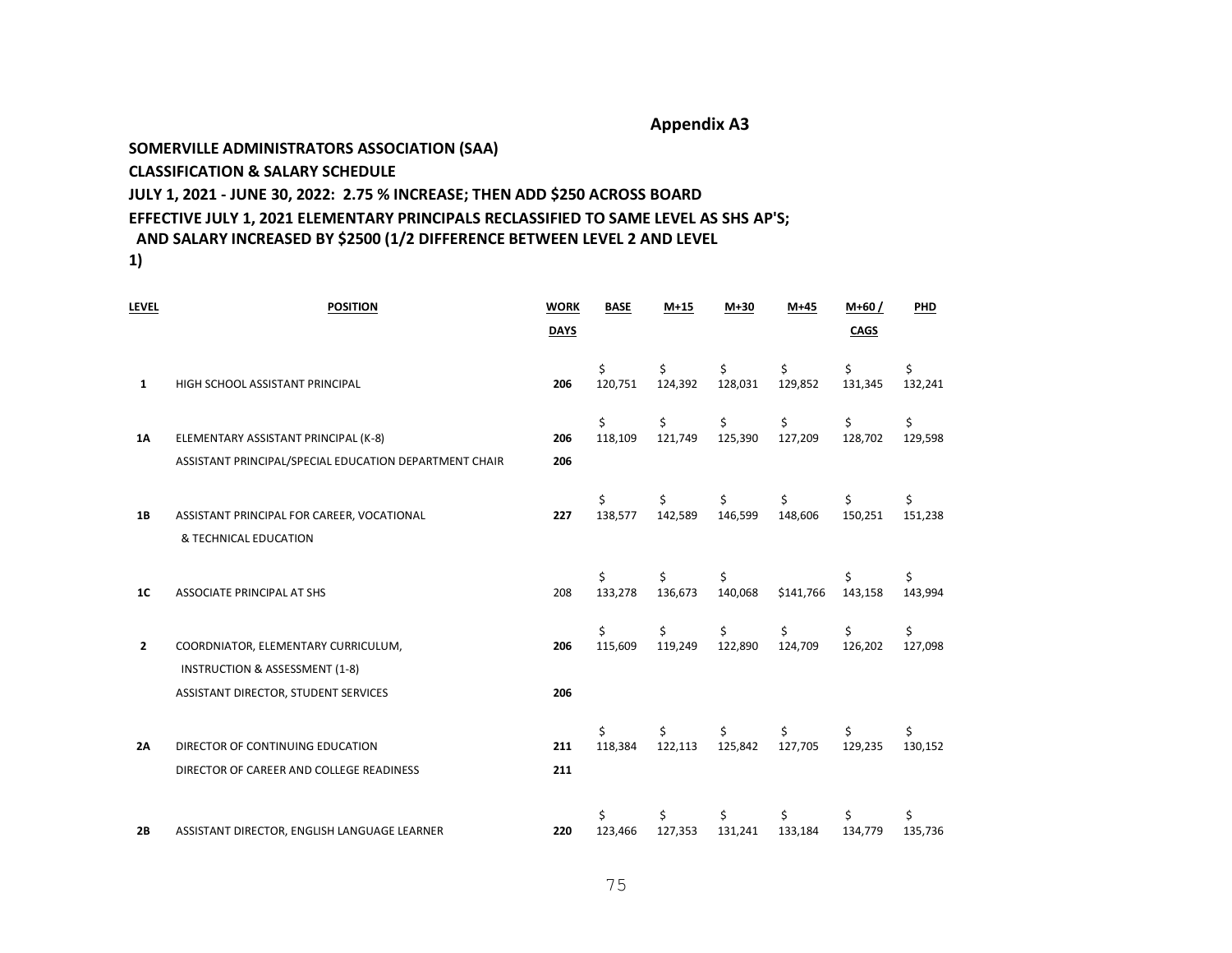| 2C | ASSISTANT DIRECTOR OF SPECIAL EDUCATION FOR SERVICES AND<br><b>SUPPORTS</b>                                  | 210 | \$<br>117,853 | \$<br>121,564 | \$<br>125,275 | \$<br>127,130 | \$<br>128,653 | \$<br>129,566 |
|----|--------------------------------------------------------------------------------------------------------------|-----|---------------|---------------|---------------|---------------|---------------|---------------|
|    | ASSISTANT DIRECTOR OF SPECIAL EDUCATION FOR INSTRUCTION<br>AND PROGRAMMING                                   | 210 |               |               |               |               |               |               |
| 3  | DIRECTOR, ATHLETICS / INTRAMURALS                                                                            | 213 | \$<br>115,609 | \$<br>119,249 | \$<br>122,890 | \$<br>124,709 | \$<br>126,202 | \$<br>127,098 |
| 4  | DEPARTMENT CHAIR - GUIDANCE & TESTING                                                                        | 201 | \$<br>112,668 | \$<br>116,308 | \$<br>119,946 | \$<br>121,767 | \$<br>123,260 | \$<br>124,156 |
|    | DEPARTMENT CHAIR - ENGLISH LANGUGAE ARTS (9-12)                                                              | 201 |               |               |               |               |               |               |
|    | DEPARTMENT CHAIR - ENGLISH LEARNER EDUCATION, BUILDING<br><b>BASED</b>                                       | 201 |               |               |               |               |               |               |
|    | DEPARTMENT CHAIR - MATHEMATICS (9-12)                                                                        | 201 |               |               |               |               |               |               |
|    | DEPARTMENT CHAIR - SCIENCES (9-12)                                                                           | 201 |               |               |               |               |               |               |
|    | DEPARTMENT CHAIR - SOCIAL STUDIES (9-12)                                                                     | 201 |               |               |               |               |               |               |
|    | DEPARTMENT CHAIR/SUPERVISOR - SPECIAL EDUCATION<br>SPECIAL EDUCATION PROGRAM DIRECTOR / SOCIAL EMOTIONAL (K- | 201 |               |               |               |               |               |               |
|    | 6)                                                                                                           | 201 |               |               |               |               |               |               |
|    | DEPARTMENT CHAIR FOR THE SOMERVILLE CENTER FOR CAREER<br>AND TECHNICAL EDUCATION                             | 201 |               |               |               |               |               |               |
|    | SUPERVISOR OF ART                                                                                            | 201 |               |               |               |               |               |               |
|    | SUPERVISOR OF HEALTH / PHYSICAL EDUCATION                                                                    | 201 |               |               |               |               |               |               |
|    | SUPERVISOR OF LIBRARY / MEDIA SERVICES                                                                       | 201 |               |               |               |               |               |               |
|    | SUPERVISOR OF MUSIC                                                                                          | 201 |               |               |               |               |               |               |
|    | SUPERVISOR OF WORLD LANGUAGES (K-12)                                                                         | 201 |               |               |               |               |               |               |
|    | MUTILINGUAL LEARNER EDUCATION PROGRAM COORDINATOR                                                            | 201 |               |               |               |               |               |               |
|    | PROGRAM DIRECTOR FOR COOPERATIVE EDUCATION<br>PROGRAM DIRECTOR FOR COMMUNITY AND WORK BASED                  | 201 |               |               |               |               |               |               |
|    | LEARNING                                                                                                     | 201 |               |               |               |               |               |               |

ASSISTANT DIRECTOR OF EARLY EDUCATION **210**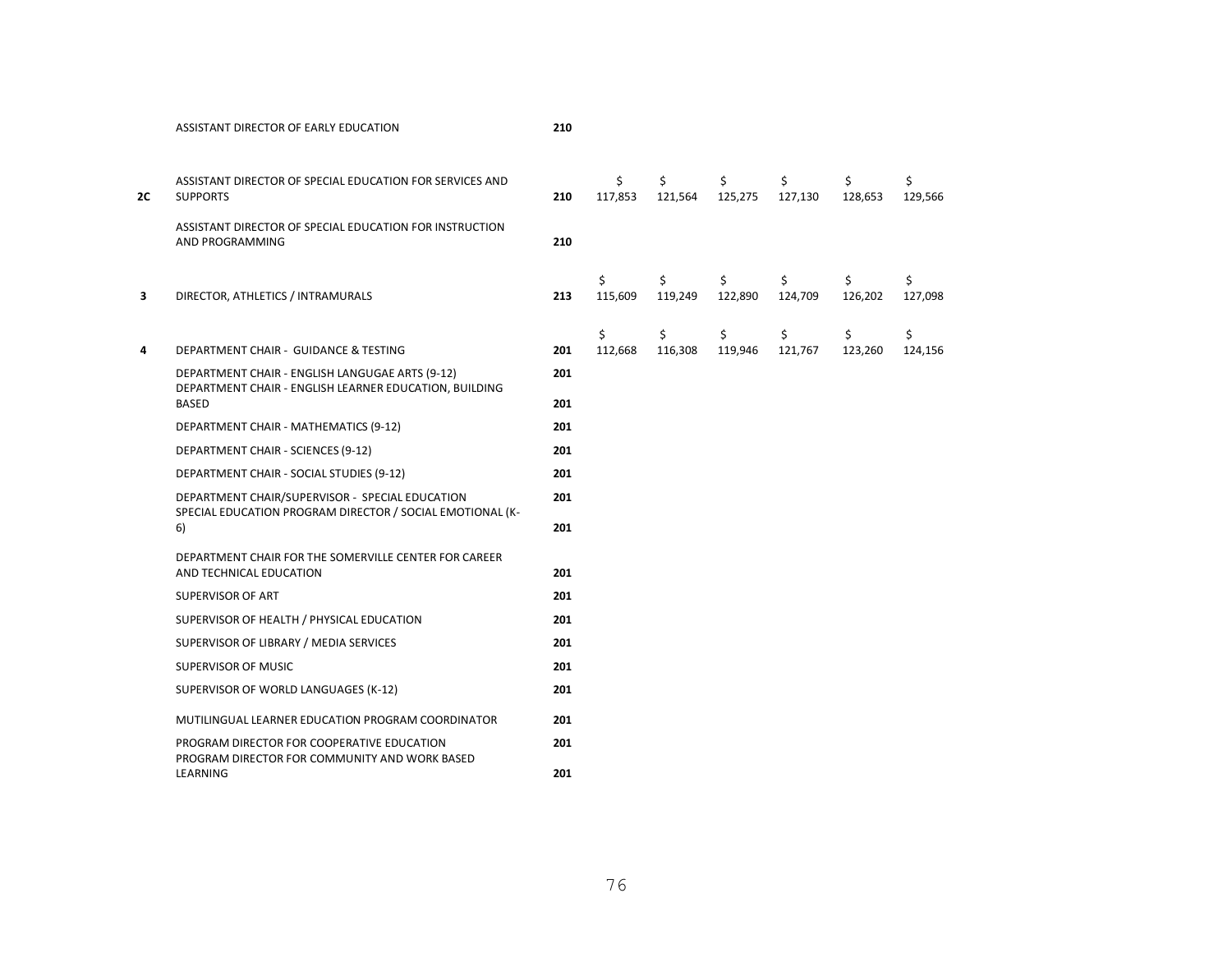## **SOMERVILLE ADMINISTRATORS ASSOCIATION (SAA) CLASSIFICATION & SALARY SCHEDULE EFFECTIVE JULY 1, 2022: ELEMENTARY PRINCIPALS RECLASSIFIED TO SAME LEVEL & SALARY AS HIGH SCHOOL ASSISTANT PRINCIPALS 2.75% plus \$250**

| <b>LEVEL</b> | <b>POSITION</b>                                                  | <b>WORK</b> | <b>BASE</b> | $M+15$    | $M+30$    | $M+45$    | $M+60/$     | PHD       |
|--------------|------------------------------------------------------------------|-------------|-------------|-----------|-----------|-----------|-------------|-----------|
|              |                                                                  | <b>DAYS</b> |             |           |           |           | <b>CAGS</b> |           |
|              |                                                                  |             |             |           |           |           |             |           |
| $\mathbf{1}$ | HIGH SCHOOL ASSISTANT PRINCIPAL                                  | 206         | \$124,322   | \$128,063 | \$131,802 | \$133,673 | \$135,207   | \$136,128 |
|              | ELEMENTARY ASSISTANT PRINCIPAL (K-8)                             |             |             |           |           |           |             |           |
|              | ASSISTANT PRINCIPAL/SPECIAL EDUCATION<br><b>DEPARTMENT CHAIR</b> | 206         |             |           |           |           |             |           |
| 1B           | ASSISTANT PRINCIPAL FOR CAREER, VOCATIONAL                       | 227         | \$142,638   | \$146,760 | \$150,880 | \$152,943 | \$154,633   | \$155,647 |
|              | & TECHNICAL EDUCATION                                            |             |             |           |           |           |             |           |
|              |                                                                  |             |             |           |           |           |             |           |
| 1C           | ASSOCIATE PRINCIPAL AT SHS                                       | 208         | \$137,193   | \$140,682 | \$144,170 | \$145,915 | \$147,345   | \$148,204 |
|              |                                                                  |             |             |           |           |           |             |           |
|              |                                                                  |             |             |           |           |           |             |           |
|              |                                                                  |             |             |           |           |           |             |           |
| 2            | COORDNIATOR, ELEMENTARY CURRICULUM,                              | 206         | \$119,038   | \$122,778 | \$126,519 | \$128,388 | \$129,923   | \$130,843 |
|              | INSTRUCTION & ASSESSMENT (1-8)                                   |             |             |           |           |           |             |           |
|              | ASSISTANT DIRECTOR, STUDENT SERVICES                             | 206         |             |           |           |           |             |           |
|              |                                                                  |             |             |           |           |           |             |           |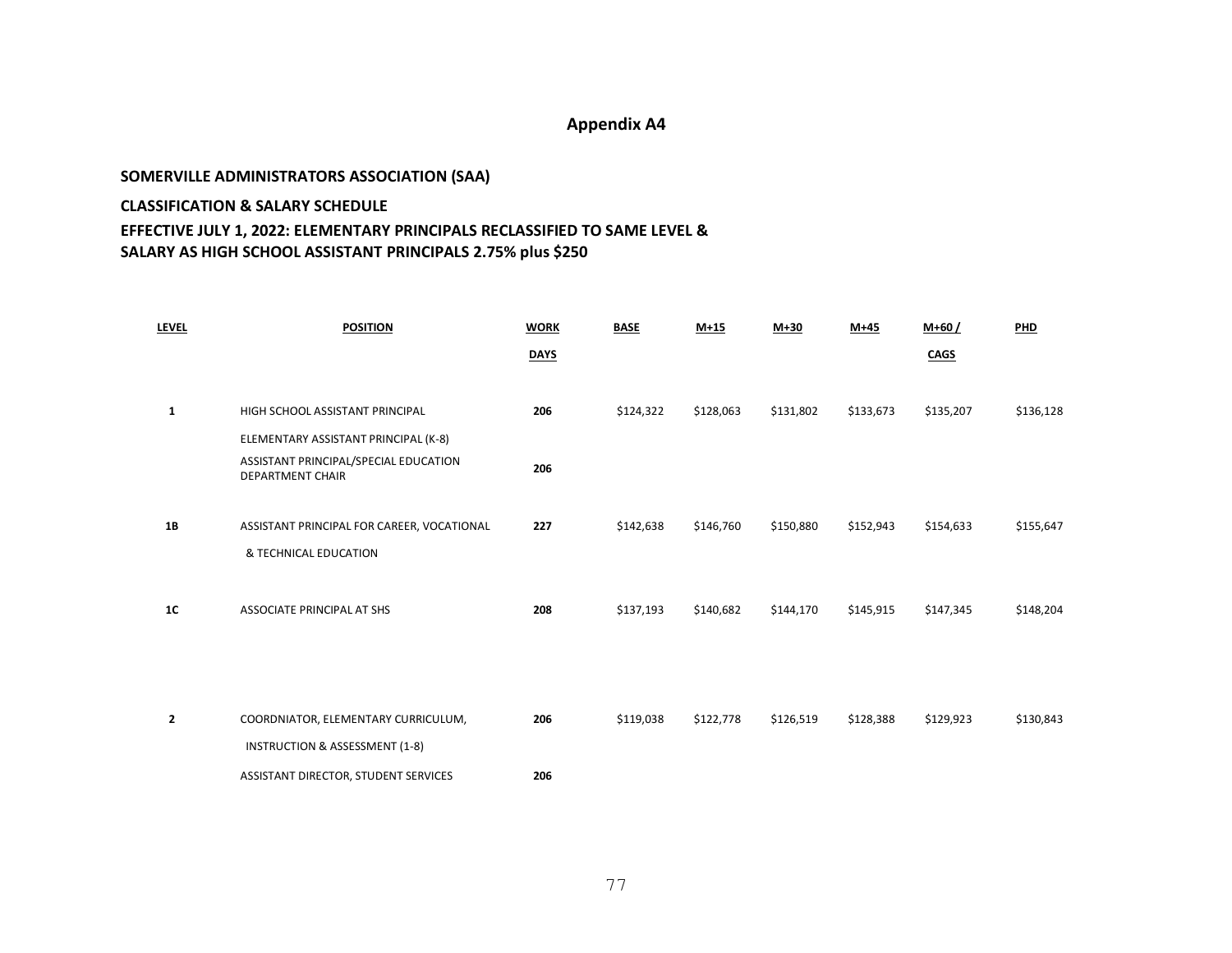| 2A | DIRECTOR OF CONTINUING EDUCATION                                     | 211 | \$121,890 | \$125,721 | \$129,553 | \$131,467 | \$133,039 | \$133,981 |
|----|----------------------------------------------------------------------|-----|-----------|-----------|-----------|-----------|-----------|-----------|
|    | DIRECTOR OF CAREER AND COLLEGE READINESS                             | 211 |           |           |           |           |           |           |
| 2B | ASSISTANT DIRECTOR, ENGLISH LANGUAGE<br>LEARNER                      | 220 | \$127,111 | \$131,105 | \$135,100 | \$137,097 | \$138,735 | \$139,719 |
|    | ASSISTANT DIRECTOR OF EARLY EDUCATION                                | 210 |           |           |           |           |           |           |
| 2C | ASSISTANT DIRECTOR OF SPECIAL EDUCATION<br>FOR SERVICES AND SUPPORTS | 210 | \$121,344 | \$125,157 | \$128,970 | \$130,876 | \$132,441 | \$133,379 |
| 3  | DIRECTOR, ATHLETICS / INTRAMURALS                                    | 213 | \$119,038 | \$122,778 | \$126,519 | \$128,388 | \$129,923 | \$130,843 |
| 4  | DEPARTMENT CHAIR - GUIDANCE & TESTING                                | 201 | \$116,016 | \$119,756 | \$123,495 | \$125,366 | \$126,900 | \$127,820 |
|    | DEPARTMENT CHAIR - ENGLISH LANGUGAE ARTS<br>$(9-12)$                 | 201 |           |           |           |           |           |           |
|    | DEPARTMENT CHAIR - ENGLISH LEARNER<br>EDUCATION, BUILDING BASED      | 201 |           |           |           |           |           |           |
|    | DEPARTMENT CHAIR - MATHEMATICS (9-12)                                | 201 |           |           |           |           |           |           |
|    | DEPARTMENT CHAIR - SCIENCES (9-12)                                   | 201 |           |           |           |           |           |           |
|    | DEPARTMENT CHAIR - SOCIAL STUDIES (9-12)                             | 201 |           |           |           |           |           |           |
|    | DEPARTMENT CHAIR/SUPERVISOR - SPECIAL<br><b>EDUCATION</b>            | 201 |           |           |           |           |           |           |
|    | DEPARTMENT CHAIR FOR THE SOMERVILLE<br><b>CENTER FOR CAREER</b>      | 201 |           |           |           |           |           |           |
|    | AND TECHNICAL EDUCATION                                              |     |           |           |           |           |           |           |
|    | SPECIAL EDUCATION PROGRAM DIRECTOR /<br>SOCIAL EMOTIONAL (K-6)       | 201 |           |           |           |           |           |           |
|    | SUPERVISOR OF ART                                                    | 201 |           |           |           |           |           |           |
|    | SUPERVISOR OF HEALTH / PHYSICAL EDUCATION                            | 201 |           |           |           |           |           |           |
|    | SUPERVISOR OF LIBRARY / MEDIA SERVICES                               | 201 |           |           |           |           |           |           |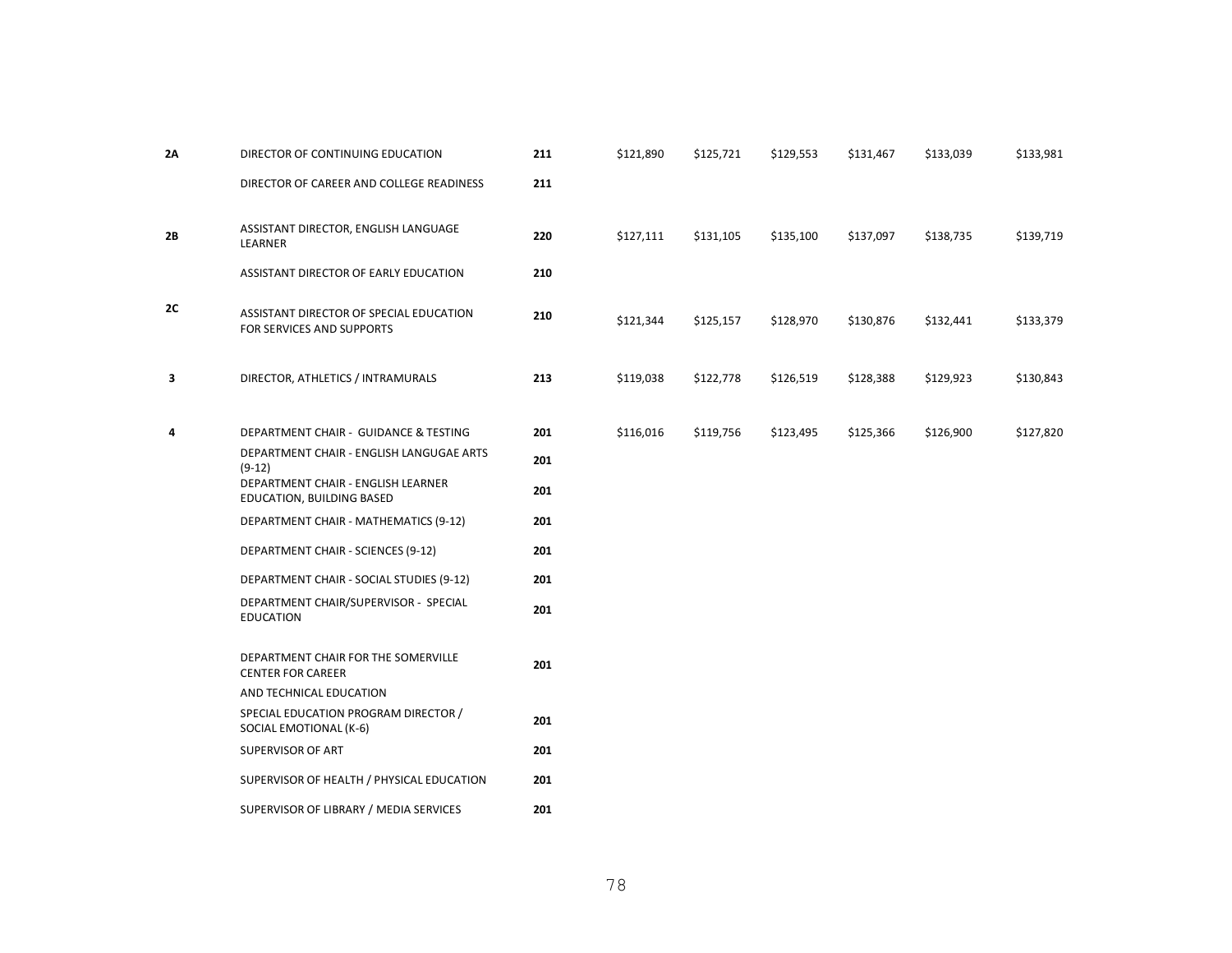| SUPERVISOR OF MUSIC                                              | 201 |
|------------------------------------------------------------------|-----|
| SUPERVISOR OF WORLD LANGUAGES (K-12)                             | 201 |
| MUTIUNGUAL LEARNER EDUCATION PROGRAM<br><b>COORDINATOR</b>       | 201 |
| PROGRAM DIRECTOR FOR COOPERATIVE<br><b>FDUCATION</b>             | 201 |
| PROGRAM DIRECTOR FOR COMMUNITY AND<br><b>WORK BASED LEARNING</b> | 201 |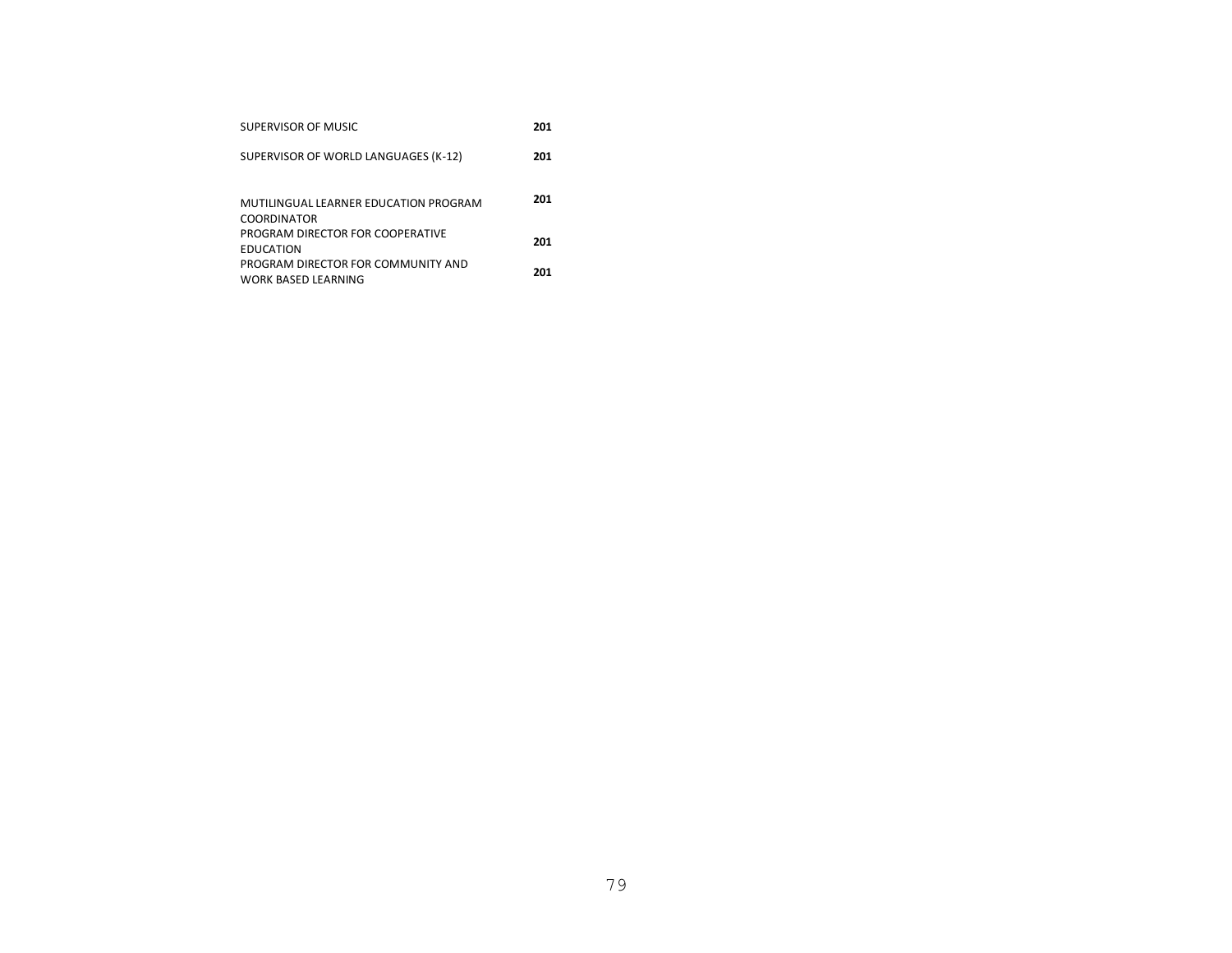### **SOMERVILLE ADMINISTRATORS ASSOCIATION (SAA) CLASSIFICATION & SALARY SCHEDULE EFFECTIVE JULY 1, 2023: ELEMENTARY PRINCIPALS RECLASSIFIED TO SAME LEVEL & SALARY AS HIGH SCHOOL ASSISTANT PRINCIPALS 2.75% plus \$250**

| <b>LEVEL</b> | <b>POSITION</b>                                                  | <b>WORK</b> | <b>BASE</b> | $M+15$    | $M+30$    | $M+45$    | $M+60/$     | PHD       |
|--------------|------------------------------------------------------------------|-------------|-------------|-----------|-----------|-----------|-------------|-----------|
|              |                                                                  | <b>DAYS</b> |             |           |           |           | <b>CAGS</b> |           |
|              |                                                                  |             |             |           |           |           |             |           |
| 1            | HIGH SCHOOL ASSISTANT PRINCIPAL                                  | 206         | \$127,990   | \$131,835 | \$135,676 | \$137,599 | \$139,175   | \$140,121 |
|              | ELEMENTARY ASSISTANT PRINCIPAL (K-8)                             |             |             |           |           |           |             |           |
|              | ASSISTANT PRINCIPAL/SPECIAL EDUCATION DEPARTMENT<br><b>CHAIR</b> | 206         |             |           |           |           |             |           |
| <b>1B</b>    | ASSISTANT PRINCIPAL FOR CAREER, VOCATIONAL                       | 227         | \$146,810   | \$151,046 | \$155,280 | \$157,399 | \$159,135   | \$160,177 |
|              | & TECHNICAL EDUCATION                                            |             |             |           |           |           |             |           |
| <b>1C</b>    | ASSOCIATE PRINCIPAL AT SHS                                       | 208         | \$141,216   | \$144,800 | \$148,385 | \$150,177 | \$151,647   | \$152,529 |
| 2            | COORDNIATOR, ELEMENTARY CURRICULUM,                              | 206         | \$122,562   | \$126,405 | \$130,249 | \$132,169 | \$133,745   | \$134,691 |
|              | INSTRUCTION & ASSESSMENT (1-8)                                   |             |             |           |           |           |             |           |
|              | ASSISTANT DIRECTOR, STUDENT SERVICES                             | 206         |             |           |           |           |             |           |
|              |                                                                  |             |             |           |           |           |             |           |
| 2A           | DIRECTOR OF CONTINUING EDUCATION                                 | 211         | \$125,492   | \$129,428 | \$133,365 | \$135,332 | \$136,948   | \$137,916 |
|              | DIRECTOR OF CAREER AND COLLEGE READINESS                         | 211         |             |           |           |           |             |           |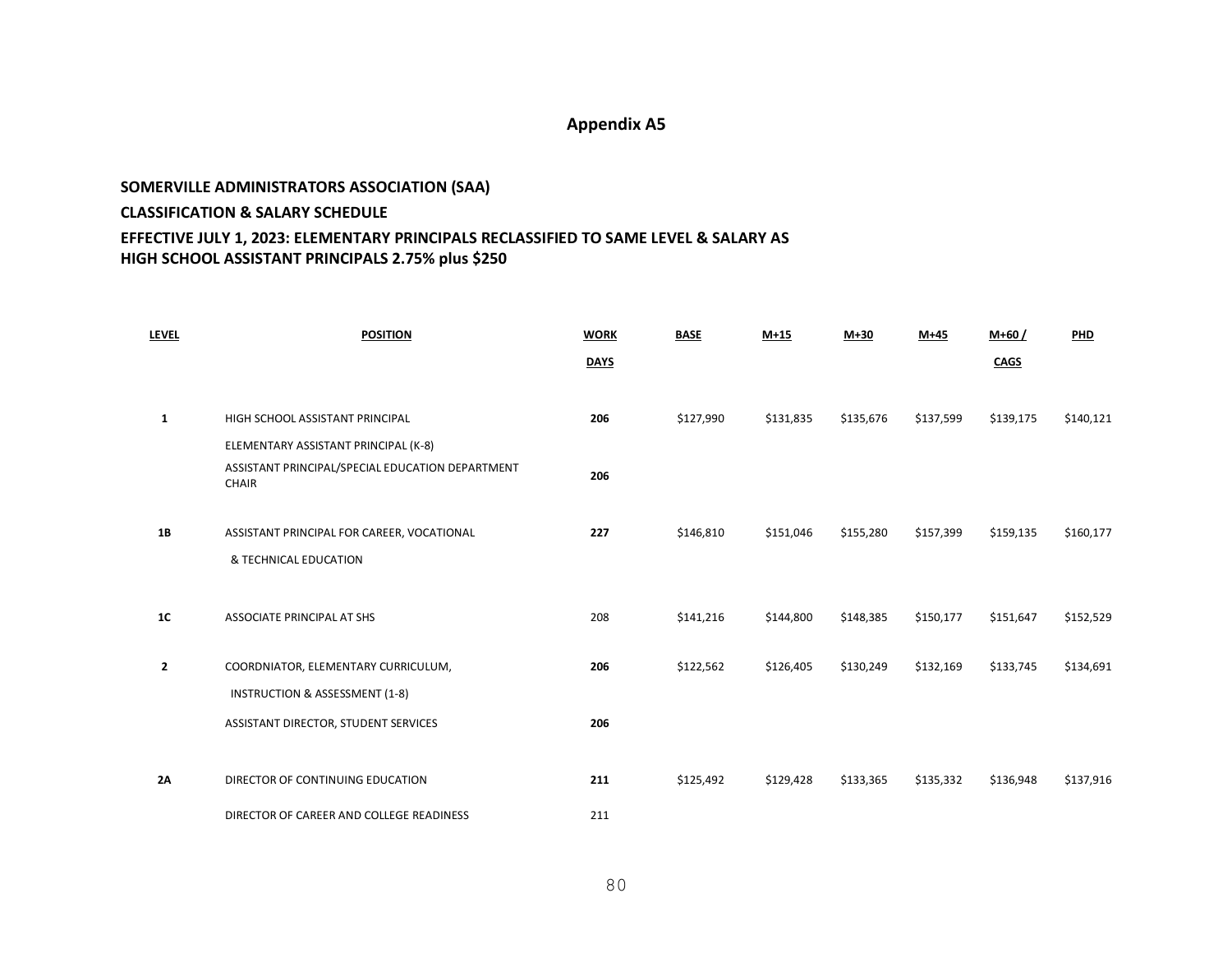| 2B | ASSISTANT DIRECTOR, ENGLISH LANGUAGE LEARNER                                | 220 | \$130,857 | \$134,961 | \$139,065 | \$141,117 | \$142,801 | \$143,811 |
|----|-----------------------------------------------------------------------------|-----|-----------|-----------|-----------|-----------|-----------|-----------|
|    | ASSISTANT DIRECTOR OF EARLY EDUCATION                                       | 210 |           |           |           |           |           |           |
| 2C | ASSISTANT DIRECTOR OF SPECIAL EDUCATION FOR SERVICES<br><b>AND SUPPORTS</b> | 210 | \$124,955 | \$128,849 | \$132,767 | \$134,725 | \$136,333 | \$137,297 |
| 3  | DIRECTOR, ATHLETICS / INTRAMURALS                                           | 213 | \$122,562 | \$126,405 | \$130,249 | \$132,169 | \$133,745 | \$134,691 |
| 4  | DEPARTMENT CHAIR - GUIDANCE & TESTING                                       | 201 | \$119,457 | \$123,300 | \$127,141 | \$129,063 | \$130,639 | \$131,585 |
|    | DEPARTMENT CHAIR - ENGLISH LANGUGAE ARTS (9-12)                             | 201 |           |           |           |           |           |           |
|    | DEPARTMENT CHAIR - ENGLISH LEARNER EDUCATION,<br><b>BUILDING BASED</b>      | 201 |           |           |           |           |           |           |
|    | DEPARTMENT CHAIR - MATHEMATICS (9-12)                                       | 201 |           |           |           |           |           |           |
|    | DEPARTMENT CHAIR - SCIENCES (9-12)                                          | 201 |           |           |           |           |           |           |
|    | DEPARTMENT CHAIR - SOCIAL STUDIES (9-12)                                    | 201 |           |           |           |           |           |           |
|    | DEPARTMENT CHAIR/SUPERVISOR - SPECIAL EDUCATION                             | 201 |           |           |           |           |           |           |
|    | DEPARTMENT CHAIR FOR THE SOMERVILLE CENTER FOR<br>CAREER                    | 201 |           |           |           |           |           |           |
|    | AND TECHNICAL EDUCATION                                                     |     |           |           |           |           |           |           |
|    | SPECIAL EDUCATION PROGRAM DIRECTOR / SOCIAL<br>EMOTIONAL (K-6)              | 201 |           |           |           |           |           |           |
|    | SUPERVISOR OF ART                                                           | 201 |           |           |           |           |           |           |
|    | SUPERVISOR OF HEALTH / PHYSICAL EDUCATION                                   | 201 |           |           |           |           |           |           |
|    | SUPERVISOR OF LIBRARY / MEDIA SERVICES                                      | 201 |           |           |           |           |           |           |
|    | SUPERVISOR OF MUSIC                                                         | 201 |           |           |           |           |           |           |
|    | SUPERVISOR OF WORLD LANGUAGES (K-12)                                        | 201 |           |           |           |           |           |           |
|    |                                                                             | 201 |           |           |           |           |           |           |